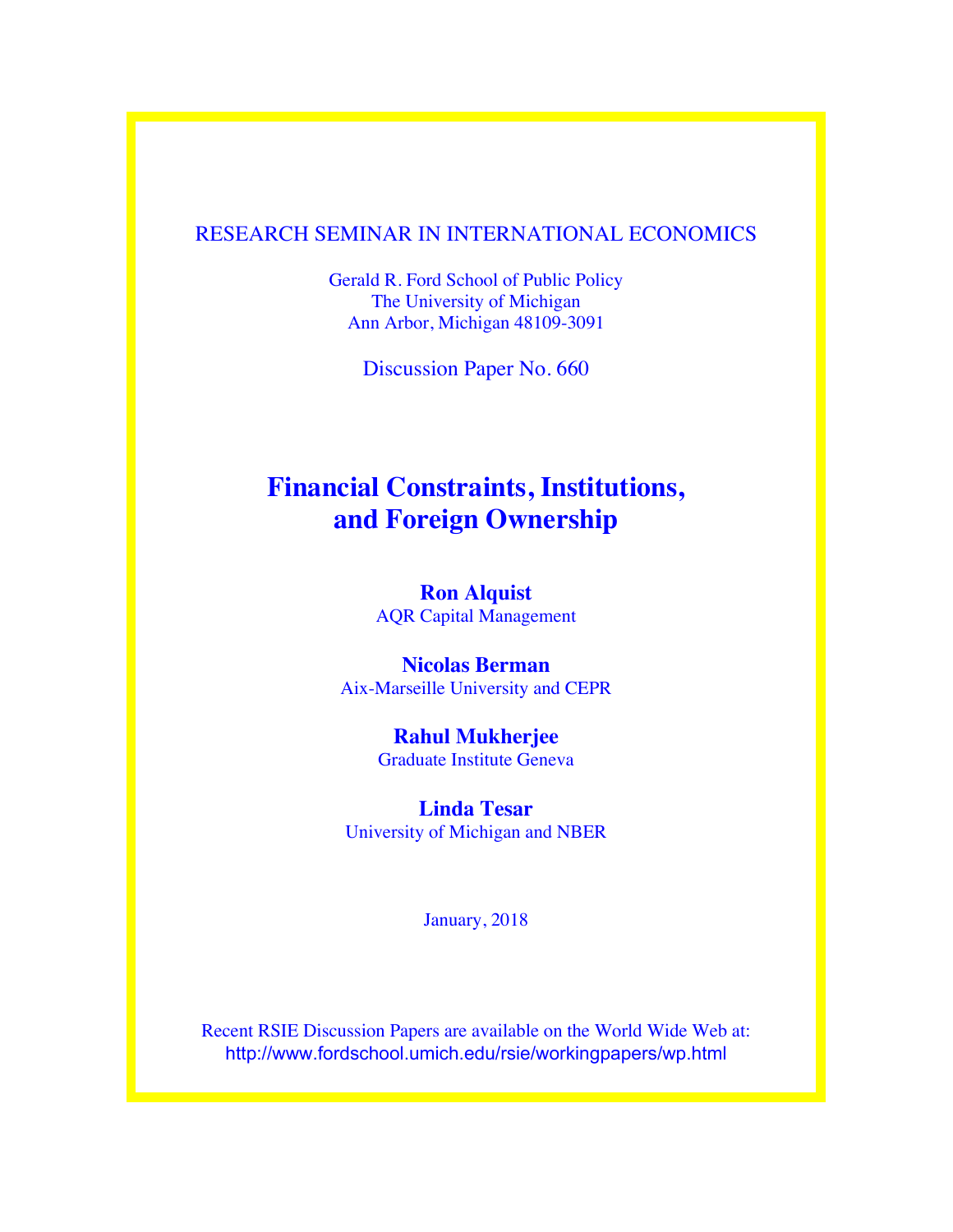### NBER WORKING PAPER SERIES

### FINANCIAL CONSTRAINTS, INSTITUTIONS, AND FOREIGN OWNERSHIP

Ron Alquist Nicolas Berman Rahul Mukherjee Linda Tesar

Working Paper 24241 http://www.nber.org/papers/w24241

NATIONAL BUREAU OF ECONOMIC RESEARCH 1050 Massachusetts Avenue Cambridge, MA 02138 January 2018

Nicolas Berman acknowledges financial support from A\*Midex (grant ANR-11-IDEX-0001-02 funded by the French government "Investissement d'Avenir" program). Rahul Mukherjee acknowledges the support of the Swiss National Science Foundation (Research Grant No. 172690). AQR Capital Management is a global investment firm, which may or may not apply similar investment techniques or methods of analysis as described herein. The views expressed here are those of the authors and not necessarily those of AQR or the National Bureau of Economic Research.

NBER working papers are circulated for discussion and comment purposes. They have not been peer-reviewed or been subject to the review by the NBER Board of Directors that accompanies official NBER publications.

© 2018 by Ron Alquist, Nicolas Berman, Rahul Mukherjee, and Linda Tesar. All rights reserved. Short sections of text, not to exceed two paragraphs, may be quoted without explicit permission provided that full credit, including © notice, is given to the source.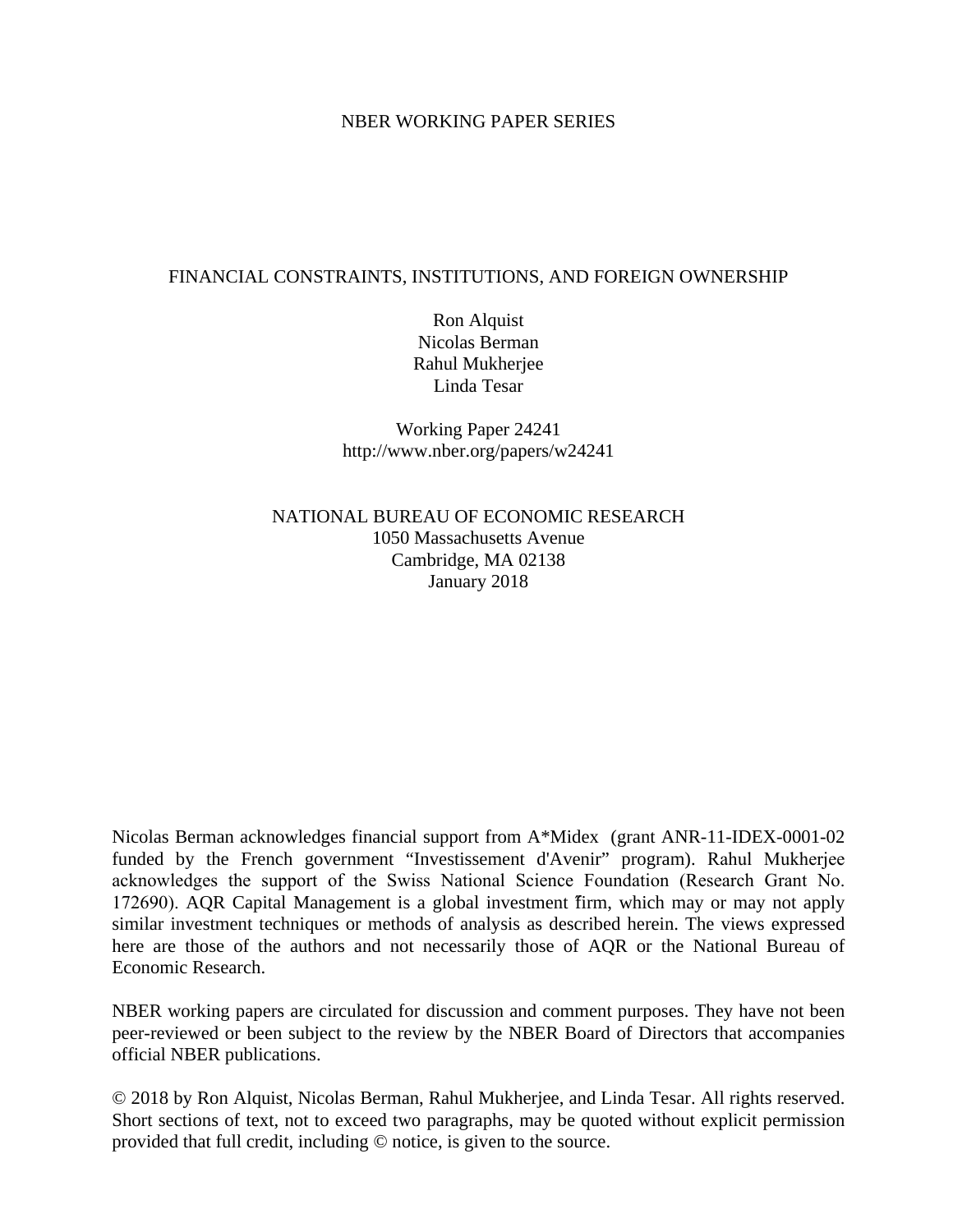Financial Constraints, Institutions, and Foreign Ownership Ron Alquist, Nicolas Berman, Rahul Mukherjee, and Linda Tesar NBER Working Paper No. 24241 January 2018 JEL No. F21,F23,F36

### **ABSTRACT**

This paper examines how external finance dependence, financial development, and institutions influence brownfield foreign direct investment (FDI). We develop a model of cross-border acquisitions in which the foreign acquirer's choice of ownership structure reflects a trade-off between easing target credit constraints and the costs of operating in an environment of low institutional quality. Using a dataset of cross-border acquisitions in emerging markets, we find evidence supporting the central predictions of the model that: (i) a foreign firm is more likely to fully acquire a target firm in sectors that are more reliant on external finance, or in countries with lower financial development/higher institutional quality;(ii) the level of foreign ownership in partially foreign-owned firms is insensitive to institutional factors and depends weakly on financial factors; (iii) the share of foreign acquisitions in all acquisition activity is also higher in external finance dependent sectors, or financially under-developed/high institutional quality countries; and (iv) sectoral external finance dependence accentuates the effect of country-level financial development and institutional quality. The theory and empirical evidence provide insight into the interaction between the financial, institutional and technological determinants of North-South brown field FDI.

Ron Alquist AQR Capital Management Two Greenwich Plaza Greenwich, CT 06830 ronalquist@gmail.com

Nicolas Berman Aix-Marseille University (Aix-Marseille School of Economics) Graduate Institute Geneva 5-9 Boulevard Bourdet CS 50498 13205 Marseille Cedex 1 France and CEPR nicolas.berman@univ-amu.fr

Rahul Mukherjee Department of Economics Graduate Institute Geneva Maison de la Paix 619 1202 Genève, Switzerland rahul.mukherjee@graduateinstitute.ch

Linda Tesar Department of Economics University of Michigan Ann Arbor, MI 48109-1220 and NBER ltesar@umich.edu

An online appendix is available at http://www.nber.org/data-appendix/w24229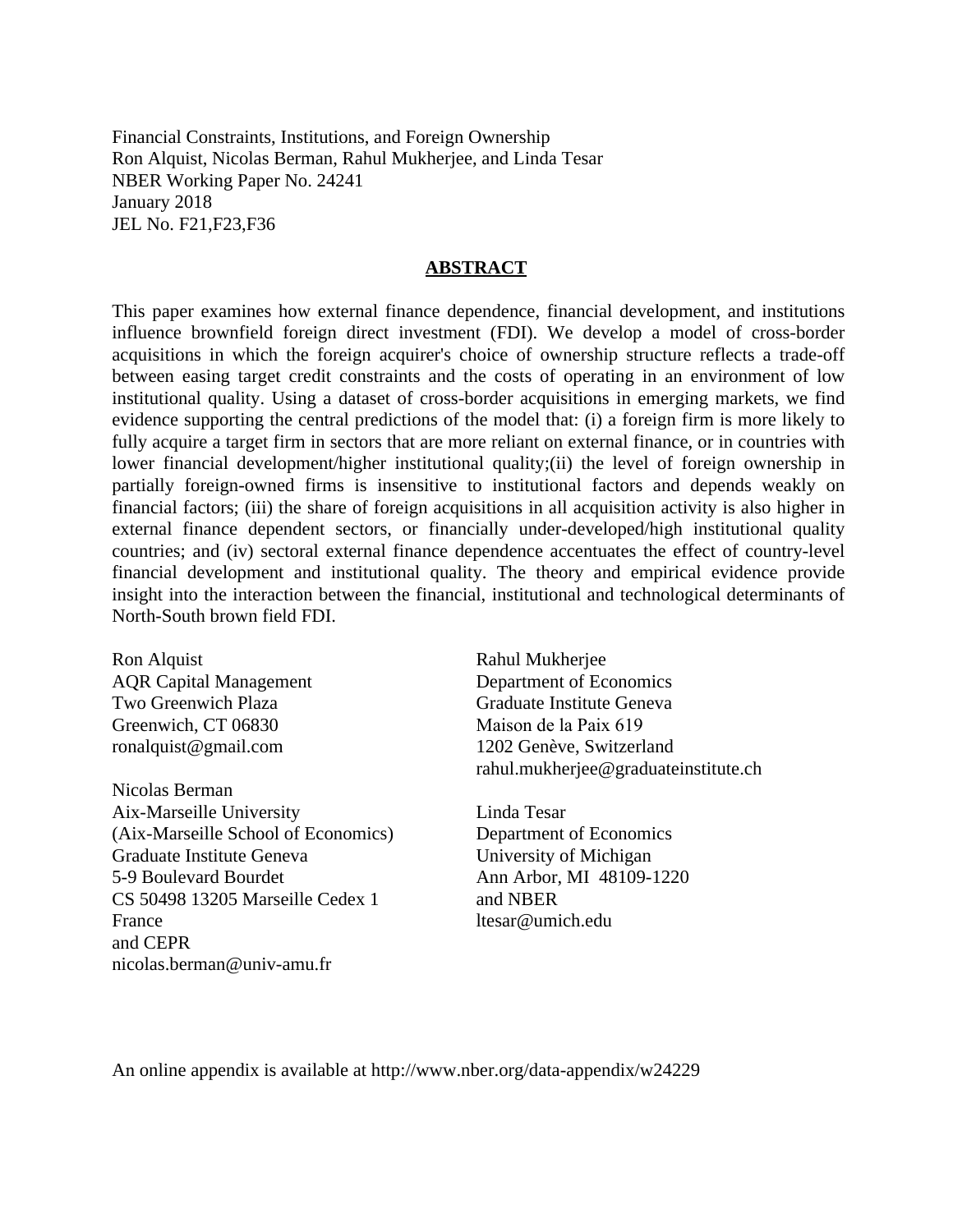### 1 Introduction

Since the early 2000s, there has been a rapid increase in cross-border mergers and acquisitions (M&As) around the world, and North-South flows have been a key element of this trend. According to the 2017 World Investment Report [\(UNCTAD, 2016\)](#page-40-0), during the period 2010-2016, on average 20% of the world's cross-border M&A transactions in terms of value involved purchases of firms from the developing world, with most of the capital originating in developed nations. Such acquisitions entail both benefits and costs for developed market acquirers. On the one hand, the relative scarcity of capital due to low financial development depresses the internal valuations of target firms in the developing world, making them attractive to foreign acquirers seeking higher returns.<sup>[1](#page-3-0)</sup> On the other hand, operating firms in these markets involves sourcing local inputs in an unknown environment, as well as the risks associated with expropriation, contract repudiation, weaker law enforcement, and higher levels of corruption. We show in this paper that the choice of *ownership structure* in cross-border M&As is critical in balancing these benefits and costs, and as such, is an endogenous response of multinational corporations to the particular operating environment they face in developing countries.

Our first contribution is to document a set of facts about foreign ownership of firms in emerging market economies (EMEs). While a large literature shows that the level of foreign ownership in FDI projects is crucial in determining the extent of technology transfer, productivity, wages, export participation, as well as the nature and extent of spillovers to local firms, our interest lies in understanding what determines the sector and country-level variation in ownership structures. Hence, our second contribution is to develop a model that clarifies how the competing economic forces – provision of capital versus mitigation of local risks – jointly determine the optimal degree of foreign ownership and the relative volumes of brownfield FDI investment across different countries and sectors. Finally, we provide empirical evidence in favor of the key predictions of the model, complementing a large empirical literature on the determinants of FDI [\(Di Giovanni,](#page-39-0) [2005;](#page-39-0) [Desbordes and Wei, 2017,](#page-39-1) among others).

To highlight the trade-offs facing a foreign acquirer, our theoretical model assumes that production in the emerging market requires capital and a local input. The foreign acquirer solves for an optimal ownership contract between itself and the domestic target firm that captures its advantage in having greater access to capital markets relative to the credit-constrained target, and the potential disadvantages of operating a firm in an emerging market. The foreign owner is at a disadvantage over local firms in that it pays a markup on local inputs, making local production more expensive and reducing profits. The local input can be interpreted as a proxy for the features of emerging markets that make having a domestic co-owner valuable. The prospective foreign acquirer thus faces a choice between obtaining full control of the creditconstrained target, in which case it is compelled to pay a higher price for the local input, or to take partial ownership, in which case the domestic partner can provide the local input at the lower price.

Three sets of predictions emerge from the model. The first and second pertain to the ownership structure chosen by the foreign acquirer, conditional on entry. To the best of our knowledge,

<span id="page-3-0"></span> $1<sup>1</sup>$ Up to 46% and 34% of South Asian and Latin American firms of different sizes reported difficulties in obtaining their desired levels of credit [\(WBES, 2013\)](#page-40-1).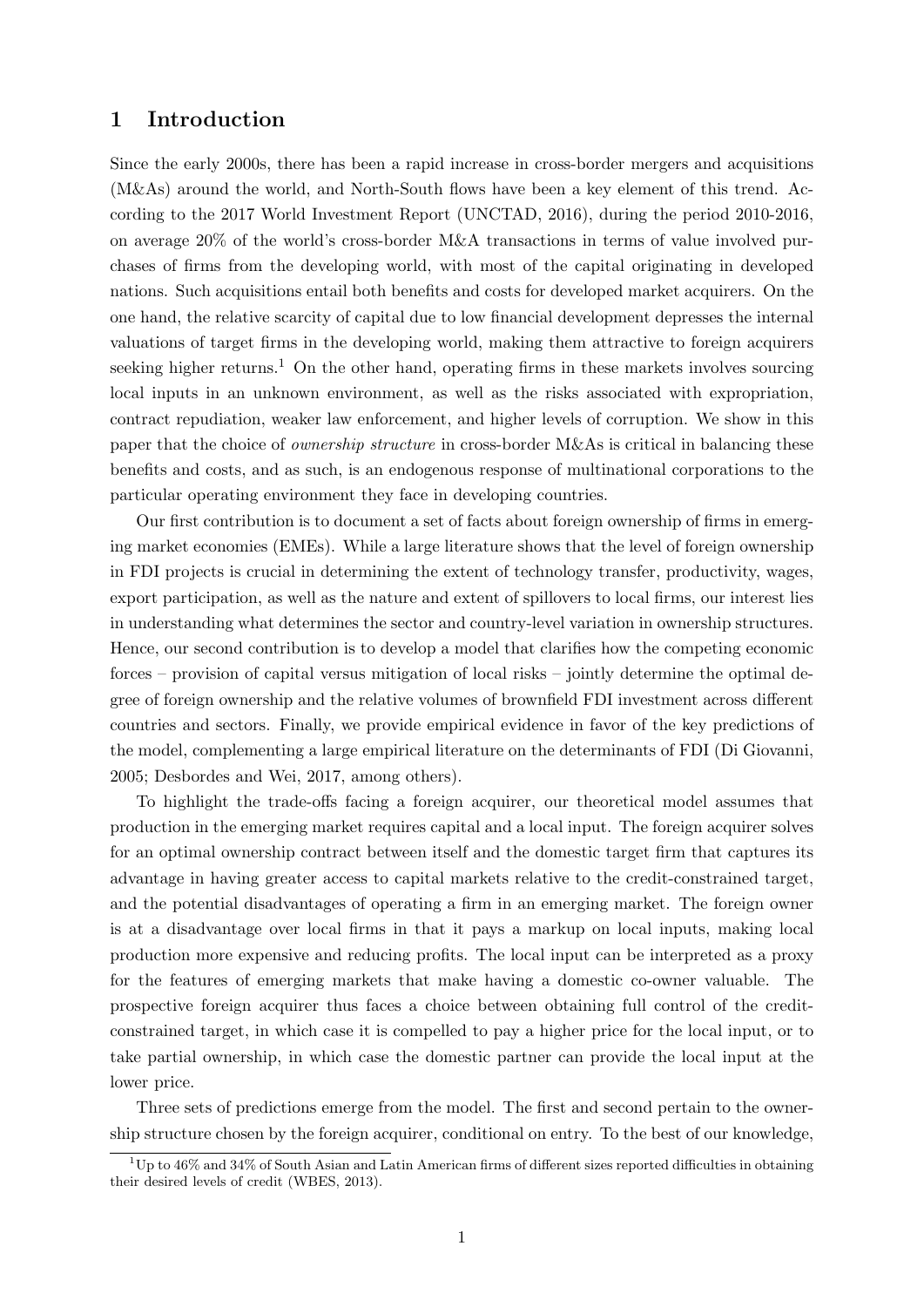these are novel in the literature in their emphasis on the interaction of financial, institutional and technological factors in determining the choice between full and partial ownership, as well as ownership structures within the set of partial acquisitions. Full foreign acquisitions (relative to minority foreign ownership) of emerging market targets are more likely in sectors that have a greater dependence on external finance, and in countries that are less financially developed: At the margin, the differential payoff to the foreign firm from a full versus a partial acquisition rises with the severity of the target's credit constraint. A lower markup on the local input tilts the ownership structure towards full foreign ownership by increasing the marginal payoff from a full acquisition. The effects of the local input price markup and financial development are also predicted to be the largest for the most external dependent sectors of the economy.

The second set of predictions relate to the case when the foreign acquirer takes a partial stake and the local input is provided by the domestic owner. Here, a trade-off arises between acquiring greater ownership and leaving the domestic owner with enough equity to motivate the optimal provision of the local input. The model predicts that the size of a foreign stake in a partial acquisition is larger in industries that are more dependent on external finance and in less financially developed countries, but that this dependence is tempered by technological factors. The intuition for this result is as follows. Since the importance of the local input varies across industries, the optimal equity share that motivates the domestic owner to provide it optimally also varies. In industries where the domestic equity share in profit is high enough to exceed the stand-alone value of the firm (the domestic owner's outside option), the share is governed by technological factors rather than either of the two financial factors. This weakens the influence of finance in determining the precise size of partial stakes. At the same time, since all partial acquisitions involve local input provision by the domestic agent, the input price markup is predicted not to influence the ownership structure in partial acquisitions.

Our final predictions relate to the overall likelihood of foreign acquisitions across different countries and sectors. Foreign acquisitions are predicted to be more likely in sectors that have a greater dependence on external finance, in countries where financial markets are less developed, and when the markup paid by foreign firms for the local input is lower. Lack of access to finance lowers the value of the target to the domestic owner, while a low markup on the local input increases its value for the foreign firm. Both factors thus increase profits to the foreign owner and therefore make foreign acquisition more likely.

We test the predictions of the model in a panel of cross-border M&As by developed market firms in fifteen emerging markets over the 1990-2007 period. We use the [Rajan and Zingales](#page-40-2) [\(1998\)](#page-40-2) measure of external finance dependence and commonly used proxies for financial development as our main financial indicators, and various measures of local institutional weakness, such as anti-corruption indices, to proxy for the comparative disadvantage that foreigners face in providing our broadly-defined local input. First, we test whether there is evidence in favor of the predictions regarding the likelihood of full versus partial foreign acquisitions. The regression evidence confirms the main predictions of the model. There is a positive relationship between the probability of a full foreign acquisition and dependence on external finance of a target, financial underdevelopment, and measures of institutional quality. External finance dependence is found to accentuate the latter two effects, also consistent with the model. Second, we examine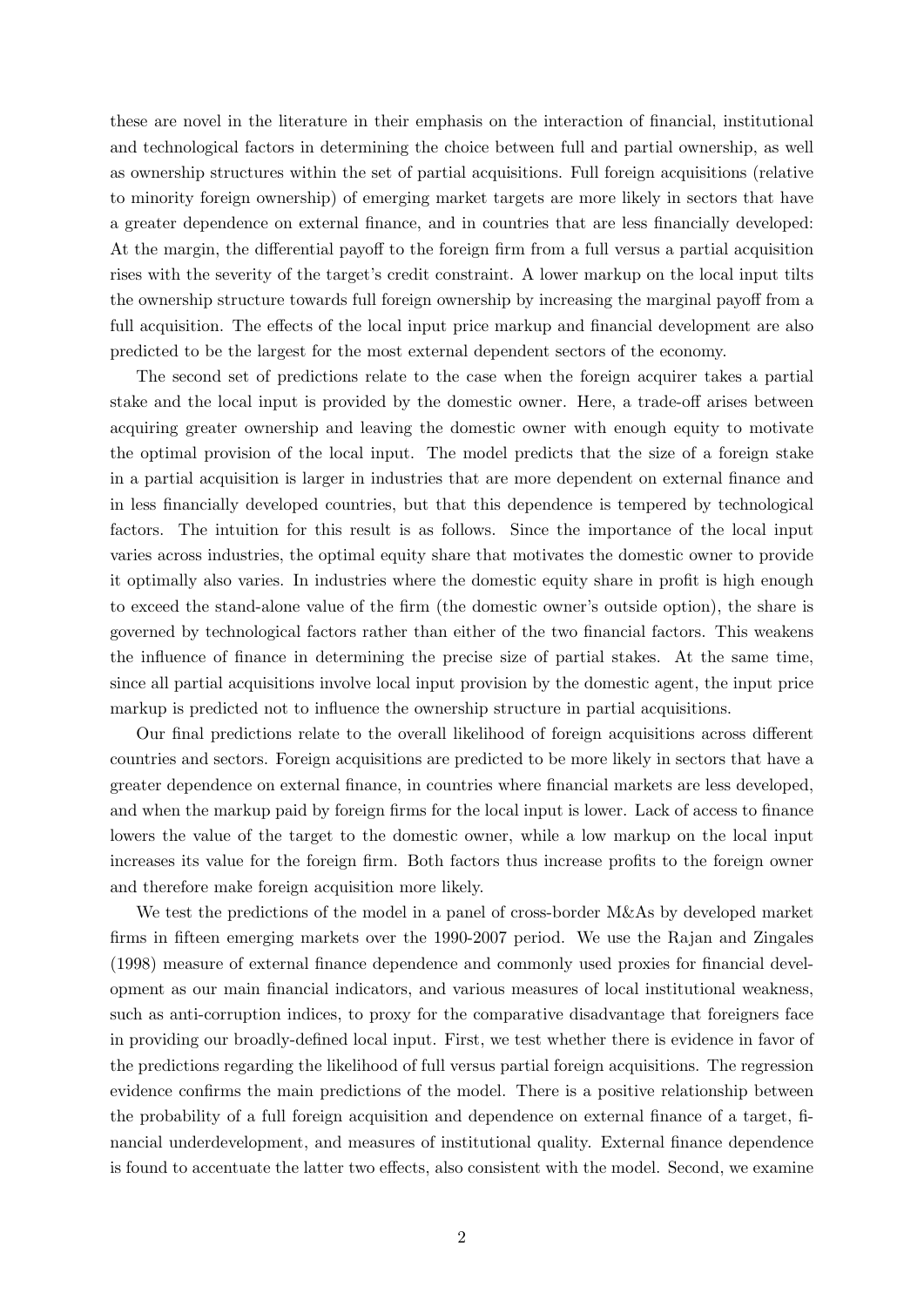the relationship between ownership structures in the subset of partial acquisitions and financial development, institutional quality, and the target's dependence on external finance. Consistent with the model, we find that institutional quality plays no role in ownership structure choice in partial foreign acquisitions, and uncover a weak positive relationship between the average sizes of minority foreign acquisitions and our financial indicators. Finally, we also find strong evidence consistent with the predictions of the model regarding the variation across sectors and countries in the overall probability of foreign acquisitions.

The remainder of the paper is organized as follows. We review the existing literature and relate it to our work in the next subsection. In Section [2](#page-7-0) we describe some prominent features of cross-border acquisitions in the manufacturing sector of emerging markets. We then describe our theoretical model and establish some empirical hypotheses in Section [3.](#page-11-0) Section [4](#page-21-0) reports our main empirical results while Section [5](#page-30-0) provides robustness checks and some additional results. Section [6](#page-35-0) concludes.

### 1.1 Related literature

The focus of this paper – the determination of optimal foreign ownership structure in crossborder M&As – brings together different strands of literature in international economics and finance. The first is the international finance literature on the determinants of cross-border M&As. This is exemplified by papers such as [Aguiar and Gopinath \(2005\)](#page-37-0), [Acharya et al.](#page-37-1) [\(2011\)](#page-37-1) and [Alquist et al. \(2016\)](#page-37-2) that have examined how liquidity-provision by foreign firms drives so-called fire-sale FDI during financial crises in EMEs. Others have documented that foreign acquisitions also relax credit constraints in domestic targets outside of crisis periods: [Wang and Wang \(2015\)](#page-40-3) provide evidence on the ability of cross-border M&As to relax credit constraints in a sample of Chinese firms, while [Erel et al. \(2014\)](#page-39-2) provide similar evidence from the European market for corporate control.<sup>[2](#page-5-0)</sup> We build on the main finding of this literature, that easing credit constraints is a key function of cross-border M&As, to examine its effects on foreign ownership patterns. Our results provide a unifying rationale for findings of positive abnormal acquirer returns associated with the acquisition of controlling stakes in EME firms by developed-market firms in settings with intangible assets and incomplete contracts [\(Chari et al.,](#page-38-0) [2010\)](#page-38-0).

Second, for the broader group of FDI including greenfield investments, recent work such as [Desbordes and Wei \(2017\)](#page-39-1) show that both source and destination countries' financial development are important factors affecting the volumes of different types of FDI, including cross-border M&As. [Davies et al. \(forthcoming\)](#page-38-1) reach a similar conclusion. They find that financial development and institutional factors are relatively more important for the volume of foreign M&As than they are for greenfield FDI.<sup>[3](#page-5-1)</sup> In related work, [Javorcik and Wei \(2009\)](#page-39-3) find that corrup-

<span id="page-5-0"></span><sup>2</sup>Other non-financial drivers of the likelihood of foreign acquisitions have been documented in [Erel et al.](#page-39-4) [\(2012\)](#page-39-4). Recent contributions to this literature look at the role of intellectual property rights protection [\(Alimov](#page-37-3) [and Officer, 2017\)](#page-37-3) and the cross-border deployment of industry-country-specific intangible assets (Frésard et al., [2017\)](#page-39-5).

<span id="page-5-1"></span><sup>&</sup>lt;sup>3</sup>The role of financial development and external finance dependence has also been explore in related contexts for individual countries: [Manova et al. \(2015\)](#page-40-4) show that firm-level financial frictions restrict the volume of trade and, in a sample of Chinese firms, find that foreign affiliates and joint ventures have better export performance than private domestic firms; [Bustos \(2007\)](#page-38-2) finds that Argentine firms in external-finance dependent industries are more likely to be foreign owned and to finance their operations with funds from their parent company.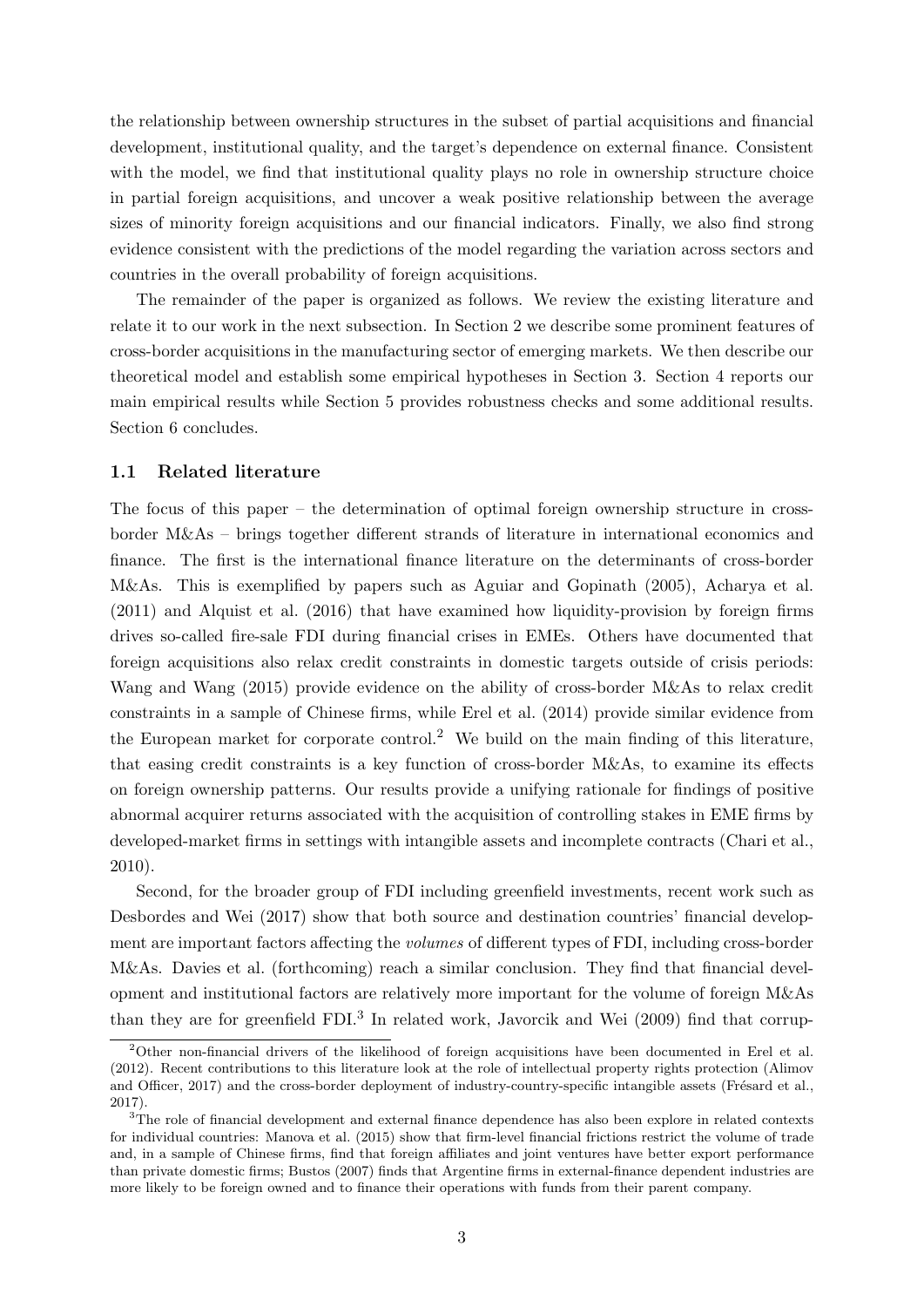tion reduces the volume of inward FDI to emerging markets and shifts the ownership structure toward joint ventures, and [Kesternich and Schnitzer \(2010\)](#page-39-6) document the influence of political risk on multinationals' choice of capital structure, specifically the leverage ratio, in FDI projects. While these papers have so far treated each of these factors in isolation, our contribution is to provide a unified theoretical framework to analyze the trade-off faced by foreign acquiring firms when they might have a comparative advantage in providing finance and technology, yet face a handicap when it comes to institutional factors. Building on earlier work on joint ventures [\(Asiedu and Esfahani, 2001\)](#page-38-3) and the role of financial constraints in M&As [\(Alquist et al., 2016\)](#page-37-2), we show that the choice of ownership structure resolves this tension and maximizes the value of the firm.<sup>[4](#page-6-0)</sup> As such, our analysis shows that focussing on this trade-off and its effects on foreign ownership structures provides additional insights into the motives for brownfield FDI, beyond that provided by the analysis of FDI volumes or each of these underlying drivers in isolation.<sup>[5](#page-6-1)</sup>

Our paper is also related to a recent literature on international intra-firm trade and the boundaries of multinational enterprises (MNEs). This literature, which is extensively surveyed in Antràs and Yeaple  $(2014)$ , has explored a number of mechanisms by which firm boundaries are extended using FDI. A non-exhaustive list of forces that have been shown to be important in recent work includes the relative location of firms along a global value chain and the elasticity of final demand (Antràs and Chor, 2013), final product prices [\(Alfaro et al., 2016\)](#page-37-6), the relative contractibility of upstream and downstream production stages [\(Alfaro et al., forthcoming\)](#page-37-7), and intangible assets and intellectual property rights protection [\(Bolatto et al., 2017\)](#page-38-4). The paper most related to ours in this body of work is that of Antràs et al.  $(2009)^{6}$  $(2009)^{6}$  $(2009)^{6}$  Our paper, however, relies on a different mechanism – the interaction of financial constraints and local inputs – to deliver two key complementary insights: the presence of local inputs makes full foreign ownership a distinctive organizational form that is strongly influenced by local institutions at the margin; and this stands in contrast to the determinants of the size of minority stakes, which we show to be dictated either by financial constraints or technology. Interestingly, while weak investor protection increases foreign equity ownership in Antràs et al.  $(2009)$ , the alternative mechanism highlighted in our paper leads to lower foreign equity participation when general institutions in a country are weaker. In addition, our empirical tests utilize a complementary source of data on cross-border M&As conducted by acquiring firms from a large set of advanced nations.

<span id="page-6-0"></span><sup>4</sup>[Asiedu and Esfahani \(2001\)](#page-38-3) focus on the role of partner-specific inputs and infrastructure in a model of greenfield joint ventures based on [Eswaran and Kotwal \(1985\)](#page-39-7). They solve for the amount of input provided by each agent as well as the level of government infrastructure and taxation. Since the foreigner starts a new joint venture with a domestic partner, the authors normalize the outside option of the domestic agent to zero. In contrast, the domestic agent in our model owns a going concern and hence has an outside option whose value depends on financial constraints. This outside option is central to our analysis and results. [Alquist et al. \(2016\)](#page-37-2) analyze changes in the industry composition of foreign ownership during financial crises and in related work [Mukherjee and Proebsting \(2017\)](#page-40-5) examine how the composition of the pool of domestic acquiring firms changes during financial crises. Neither of these papers address the optimal ownership structure problem of an individual firm, which is the distinctive focus of the present paper.

<span id="page-6-1"></span> ${}^{5}$ For example, our results shed light on why foreign ownership structures may be insensitive to institutional factors for minority stakes while external finance matters for all levels of foreign ownership. Note that we abstract from the choice between greenfield FDI and M&As that has been explored in [Nocke and Yeaple \(2007,](#page-40-6) [2008\)](#page-40-7).

<span id="page-6-2"></span> $6$ Antràs et al. (2009) develop a model in which MNEs have expertise in monitoring the deployment of proprietary technologies on behalf of external investors. This makes MNE co-investment in the form of FDI, as opposed to arms-length technology transfer, the optimal way to finance foreign projects in a setting of weak investor protection. Using data on U.S. MNEs they find that the share of affiliate equity owned by the parent firm is higher in countries with weak investor protection and shallow financial markets.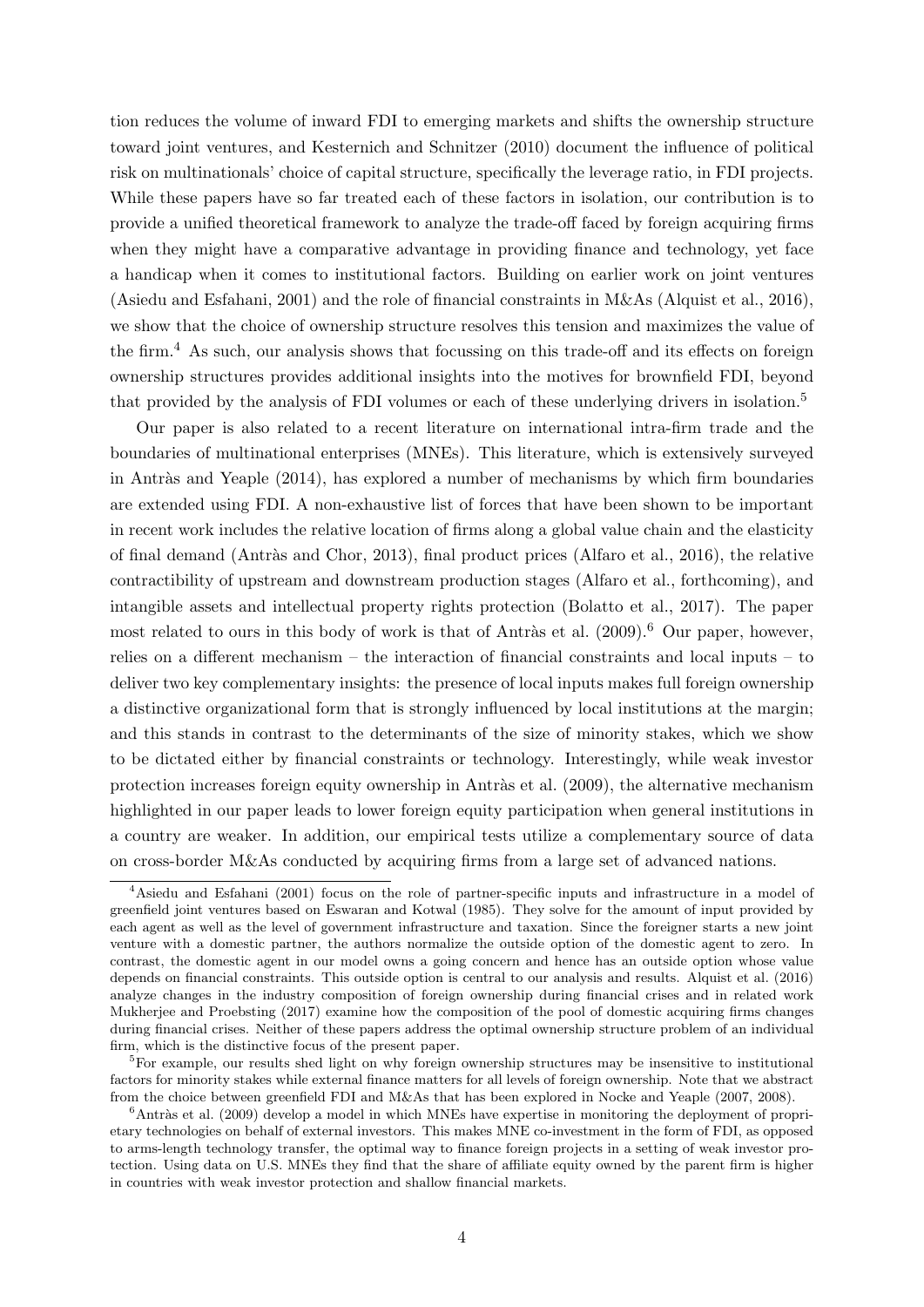Finally, our results also relate to the literature studying how the extent of foreign ownership affects domestic outcomes. Existing research has shown that the degree of foreign ownership (as opposed to the presence of foreign ownership) affects, among others, the productivity of the targets, their export participation, or the nature of FDI spillovers.<sup>[7](#page-7-1)</sup> Hence, by improving our understanding of sector and country-specific determinants of foreign ownership shares, our results also shed light on the distribution of gains from FDI across EMEs, as well as across sectors within a particular country.

# <span id="page-7-0"></span>2 Stylized facts

In this section, we present the data and document several characteristics of foreign acquisitions of manufacturing firms located in emerging markets – namely, the heterogeneity across industries and target countries in the probability of both partial and full foreign acquisitions and, within the set of partial acquisitions, the sizes of the stakes acquired. We also provide preliminary evidence relating these patterns of M&A to sectoral external finance dependence and countryspecific financial development. These findings motivate the model we use to guide our empirical analysis. Section [2.1](#page-7-2) of the online appendix provides information about the sources of each variable used in the paper.

### <span id="page-7-2"></span>2.1 M&A transaction data

The transactions data are from a sample of foreign acquisitions that occurred in fifteen emergingmarket economies between 1990 and 2007. We use a subset of the data available from the Securities Data Company (SDC) Thompson's International Mergers and Acquisitions database, which reports public and private merger and acquisition transactions involving at least a  $5\%$ ownership stake in the target company. The sample includes all of the domestic and foreign acquisitions that occurred over the period in manufacturing industries (SIC codes 2000-4000) in the following countries: Argentina, Brazil, Chile, China, India, Indonesia, Malaysia, Mexico, Peru, Philippines, Singapore, South Africa, South Korea, Thailand, and Vietnam.<sup>[8](#page-7-3)</sup> For each transaction, we have information about the sectors and countries of both the target and the acquirer, the year, and the share acquired.[9](#page-7-4)

### 2.2 Descriptive statistics

Table [1](#page-9-0) presents descriptive statistics of M&A transactions in emerging markets and splits the transactions by country of origin and sector of the target. The online appendix provides

<span id="page-7-1"></span><sup>7</sup>See, for example, [Greenaway et al. \(2014\)](#page-39-8), [Javorcik and Spatareanu \(2008\)](#page-39-9), [Bircan \(2017\)](#page-38-6), [Chhibber and](#page-38-7) [Majumdar \(1999\)](#page-38-7), or Havránek and Iršová (2011, [2013\)](#page-39-11).

<span id="page-7-3"></span><sup>8</sup>An alternative source of data on M&As is the Zephyr dataset available from Bureau Van Dijk. The SDC data set has better coverage of corporate transactions, both in terms of years covered and in terms of geographic coverage. In particular, the coverage of Zephyr for emerging market M&A transactions is sparse till the mid-2000s. [Bollaert and Delanghe \(2015\)](#page-38-8) discusses the advantages of SDC over Zephyr for research questions related to foreign ownership structures.

<span id="page-7-4"></span><sup>9</sup>See the online appendix to this paper for more details about the SDC data. The database is an exhaustive list of the mergers and acquisitions that occurred in those countries. The information about the transactions is obtained from a variety of news sources, regulatory agencies, trade publications, and surveys. We exclude the period after 2007, which was characterized by the global financial crisis and significant variation in the liquidity constraints faced by acquirers based in developed markets.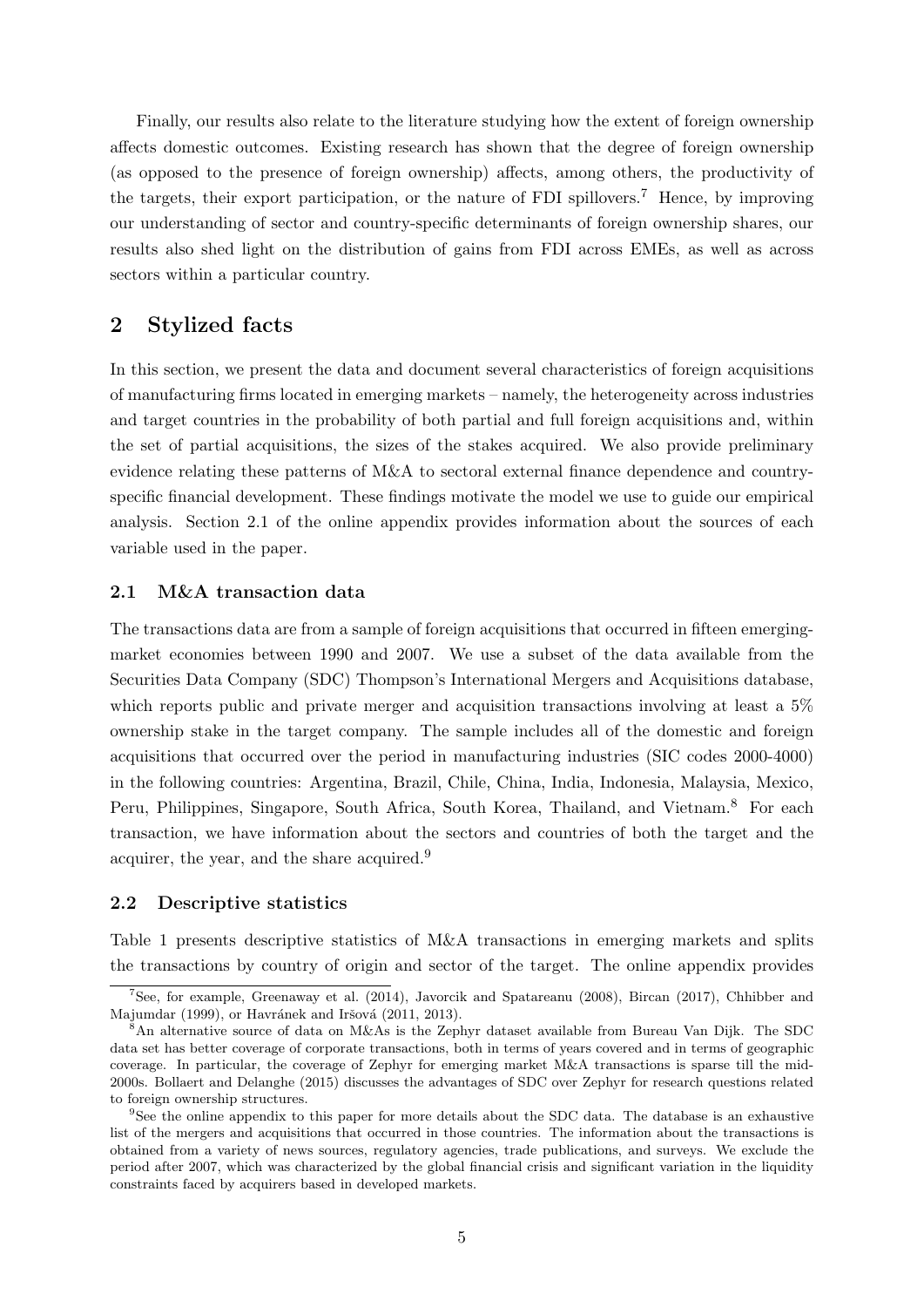additional figures that depict the transactions by year (Figure A.1) and year  $\times$  target country (Table A.1), as well as by country of origin and sector of the acquirer (Table A.2 and A.3), and by fraction acquired (Table A.4).

Foreign acquisitions represent 40% of the transactions in our sample. The geographic breakdown of the acquirers is diverse, although most are based in developed countries (Table A.2): about 90% of the foreign transactions in the manufacturing sector involve an acquirer from a developed economy. Over the sample period, the United States accounts for 27% of foreign acquisitions, and Europe and Asia for 31% each. Table A.3 shows that foreign acquirers are generally firms in the manufacturing sector (62%) or the finance, insurance and real estate (FIRE) sectors  $(25\%)$ .

Figure 1: Distribution of fraction acquired

<span id="page-8-0"></span>

Note: This figure represents the Kernel density of the fraction acquired by foreign firms in our sample.

We are primarily interested in the role of country and sectoral characteristics of the target on cross-border M&As. Our data suggests that there is significant heterogeneity in the location of the target and its sector of operation. Out of a total of 10,597 transactions, the largest number of acquisitions occur in China, Malaysia, India, South Korea and Brazil. Over the sample period, more than 70% of acquisitions occurred in Asia and about 22% in Latin America. As shown in Table [1,](#page-9-0) however, the acquisitions in Latin America are more likely to involve a foreign acquirer (44% of the transactions) than their Asian counterparts (35% of foreign acquisitions). Acquisitions are more common in the food products (15%), chemicals (18%) and electric/electronic equipment  $(12\%)$  sectors, while *foreign* acquisitions are more common in the tobacco, transportation, and the measuring, analyzing and controlling instruments sectors. Foreign acquisitions account for more than 46% of the total number of acquisitions in these industries. The presence of foreign acquirers thus does not appear to be concentrated in the sectors that account for more acquisitions overall. Conversely, foreign acquisitions are the least common in the leather, wood, and furniture sectors.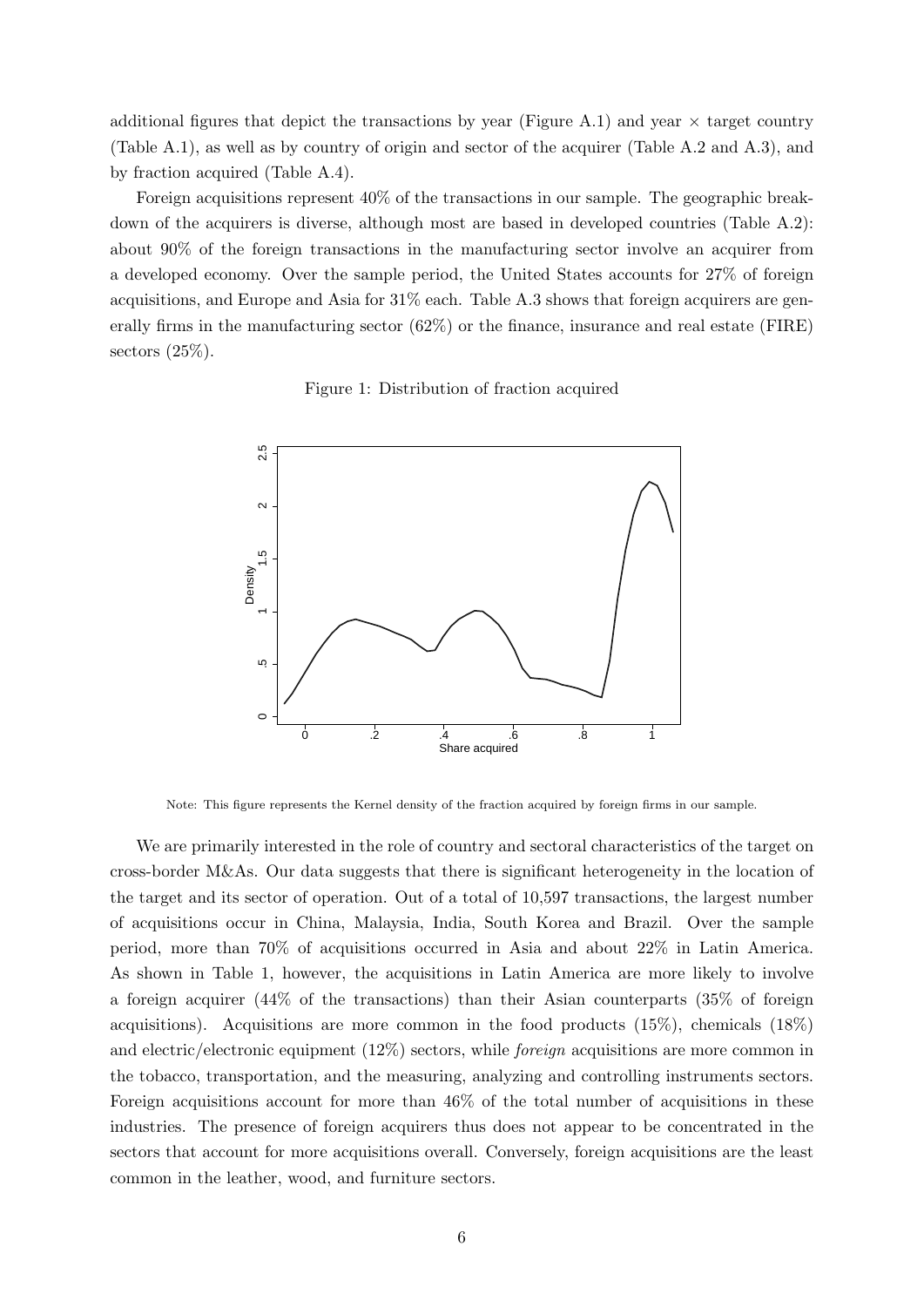<span id="page-9-0"></span>

|               |                                                     | $#$ transactions | Share foreign | Share full       | Share acquired | Share acquired    |  |
|---------------|-----------------------------------------------------|------------------|---------------|------------------|----------------|-------------------|--|
| Acquisitions  |                                                     | All              |               |                  | Foreign        | Foreign & partial |  |
| Full sample   |                                                     | 10597            | 0.40          | 0.39             | 0.62           | 0.38              |  |
| Region        | Country                                             |                  |               |                  |                |                   |  |
| Latin America |                                                     |                  |               |                  |                |                   |  |
|               | Argentina                                           | 534              | 0.61          | 0.49             | 0.70           | $0.42\,$          |  |
|               | <b>Brazil</b>                                       | 930              | 0.52          | 0.53             | 0.75           | 0.47              |  |
|               | Chile                                               | 186              | 0.61          | 0.40             | 0.63           | 0.38              |  |
|               | Mexico                                              | 637              | 0.64          | $0.57\,$         | 0.75           | 0.42              |  |
|               | Peru                                                | 94               | 0.48          | 0.33             | 0.65           | 0.48              |  |
|               | Total                                               | 2381             | 0.58          | 0.52             | 0.73           | 0.43              |  |
| Asia          |                                                     |                  |               |                  |                |                   |  |
|               | China                                               | 2443             | 0.43          | 0.32             | 0.59           | 0.39              |  |
|               | India                                               | 955              | $\rm 0.31$    | 0.19             | $0.39\,$       | 0.24              |  |
|               | Indonesia                                           | 270              | 0.57          | 0.18             | 0.48           | 0.37              |  |
|               | Korea. Rep.                                         | 948              | 0.29          | $0.39\,$         | 0.61           | 0.37              |  |
|               | Malaysia                                            | 1449             | 0.16          | 0.37             | 0.60           | 0.36              |  |
|               | Philippines                                         | 192              | 0.48          | 0.23             | $\rm 0.52$     | $0.39\,$          |  |
|               | Singapore                                           | 672              | 0.37          | $0.39\,$         | 0.59           | 0.33              |  |
|               | Thailand                                            | $505\,$          | 0.44          | 0.19             | 0.47           | 0.34              |  |
|               | Vietnam                                             | 67               | 0.69          | 0.22             | 0.55           | 0.43              |  |
|               | Total                                               | 7501             | 0.35          | 0.30             | 0.55           | $0.36\,$          |  |
| South Africa  |                                                     | 715              | 0.32          | 0.60             | 0.77           | 0.41              |  |
| SIC           | Industry                                            |                  |               |                  |                |                   |  |
| 20            | Food products                                       | 1615             | 0.40          | 0.40             | 0.63           | $0.38\,$          |  |
| 21            | Tobacco                                             | 44               | 0.48          | 0.29             | 0.50           | 0.30              |  |
| 22            | Textile                                             | 360              | 0.32          | 0.44             | 0.65           | 0.37              |  |
| 23            | Apparel                                             | 131              | 0.32          | 0.45             | 0.63           | 0.33              |  |
| 24            | Wood Products                                       | 174              | 0.22          | 0.50             | 0.76           | $0.52\,$          |  |
| 25            | Furniture                                           | $78\,$           | 0.19          | 0.47             | 0.74           | 0.51              |  |
| 26            | Paper Products                                      | 421              | 0.42          | 0.39             | 0.62           | 0.37              |  |
| $27\,$        | Printing and Publishing.                            | 343              | 0.33          | 0.39             | 0.60           | 0.34              |  |
| $\sqrt{28}$   | Chemicals                                           | 1869             | 0.42          | 0.41             | 0.65           | 0.41              |  |
| $\,29$        | Petroleum Refining                                  | $124\,$          | $0.41\,$      | $0.29\,$         | $\rm 0.52$     | $\rm 0.31$        |  |
| $30\,$        | Rubber and Plastics Prod.                           | 416              | 0.44          | 0.42             | 0.67           | 0.43              |  |
| 31            | Leather and Leather Prod.                           | 62               | $0.29\,$      | 0.28             | 0.62           | 0.47              |  |
| 32            | Stone. Clay. Glass Prod.                            | 597              | $0.39\,$      | $0.26\,$         | 0.52           | 0.35              |  |
| $33\,$        | Primary Metal Industries                            | 735              | 0.33          | $0.26\,$         | $0.54\,$       | 0.37              |  |
| $34\,$        | Fabricated Metal Prod.                              | 401              | 0.42          | 0.41             | 0.64           | 0.40              |  |
| 35            | Machinery and Computer<br>Electronic and Electrical | 835              | 0.44          | 0.44             | 0.66           | 0.40              |  |
| 36<br>37      | Transportation Equip.                               | 1307<br>717      | 0.40<br>0.47  | 0.41<br>$0.30\,$ | 0.62<br>0.53   | 0.35<br>0.34      |  |
| $38\,$        | Professional / Scientific                           | 219              | $0.46\,$      | $0.46\,$         | $0.68\,$       | 0.41              |  |
| 39            | Miscellaneous Manuf.                                | 149              | 0.37          | 0.44             | $0.65\,$       | 0.39              |  |
|               |                                                     |                  |               |                  |                |                   |  |

### Table 1: Acquisitions by country of target

Source: Authors' computation from Thompson's International Mergers and Acquisitions database. # transactions is the total number of transactions (domestic and foreign). Share foreign is the share of transactions with a foreign acquirer. Share full is the share of full acquisitions (100% stake) in total number of foreign acquisitions. Share acquired is the average share acquired among foreign acquisitions or foreign partial acquisitions (last column).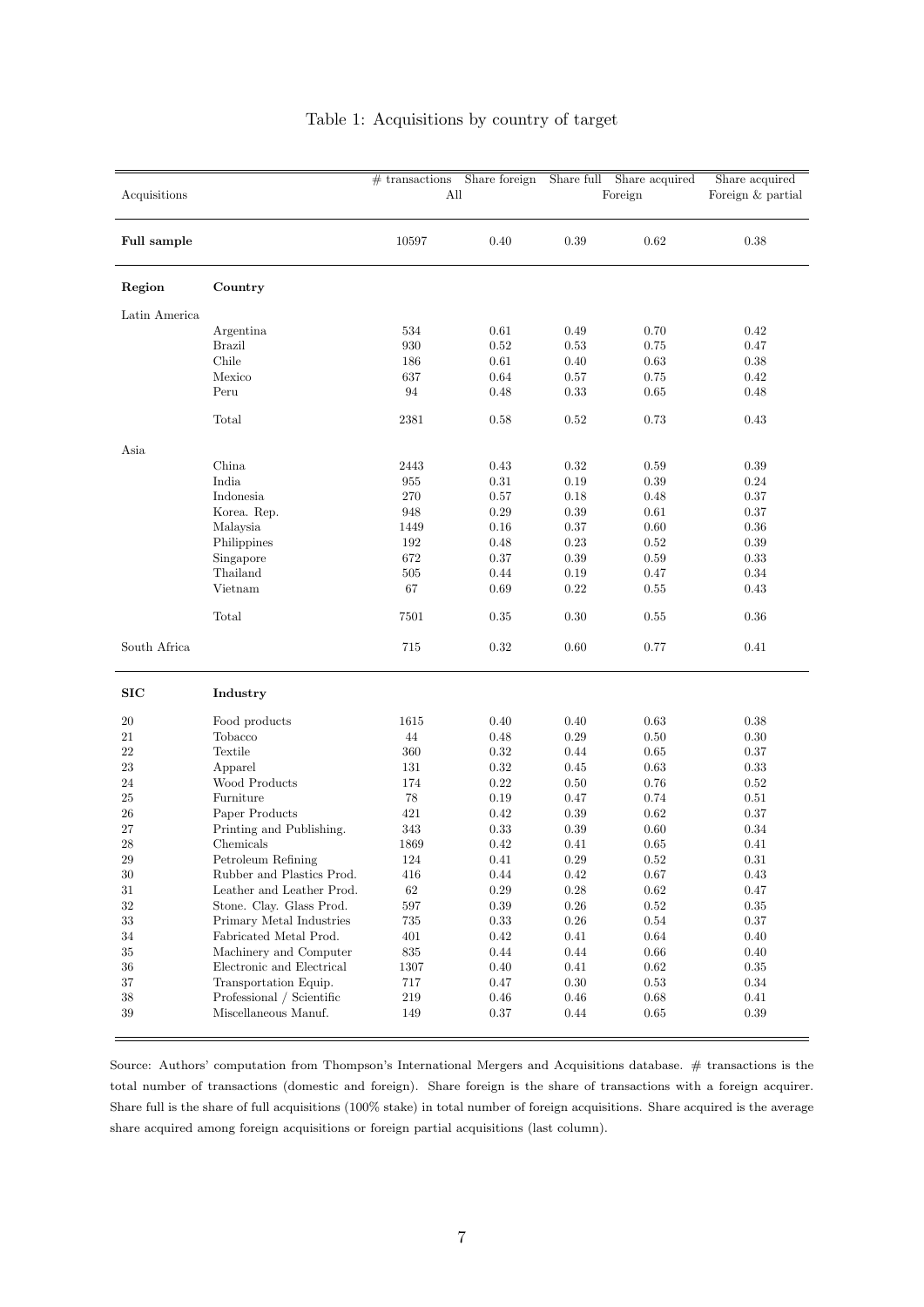There is also substantial variation in the size of the stake acquired by foreign acquirers. On average across target countries and sectors, 39% of transactions are full acquisitions (i.e., transactions in which the acquirer purchases 100% of the target), and this share is similar for both foreign and domestic acquisitions (Table A.4 in the online appendix). Partial acquisitions are therefore an important characteristic of the data, something already documented in [Alquist](#page-37-2) [et al. \(2016\)](#page-37-2). Within the subset of foreign partial acquisitions, the average share acquired is relatively low (38%). As can be seen from Figure [1,](#page-8-0) which plots the density of the distribution of shares acquired in foreign acquisitions between 0 and 1 inclusive, the distribution for partial acquisitions is bimodal, with many transactions involving a small share acquired and a second peak right above the 50% cutoff.

The size of the stakes acquired in foreign acquisitions varies widely across target countries. In Mexico and South Africa, about 60% of foreign transactions are full acquisitions. By contrast, in Thailand and Indonesia, more than 80% of acquisitions are partial. Likewise, there is heterogeneity across target sectors, with some industries experiencing a larger share of partial acquisitions (e.g., 74% for primary metals) and others more full acquisitions (e.g. 50% in wood products). These differences suggest that the incentives affecting an acquirer's decision to purchase part of a firm in a foreign country and those determining the size of the stake are to some extent distinct. Interestingly, countries and sectors in which full acquisitions are more common are not necessarily those in which the stake acquired is large when the acquisition is partial. Full acquisitions in Vietnam and Indonesia, for example, make up a small share of total acquisitions, but within the subset of partial acquisitions in those two countries, the size of the stake acquired tends to be relatively large. It thus seems that the determinants of the decision to purchase a target firm fully and the ones governing the size of the stake acquired in partial acquisitions are distinct. Our model clarifies the role of different factors in determining whether a foreign acquisition occurs and whether it is full or partial.

### 2.3 A first look at the role of financial constraints

These patterns suggest that the likelihood of foreign acquisitions and their average size may be driven by both industry- and country-level factors for the target, a view consistent with the results of [Moeller et al. \(2005\)](#page-40-8) and [Erel et al. \(2012\)](#page-39-4). Figures [2.](#page-11-1)a to [2.](#page-11-1)d show that an industry's level of external finance dependence and the target country's level of financial of development are plausible candidates for these common driving forces. To draw these figures, we use Rajan and Zingales's measure of external finance dependence at the SIC 2-digit level [Rajan and Zingales](#page-40-2) [\(1998\)](#page-40-2) and the average ratio of private credit to GDP over the period from the World Bank Development Indicators as a measure of financial development.

Both the probability of foreign acquisition and the size acquired are positively correlated with the Rajan-Zingales measure of external finance dependence. That is, credit constraints seem to be an important friction that affects the pattern of foreign acquisitions. On the other hand, target countries with a lower level of financial development tend to experience more foreign acquisitions.

The correlation between the share acquired by foreign firms and financial development is less clear. The model in the next section provides a framework that directly relates the size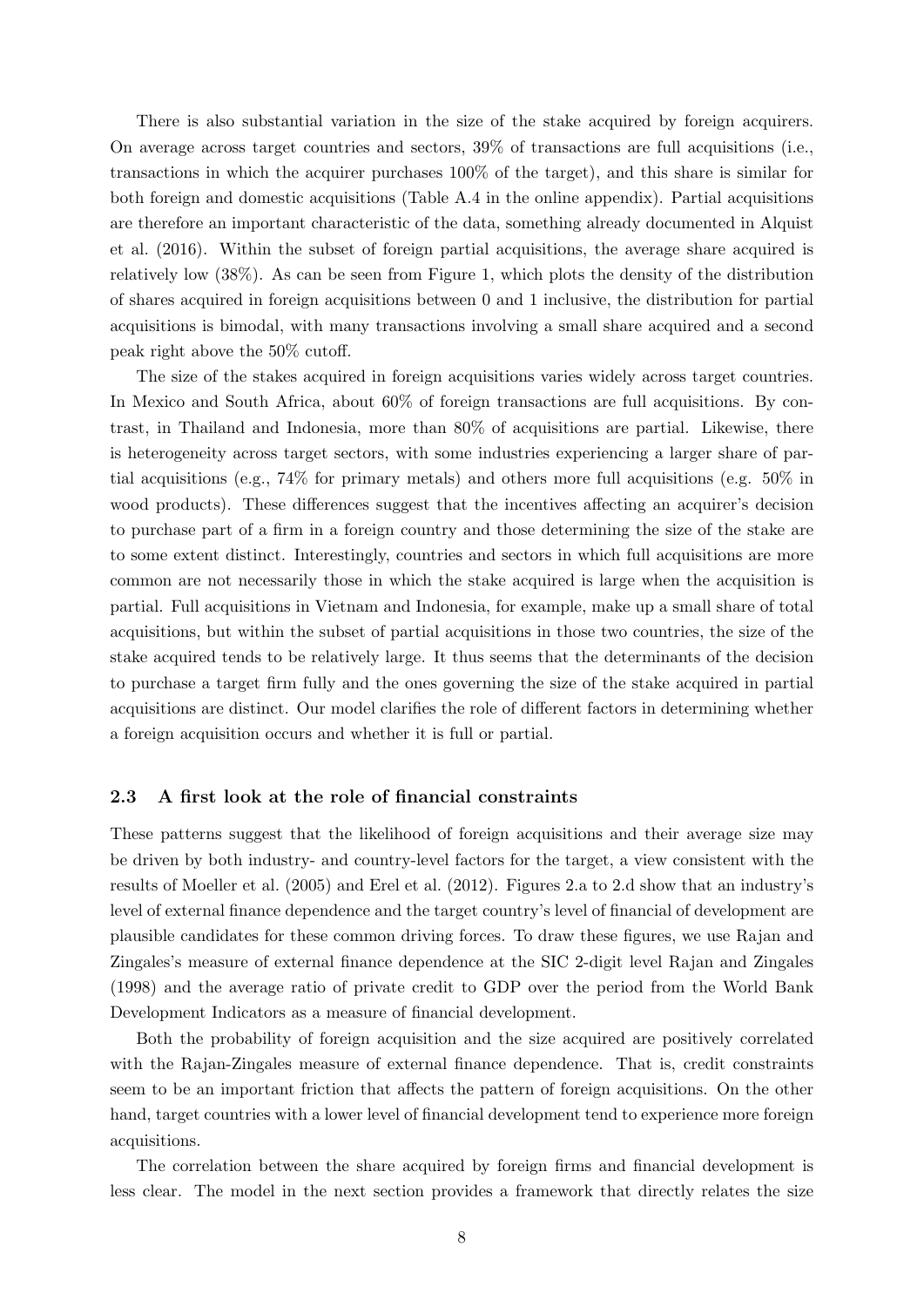<span id="page-11-1"></span>

Figure 2: Liquidity and foreign acquisitions: correlations

(a) Foreign acquisitions and external dependence (b) Share acquired and external dependence



(c) Foreign acquisitions and financial development (d) Share acquired and financial development

Note: These figures plot the ratio of foreign acquisitions over all acquisitions (Figures (a) and (c)) and average share acquired conditional on a foreign acquisition being observed (Figures (b) and (d)) against the target industry's external finance dependence (Figures (a) and (b)) or the target country's average ratio of private credit over GDP over the period (Figures (c) and (d)).

of a foreign acquisition to the credit constraints facing the target as well as to country-level financial frictions. We find that institutional quality matters for the share acquired above and beyond the effect of the level of financial development. In countries with better institutions, foreign acquirers are more likely to purchase all of the target firm. Our model suggests that the relationships shown in Figure [2](#page-11-1) omit an important factor, institutional quality, which also affects the size of acquisitions. In our empirical analysis, we do indeed find that controlling for institutional quality, the correlation between the share acquired by foreign firms and financial development becomes much clearer.

# <span id="page-11-0"></span>3 A model of cross-border acquisitions

We next develop a simple two-period model of cross-border acquisition that provides a number of testable implications. The model highlights the interaction between three factors that determine the ownership structure of the acquired firm. The first factor is the extent of the target firm's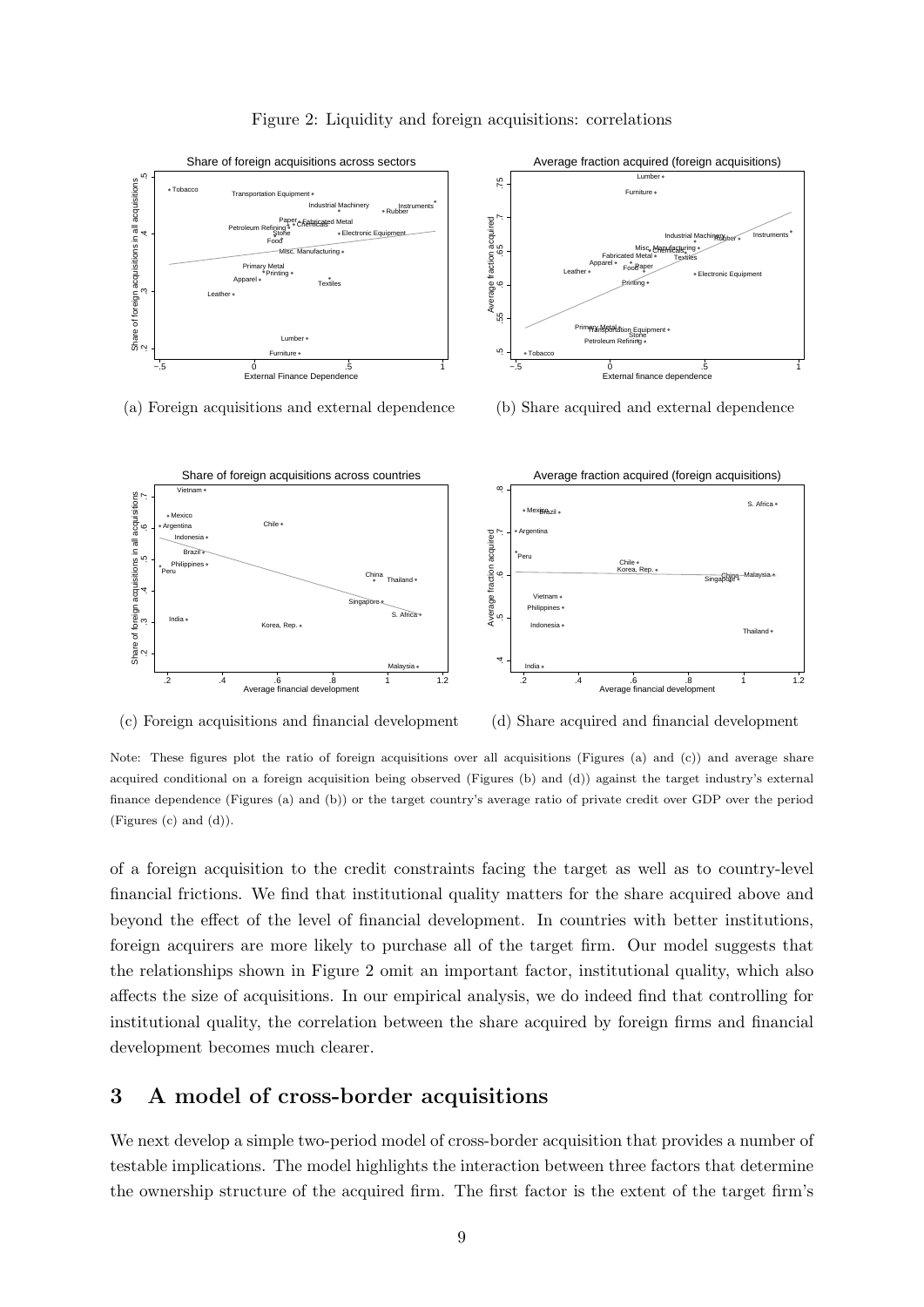dependence on external finance. Second is the role of technology; in particular, the average productivity of the target firm and the importance of local inputs in production. Third is the role of institutional factors; namely the barriers that foreign owners face in operating a firm in an emerging market. Since the purpose of the model is to provide a framework for the empirical analysis, we provide a brief description of the key mechanisms of the model, while statements and proofs of propositions are relegated to an online appendix.

### 3.1 Model description

The model consists of a domestic firm operating in an emerging market (the target) and a foreign firm (the acquirer) that has the choice of obtaining full ownership of the target, a partial stake in the target or no stake in the target. While the model has some auxiliary predictions for the "no acquisition" decision (i.e., the probability of a foreign acquisition), we focus our analysis on the trade-offs involved in choosing between full or a partial stake in the target.[10](#page-12-0)

To start the analysis, consider the investment decision facing the target firm in country  $c$ in industry  $i$  that is fully owned by domestic residents.<sup>[11](#page-12-1)</sup> The firm operates for two periods. The analysis starts at the end of period 1 when the firm has profits  $\pi_{i,1}$  from operating the firm in period 1 and must choose the level of investment in physical capital,  $I_{ic}$ , to produce in period 2. Capital fully depreciates within a period so all capital needed for production must be obtained before period 2. Production requires capital as well as a "local" input  $L_{ic}$ . We assume the production function is Cobb Douglas,  $F(I_{ic}, L_{ic}) = A_{ic,2} I_{ic}^{\beta_I} L_{ic}^{\beta_L}$  where  $A_{ic,2}$  denotes the productivity of the firm in period 2. There are decreasing returns  $(\beta_I + \beta_L < 1)$ , which could be due to the presence other inputs such as local infrastructure provided by the government [\(Asiedu and Esfahani, 2001\)](#page-38-3).

Capital investment is financed out of firm profits,  $\pi_{i,1}$ , and if that is not sufficient, by external borrowing up to  $\bar{D}_{ic}$ . We assume that a firm in country c can only borrow up to a fraction  $\tau_c$ of capital  $I_{ic}$ , i.e.,  $\bar{D}_{ic} = \tau_c I_{ic}$ . The transaction cost  $\tau_c$  is specific to country c and captures differences in financial development across countries. We interpret high values of  $\tau_c$  as higher financial development in  $c$ , in the sense that its financial system is more efficient in creating loans from available collateral. We then have  $I_{ic} \leq \bar{D}_{ic} + \pi_{i,1} \equiv l_{ic}$  which by substitution yields the investment constraint

<span id="page-12-2"></span>
$$
I_{ic} \le \frac{\pi_{i,1}}{(1 - \tau_c)} \equiv l_{ic}.\tag{3.1}
$$

Firm liquidity in period 1 is defined as  $l_{ic} \equiv \bar{D}_{ic} + \pi_{i,1} \in [l, \bar{l}].$ 

The amount of liquidity available to firm thus depends on  $\pi_{i,1}$  and  $\tau_c$ . An industry that is dependent on external finance has a ratio of profits to the firm's need for capital that is low; i.e., firms in that industry must rely more heavily on other sources of finance. Following [Rajan and](#page-40-2)

<span id="page-12-0"></span> $10<sup>10</sup>$  [Empirically, studying the binary decision of the foreign firm to acquire a domestic one would require observing](#page-40-2) [the full set of potential targets. We do not observe such a set, and therefore concentrate on the share of foreign](#page-40-2) [acquisitions in all acquisitions. On the other hand, our data enables us to cleanly identify the stake acquired by](#page-40-2) [foreign firms within the set of actual transactions, which is why our theory mostly focuses on these predictions.](#page-40-2) [In addition, while most of the theoretical literature has focussed on the probability of foreign acquisitions, the](#page-40-2) [determination of foreign ownership structures in M&As has received scant theoretical attention.](#page-40-2)

<span id="page-12-1"></span><sup>&</sup>lt;sup>11</sup>Variables are subscripted by i denoting industry and c [denoting country to conform to our later empirical](#page-40-2) [implementation, where the data varies along the industry, country](#page-40-2)×time, and industry×country×time dimensions.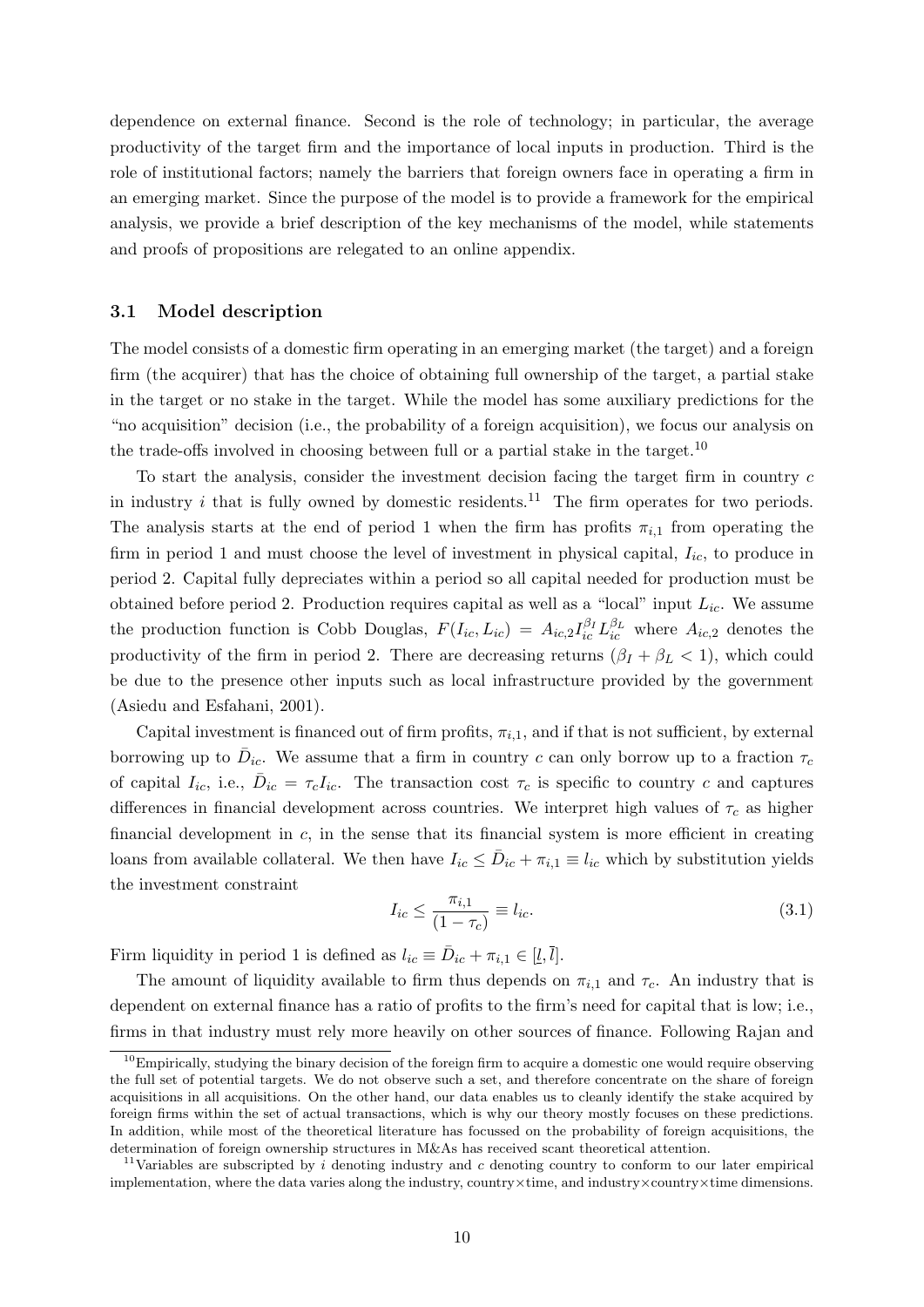[Zingales \(1998\)](#page-40-2), we assume that external finance dependence is the same across countries for a particular sector *i*. Equation [3.1](#page-12-2) also shows that liquidity of the firm is increasing in  $\tau_c$ ; the higher is financial development, the more the firm will be able to borrow to finance investment. We consider the problem of a constrained firm that invests up to its liquidity constraint, where  $l_{ic} = \frac{\pi_{i,1}}{(1-\tau)}$  $\frac{\pi_{i,1}}{(1-\tau_c)}$ . Taking that level of investment as given, the firm then chooses the local input to maximize its value  $V_{ic}^{D,0}$ ,

$$
V_{ic}^{D,0} \equiv \max_{L_{ic}} \{ \pi_{i,1} + A_{ic,2} l_{ic}^{\beta_I} L_{ic}^{\beta_L} - l_{ic} - p L_{ic} \}
$$
(3.2)

where  $p$  is the price the domestic agent pays for the local input, and the "0" superscript denotes the amount of foreign ownership in the firm. The stand-alone value of the domestic firm  $V_{ic}^{D,0}$ , which represents the outside option for the domestic owners of the firm when faced with an acquisition offer, is increasing in liquidity, first-period profits and in the level of financial development  $\tau_c$  when the constraint binds. The direction of these effects is intuitive and so to conserve space, the proof of these results are shown in the appendix.

The domestic firm may be the target of a foreign acquisition at the end of period 1 in which a fraction  $\alpha_{ic} \in [0,1]$  of the firm is acquired. We assume for simplicity that first-period profits of the domestic firm,  $\pi_{i,1}$ , do not change hands. We also assume that foreign acquirers have greater access to funds and therefore do not face the financing constraints that confront the emerging market target. The acquisition requires a fixed cost  $\Gamma$  for the acquirer for any level of ownership,  $\alpha_{ic} > 0$ . The fixed cost represents costs that influence the overall profitability of entering the international market for corporate control, such as search and due diligence costs, but do not affect decisions at the margin.

We assume that acquisition by a foreign firm brings with it some productivity gains for the target, so that post-acquisition productivity is  $\phi A_{ic,2}$  with  $\phi > 1$ . This is consistent with a large body of empirical evidence about the productivity or value gains from FDI in general (see [Yasar](#page-40-9) [and Morrison Paul, 2007;](#page-40-9) [Blalock and Gertler, 2008;](#page-38-9) [Arnold and Javorcik, 2009\)](#page-38-10), and emerging market acquisitions in particular (see [Chari et al., 2010;](#page-38-0) [Bris and Cabolis, 2008\)](#page-38-11). These two elements of the model,  $\Gamma$  and  $\phi$ , are not necessary for our main results but are included for the sake of realism.<sup>[12](#page-13-0)</sup>

A key difference between full and partial acquisitions is the assumption that when the target is acquired in its entirety ( $\alpha_{ic} = 1$ ), the foreign owner is at a comparative disadvantage in procuring the local input. This could be due to a lack of knowledge about local labor and product markets, weaker political connections, or a domestic bias in the preferences of bureaucrats or regulators. We model this by assuming that the foreign firm pays a markup for the local input,  $\omega_c > 1$ , denoting comparative disadvantage.

#### 3.1.1 Foreign acquirer's problem (full acquisition)

Given our assumptions, a full acquisition is basically the purchase of rights to produce using the technology of the domestic firm. The value of the domestic firm to a foreign owner who

<span id="page-13-0"></span><sup>&</sup>lt;sup>12</sup>When  $\Gamma = 0$ , it is feasible for the foreign firm to buy any domestic firm. When  $\phi = 1$  the only gains from foreign acquisitions come from relieving financial constraints.  $\Gamma \neq 0$  and  $\phi \neq 1$  are thus meant to capture that (a) not all firms in emerging markets come to be owned by foreigners, and (b) not all gains from foreign ownership come from the provision of financing.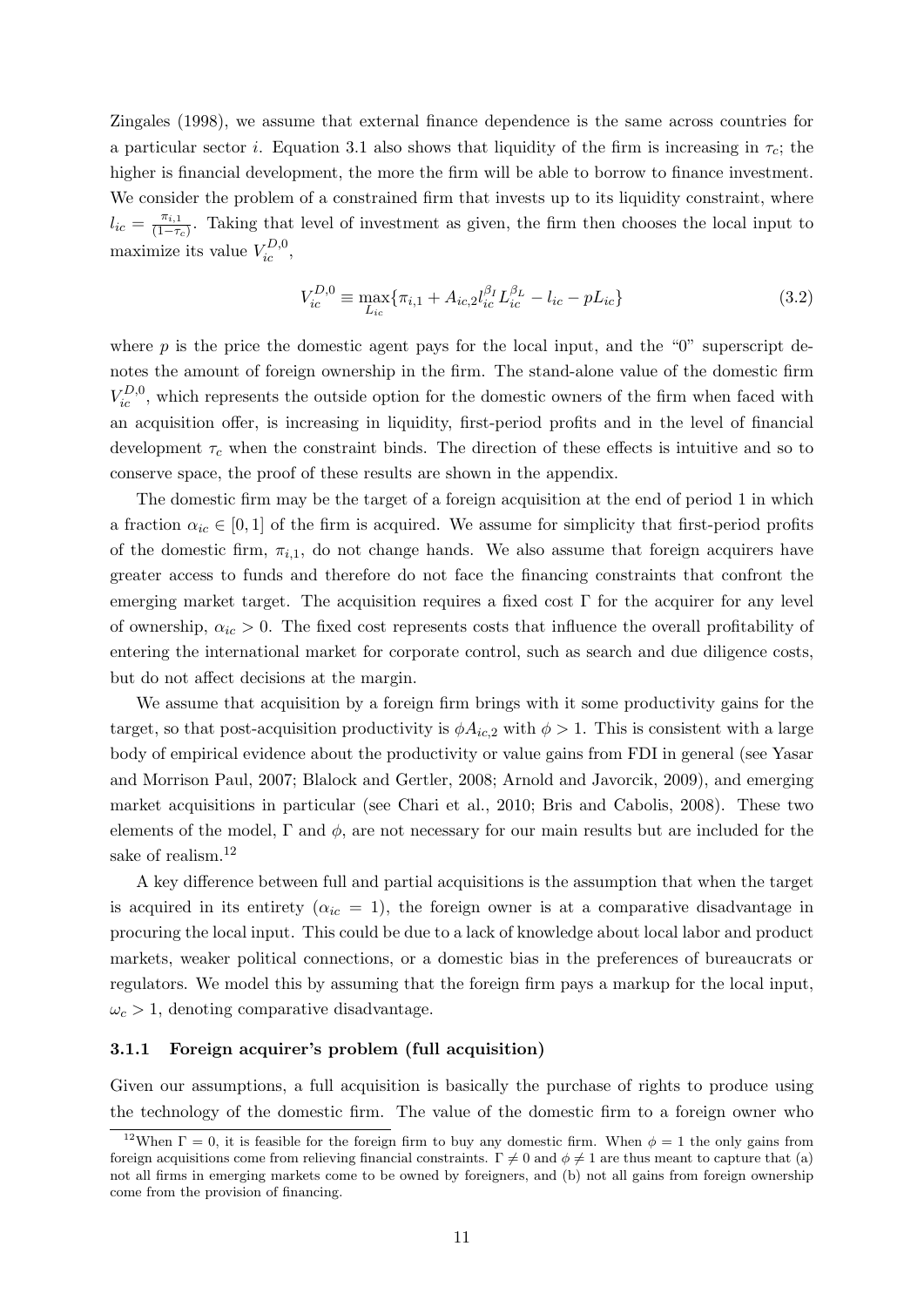undertakes a full acquisition  $(\alpha_{ic} = 1)$  is given by

$$
V_{ic}^{F,1} \equiv \max_{I_{ic}, L_{ic}} \{ \phi A_{ic,2} I_{ic}^{\beta_I} L_{ic}^{\beta_L} - I_{ic} - \omega_c p L_{ic} - \Gamma \}. \tag{3.3}
$$

Denote by  $S_{ic}^{F,1}$  the profit accruing to the foreign acquirer from the acquisition when it acquires full ownership ( $\alpha_{ic} = 1$ ). We assume that the price paid in the acquisition,  $P_{(1)}$ , is such that the domestic firm's payoff is its reservation value  $V_{ic}^{D,0}$ . Thus  $P_{(1)} = V_{ic}^{D,0} - \pi_{i,1}$ . For the foreign firm, then,  $S_{ic}^{F,1} = V_{ic}^{F,1} - P_{(1)} = V_{ic}^{F,1} + \pi_{i,1} - V_{ic}^{D,0}$ . A necessary (but not sufficient) condition for a full acquisition to be optimal for the foreign acquirer is thus:

$$
S_{ic}^{F,1} \ge 0. \tag{3.4}
$$

#### 3.1.2 Foreign acquirer's problem (partial acquisition)

The foreign firm might instead choose to acquire partial ownership if it finds direct procurement of the local input too costly. In this case, it buys an equity claim on a share  $\alpha_{ic} < 1$  of second period profits and provides all of the capital,  $I_{ic}$ . A share  $(1 - \alpha_{ic})$  of second period profits, as well as any liquid assets from period 1, are retained by the domestic owner, who also provides the local input at the price  $p < \omega_c p$ .

Under partial foreign ownership, the second period payoffs for the foreign acquirer and the domestic owner are given by  $V_{ic}^{F,\alpha_{ic}} \equiv \alpha_{ic} \Big( \phi A_{ic,2} I_{ic}^{\beta_I} L_{ic}^{\beta_L} \Big) - I_{ic} - \Gamma - P_{(\alpha_{ic})}$  and  $V_{ic}^{D,\alpha_{ic}} \equiv$  $(1-\alpha_{ic})\left(\phi A_{ic,2}I_{ic}^{\beta_I}L_{ic}^{\beta_L}\right)-pL_{ic}+P_{(\alpha_{ic})}$ , respectively.  $P_{(\alpha_{ic})}$  is the price paid by the foreign acquirer to the domestic owner for  $\alpha_{ic}$  of the equity of the firm. To simplify the problem, we follow [Asiedu](#page-38-3) [and Esfahani \(2001\)](#page-38-3) in assuming  $P_{(\alpha_{ic})}$  to be a fixed proportion  $\kappa$  of the foreign acquirer's share in the period 2 revenues of the acquired firm, so that  $P_{(\alpha_{ic})} = \kappa \alpha_{ic} \left( \phi A_{ic,2} I_{ic}^{\beta_I} L_{ic}^{\beta_L} \right).$ <sup>[13](#page-14-0)</sup> The parameter  $\kappa$  can be thought of as summarizing the features of the market for corporate control that affect the price paid in acquisitions, such as the thickness of the market and other institutional or regulatory details. The game between the acquiring and target firm is solved by backward induction starting from the second (production) stage to the first (acquisition) stage.

**Second Stage:** The foreign acquirer maximizes  $V_{ic}^{F,\alpha_{ic}}$  with respect to  $I_{ic}$  taking  $L_{ic}$  and  $\alpha_{ic}$ as given, while the domestic co-owner maximizes  $V_{ic}^{D,\alpha_{ic}}$  with respect to  $L_{ic}$  taking  $I_{ic}$  and  $\alpha_{ic}$  as given. The first order conditions to this pair of input choice problems gives reactions functions  $I_{ic} = I_{ic}(L_{ic}, \alpha_{ic})$  and  $L_{ic} = L_{ic}(I_{ic}, \alpha_{ic})$ . From these we can solve for the Nash-equilibrium levels of inputs supplied as functions  $I_{ic}(\alpha_{ic})$  and  $L_{ic}(\alpha_{ic})$  of the equity stake  $\alpha_{ic}$ . Intuitively, varying ownership of the revenue stream changes the incentives to provide the input.

First Stage: The acquirer takes these incentive compatible input decisions in the second stage as given when choosing the optimal ownership share,  $\alpha_{ic}$ , in the first stage of the game, while satisfying the participation constraint of the domestic owner.<sup>[14](#page-14-1)</sup> Formally, the foreign firm

<span id="page-14-0"></span><sup>&</sup>lt;sup>13</sup>The precise form of the restriction on the acquisition price is assumed for simplicity. See [Asiedu and Esfahani](#page-38-3) [\(2001\)](#page-38-3) for a complete discussion.

<span id="page-14-1"></span> $14$ This constraint is one of the key differences between our paper and [Asiedu and Esfahani \(2001\)](#page-38-3). The outside option of the domestic firm in [Asiedu and Esfahani \(2001\)](#page-38-3) is normalized to zero and does not play any role in their results. In contrast, the liquidity-dependent outside option of the domestic owner is central to our analysis.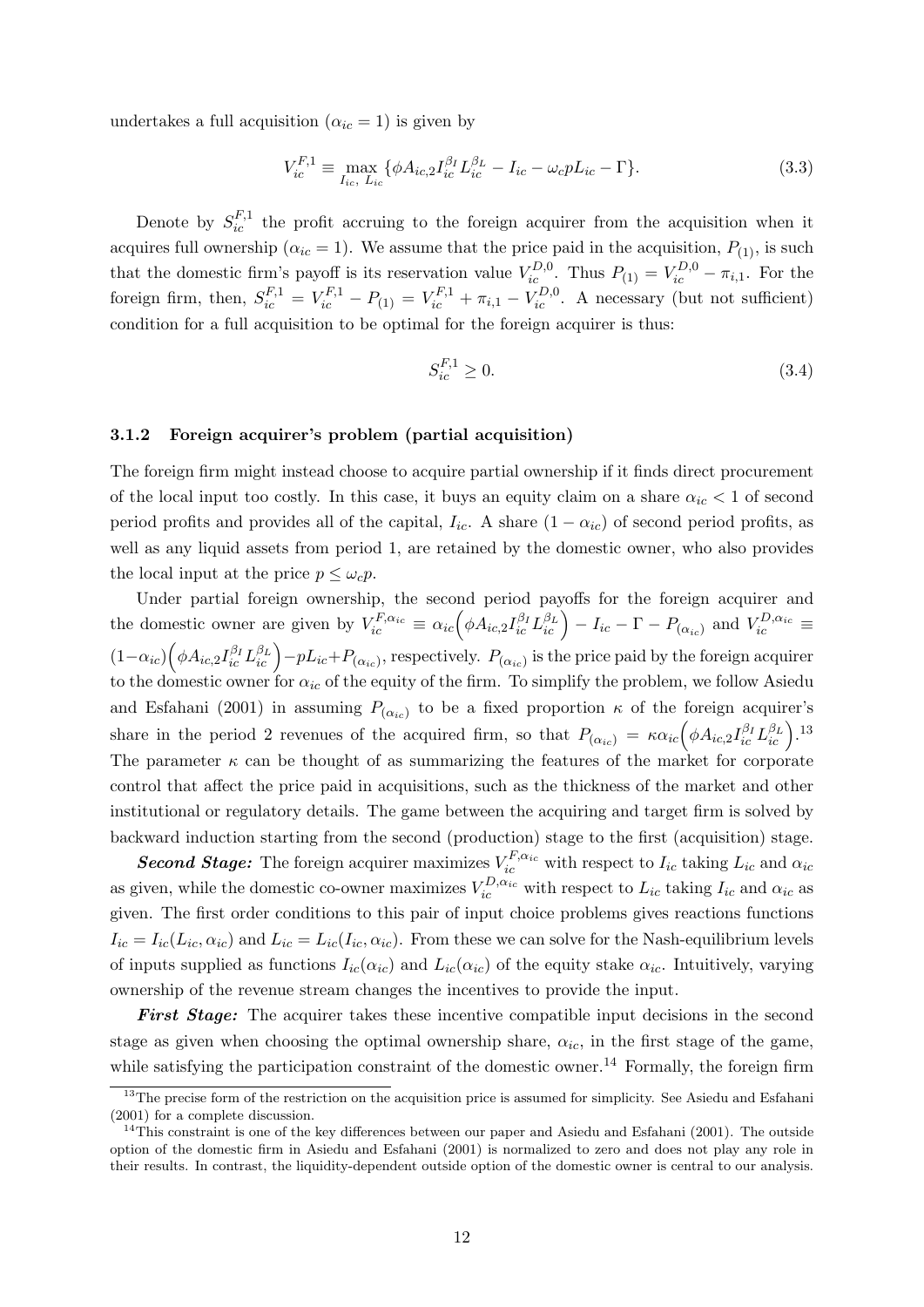maximizes its own profits from the acquisition in the first stage:

$$
S_{ic}^{F,\alpha_{ic}} \equiv \max_{\alpha_{ic}} \left\{ \alpha_{ic} (1 - \kappa) \left( \phi A_{ic,2} I_{ic} (\alpha_{ic})^{\beta_I} L_{ic} (\alpha_{ic})^{\beta_L} \right) - I_{ic} (\alpha_{ic}) - \Gamma \right\},\tag{3.5}
$$

subject to the domestic agent's participation constraint,

<span id="page-15-1"></span>
$$
V_{ic}^{D,\alpha_{ic}} \equiv (1 - \alpha_{ic}(1 - \kappa)) \left( \phi A_{ic,2} I_{ic} (\alpha_{ic})^{\beta_I} L_{ic} (\alpha_{ic})^{\beta_L} \right) - p L_{ic} (\alpha_{ic}) \ge V_{ic}^{D,0} - \pi_{i,1}, (3.6)
$$
  
or,  $S_{ic}^{D,\alpha_{ic}} \equiv V_{ic}^{D,\alpha_{ic}} + \pi_{i,1} - V_{ic}^{D,0} \ge 0.$ 

A necessary condition for full ownership to be chosen by the foreign acquirer is that

$$
S_{ic}^{F,1} \ge S_{ic}^{F,\alpha_{ic}}.\tag{3.7}
$$

If  $S_{ic}^{F,1} < S_{ic}^{F,\alpha_{ic}}$ , the foreign acquirer prefers partial ownership as long as  $S_{ic}^{F,\alpha_{ic}} \geq 0$ .

### <span id="page-15-2"></span>3.2 Economic intuition and empirical hypotheses

In an accompanying appendix we provide a detailed analysis of foreign acquisitions across different countries and industries using the model sketched above. The main comparative statics we perform relate to changes in: (i) the degree of external finance dependence of an industry (the first period profit of the representative firm in industry i,  $\pi_{i,1}$ ); (ii) the productivity of the representative firm in the industry-country *ic*,  $A_{ic,2}$ ; (iii) the financial development of country c (the pledgability parameter  $\tau_c$ ); and (iv) the relative disadvantage the foreign firm faces in operating a fully owned firm as opposed to owning it partially in country c (the markup  $\omega_c$ ). The complete statement of these results, and their proofs, are provided in the appendix. We state a few empirical hypotheses originating in these results and clarify the intuition behind them using Figure [3](#page-16-0) below.

The main choices facing the foreign firm are: (a) whether to buy a domestic target at all; if yes, (b) whether to take full or partial ownership; if the latter, (c) how much partial ownership to acquire. When making these decisions, it is useful from the point of view of the foreign firm to evaluate targets according to their liquidity and technology level because these two characteristics are key in determining whether each of the above choices are profitable. Accordingly, Figure [3](#page-16-0) plots the foreign acquirer's iso-profit curves on the plane of *target industry* liquidity  $l_{ic}$  (on the horizontal axis) and productivity  $A_{ic,2}$  (on the vertical axis). Before describing the iso-profit curves, we note that any point on the plane should be thought of as a representative firm in a sector of the economy that has a particular combination of average productivity and external finance dependence.<sup>[15](#page-15-0)</sup> In our regression analysis we will use empirical proxies for all the key elements included in Figure [3,](#page-16-0) such as sectoral external finance dependence and productivity. Since the purpose of Figure [3](#page-16-0) is to provide intuition, it is generated by simulating the model for parameter values that ease exposition. Thus the reader should not attach particular significance to the cardinal aspects of Figure [3](#page-16-0) such as the origin and scale of the axes.

<span id="page-15-0"></span><sup>&</sup>lt;sup>15</sup>For example, points in the southwest corner of Figure [3](#page-16-0) represent sectors that, in our sample of emerging markets, are external finance dependent and whose firms have low productivity on average (e.g. "professional and scientific equipment"), while those to the northeast denote productive sectors whose firms are relatively less external finance dependent (e.g. "apparel").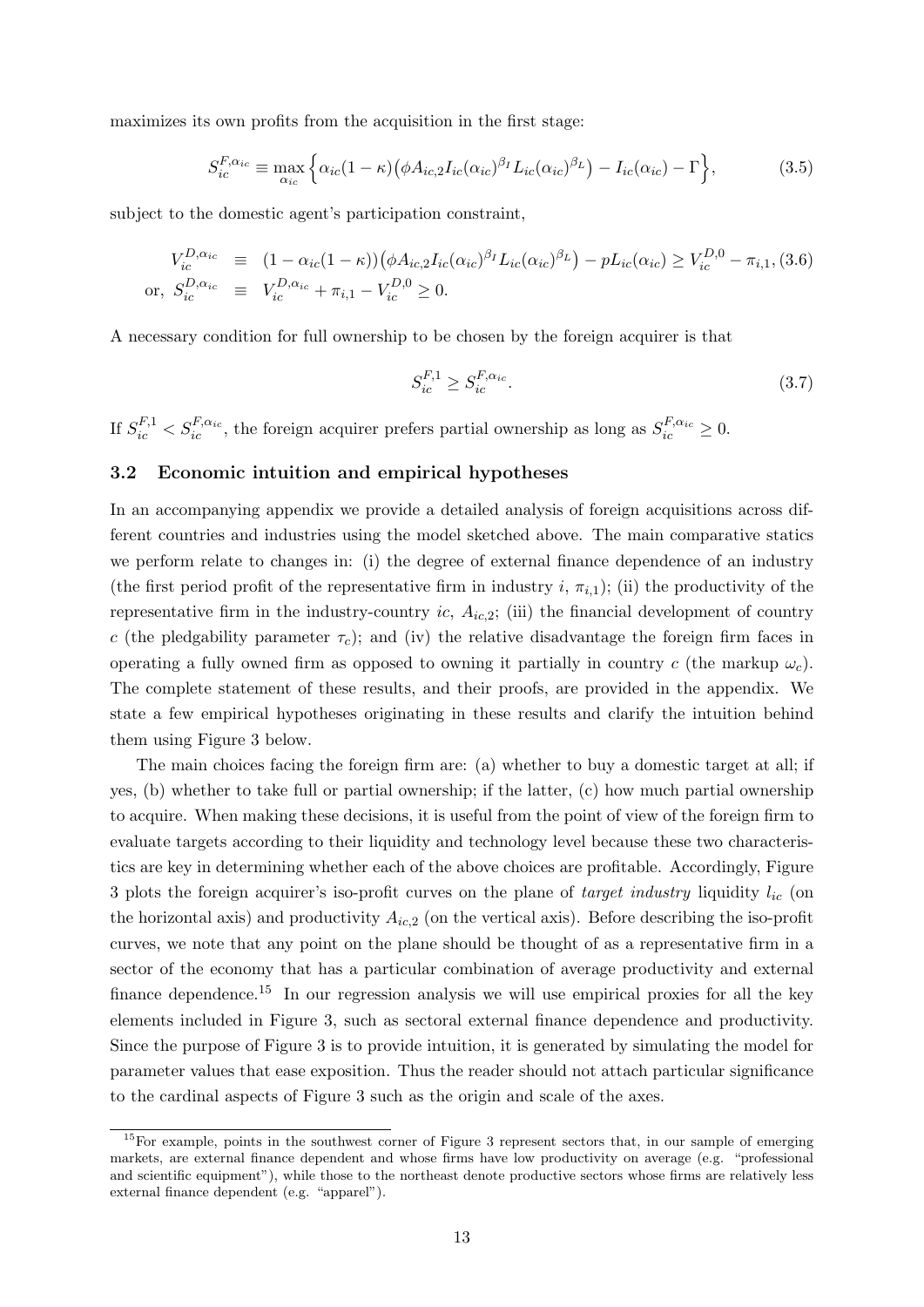<span id="page-16-0"></span>

(b) Shifts in  $S_{ic}^{F,1} = 0$  and  $S_{ic}^{F,1} - S_{ic}^{F,\alpha_{ic}} = 0$  for  $\omega_c = 1$ 

Figure 3: Liquidity, Productivity and Ownership Structure

**Notes:** Panel (a) shows combinations of target industry liquidity  $l_{ic}$  (plotted on the horizontal axis) and productivity  $A_{ic,2}$  (on the vertical axis) that result in  $S_{ic}^{F,1} = 0$ ,  $S_{ic}^{F,\alpha_{ic}} = 0$  and  $S_{ic}^{F,1} - S_{ic}^{F,\alpha_{ic}} = 0$  when  $\omega_c > 1$ , i.e., foreign firms pay a markup for the local input above the price paid by domestic firms. Panel (b) shows the shifts in  $S_{ic}^{F,1} = 0$  and  $S_{ic}^{F,1} - S_{ic}^{F,\alpha_{ic}} = 0$  when there is no markup  $(\omega_c = 1)$ .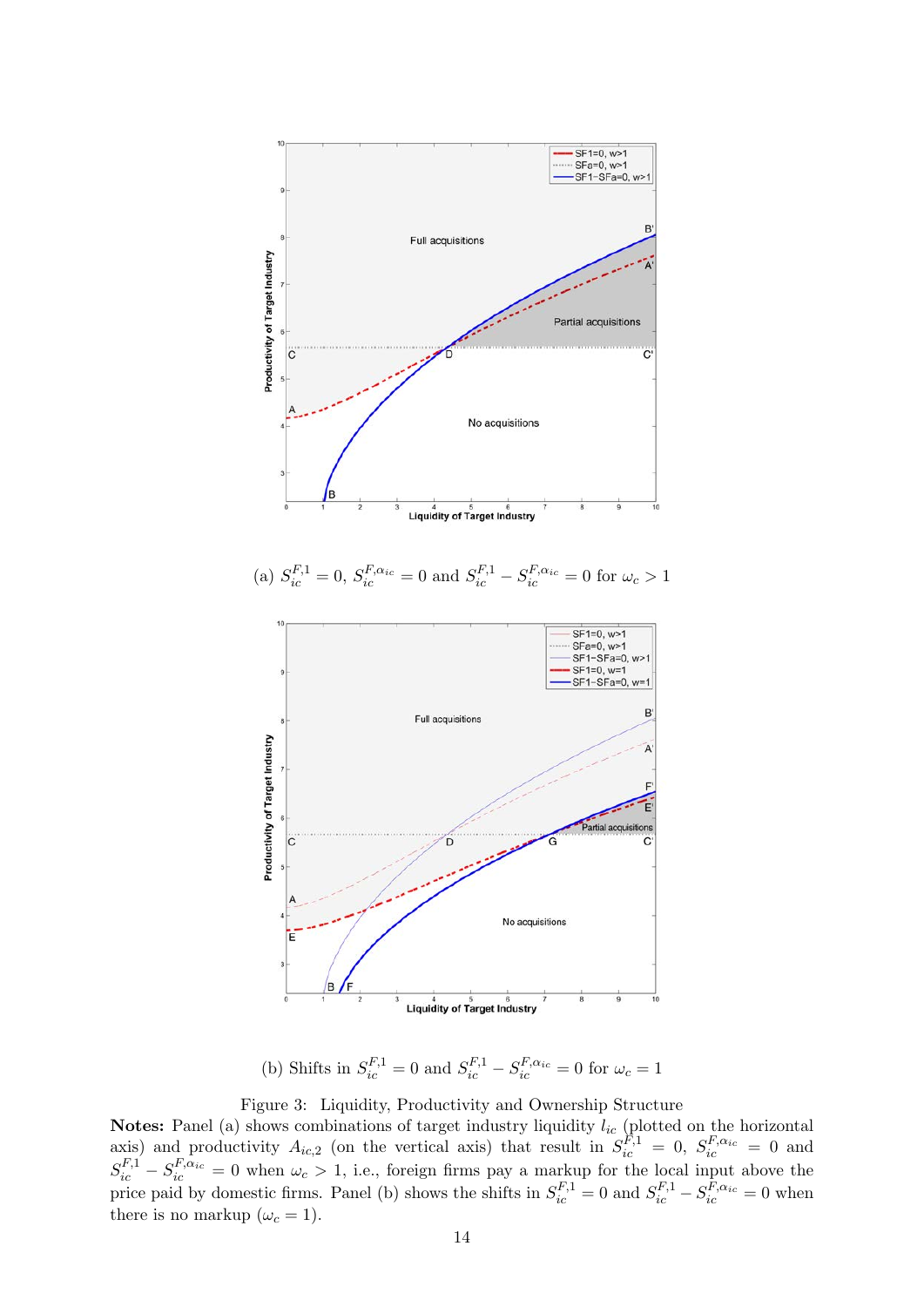We now discuss two key iso-profit curves for the foreign acquirer in turn.

**The curve** AA': This depicts combinations of  $l_{ic}$  and  $A_{ic,2}$  that result in zero profits from a full acquisition, i.e.,  $S_{ic}^{F,1} = 0$ . Since higher productivity of the target industry is associated with higher profits on average,  $S_{ic}^{F,1} > 0$  for all combinations of  $l_{ic}$  and  $A_{ic,2}$  to the north of the curve  $AA'$ .

**The straight line CC':** This depicts combinations of  $l_{ic}$  and  $A_{ic,2}$  that result in zero profits from a partial acquisition, i.e.,  $S_{ic}^{F,\alpha_{ic}} = 0$ . Following the same logic as for  $AA', S_{ic}^{F,\alpha_{ic}} > 0$  for all combinations of  $l_{ic}$  and  $A_{ic,2}$  north of  $CC'$ .

The combinations of  $l_{ic}$  and  $A_{ic,2}$  for which either  $S_{ic}^{F,1} > 0$  or  $S_{ic}^{F,\alpha_{ic}} > 0$  defines the region in which the foreign acquirer finds it profitable to acquire a domestic firm, either fully or partially. In panel (a) of Figure [3,](#page-16-0) this set is represented by the shaded regions above  $ADC'$ . The unshaded area of Figure [3\(](#page-16-0)a) depicts those combinations of  $l_{ic}$  and  $A_{ic,2}$  where no foreign acquisitions take place: Domestic firms in that region are either too liquid or too unproductive to make them worthwhile targets.

Now, conditional on an acquisition being profitable (i.e., within the shaded areas above ADC'), the foreign acquirer decides to acquire the firm fully if  $S_{ic}^{F,1} \geq S_{ic}^{F,\alpha_{ic}}$ , and partially otherwise. This choice is depicted using the curve  $BB'$ .

**The curve** BB': This depicts combinations of  $l_{ic}$  and  $A_{ic,2}$  that result in the same level of profit from a full or partial acquisition, i.e.,  $S_{ic}^{F,1} - S_{ic}^{F,\alpha_{ic}} = 0$ . On this curve the foreign acquirer is indifferent between these two options. It is shown in the appendix that a full acquisition dominates partial acquisitions north of  $BB'$ . Thus, full acquisitions are optimal for combinations of  $l_{ic}$  and  $A_{ic,2}$  on or above the curve  $ADB'$ , shown in Figure [3](#page-16-0) as the lightshaded area. Alternately, partial acquisitions are preferred to full acquisitions in the dark-shaded triangular region  $B'DC'$ .

It is instructive to focus on the economic intuition at a few key points in the figure. At points below the line AD, targets are in illiquid sectors, yet not productive enough to make it worthwhile for the foreign acquirer to pay the fixed cost of an acquisition. Starting at point A and moving along AD, full acquisitions are optimal for any point on or vertically above AD because the targets in those sectors are productive enough on average. The AD line is positively sloped because a more liquid target has to be bought at a higher price and hence needs to be more productive to make the acquisition worthwhile. Points to the right of the line  $DB'$ represent sectors with relatively low need for external finance, and where existing firms would be more expensive to buy outright. Hence a foreign acquirer prefers a partial acquisition in those sectors when it is able to cover the fixed cost of an acquisition. At points below  $DC'$ , however, sectors are not productive enough even for partial acquisitions to be worthwhile.

We show in the appendix that a decline in the local input price markup shifts the  $S_{ic}^{F,1} = 0$ curve downwards and towards the right. This shift is shown in panel (b) of Figure [3](#page-16-0) as  $AA'$ moving to  $EE'$ . Intuitively, a decrease in the local input price markup increases the profit from a full acquisition for each level of liquidity of the target, thereby lowering the productivity threshold of the target sector for which an acquisition is profitable to the foreign acquirer. Of note, since the domestic owner provides the local input at the lower price when an acquisition is partial, a change in the markup does not affect the payoffs from a partial acquisition, leaving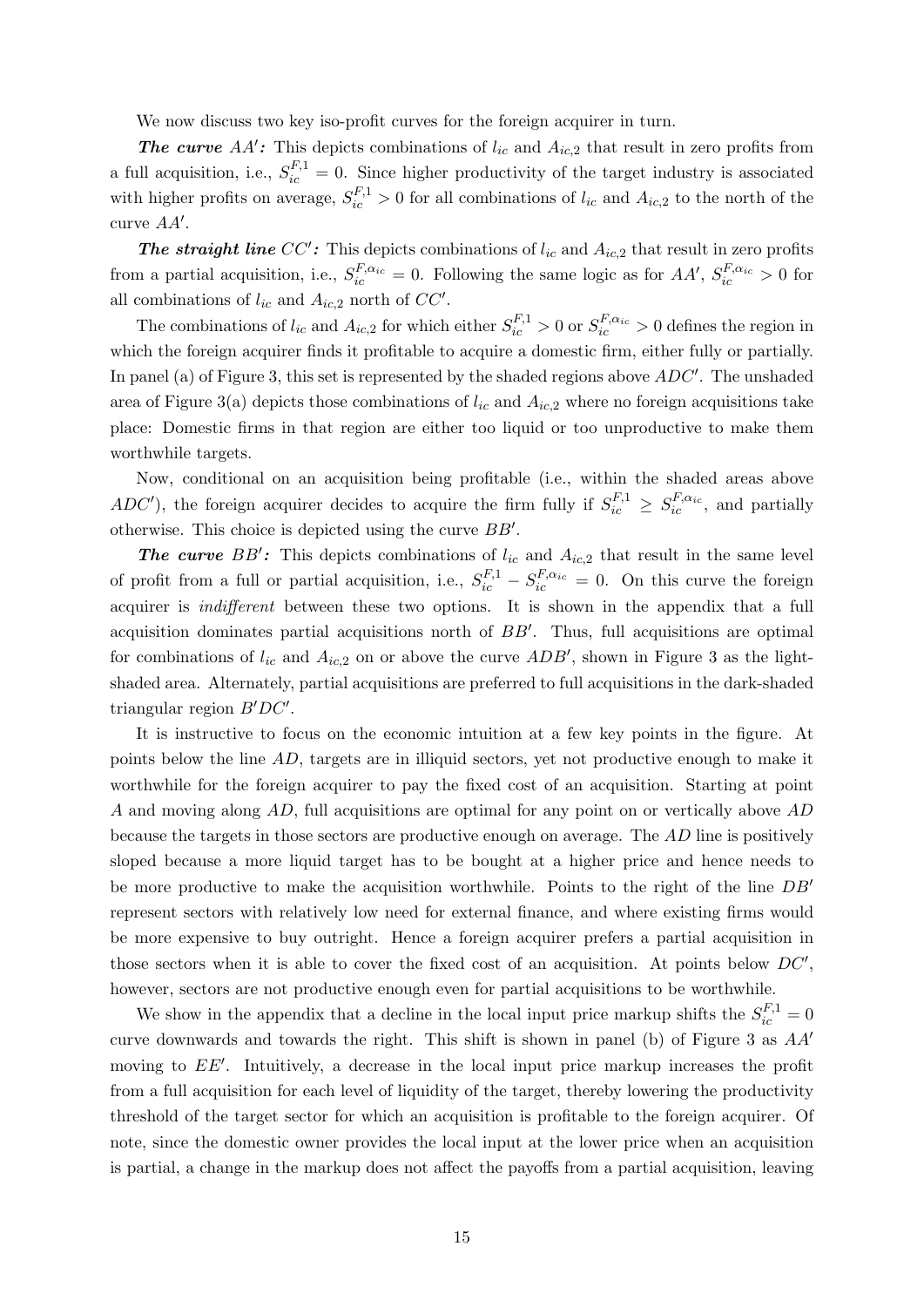the  $S_{ic}^{F,\alpha_{ic}} = 0$  line unchanged. The downward shift of the  $S_{ic}^{F,1} = 0$  line and the unchanged  $S_{ic}^{F,\alpha_{ic}} = 0$  line in turn imply that the  $S_{ic}^{F,1} - S_{ic}^{F,\alpha_{ic}} = 0$  curve also shifts downward. This is depicted in panel (b) of Figure [3](#page-16-0) as  $BB'$  moving to  $FF'$ . As a consequence, a lower  $\omega_c$  is associated with a larger full foreign acquisition set, the light shaded area above  $EGF'$ , and a smaller partial acquisition set  $F'GC$  (dark shaded).

Based on these insights, we use Figure [3](#page-16-0) to explain our first set of empirical hypotheses concerning the effects of external finance dependence, productivity, financial development, and the local input price markup on the likelihood of full versus partial foreign acquisitions. The formal proofs of the propositions underlying these hypotheses can be found in the appendix.

### Hypothesis 1 Likelihood of Acquiring Full Ownership

(a) Direct effects: The probability of a full acquisition, conditional on a foreign acquisition taking place, is higher in: (i) external finance dependent target sectors, (ii) more productive sectors, *(iii)* in countries with lower levels of financial development, and *(iv)* in countries that have a lower local input price markup.

(b) Interaction effects: Domestic financial development lowers the likelihood of a full foreign acquisition by more in external finance dependent sectors. A lower local input price markup increases the likelihood of a full foreign acquisition by more in external finance dependent sectors.

The intuition for these hypotheses can be most easily grasped from Figure [3](#page-16-0) by examining the area above  $DC'$  where either full or partial foreign acquisitions can take place depending on the values of  $l_{ic}$  and  $A_{ic,2}$ . First, starting on any point above  $C'$  on the boundary of the figure, moving horizontally (i.e., for a given level of average productivity) from right to left towards more external finance dependent sectors moves us into the zone of full foreign acquisitions. In other words, conditional on a foreign acquisition, full or partial, taking place, the representative firm in a more external finance dependent sector is more likely to be acquired fully, ceteris paribus. Second, starting on any point on the segment  $DC'$ , moving up vertically (for a given level of external finance dependence of a sector) from less to more productive sectors moves us into the zone of full foreign acquisitions. In other words, conditional on a foreign acquisition taking place, the representative firm in a more productive sector is more likely to be acquired fully, ceteris paribus. Third, holding both external finance dependence and productivity fixed, higher financial development leads to the representative firm in all sectors to move towards higher values of liquidity since  $l_{ic} = \frac{\pi_{i,1}}{(1-\tau_{i})}$  $\frac{n_{i,1}}{(1-\tau_c)}$ , i.e., more developed financial systems can transform the same amount of pledgable internal funds into a higher quantity of available liquidity. This moves the representative firm into the zone of *partial* acquisitions to the right. Thus full foreign acquisitions are less likely in countries that are more financially developed. Fourth, it is also clear from inspection of panel (b) of Figure [3](#page-16-0) that a lower local input price markup increases the region in which full foreign acquisitions are chosen over partial acquisitions from the area above  $ADB'$  to the area above  $EGF'$ , thereby increasing the proportion of full acquisitions within the pool of foreign acquisitions. Intuitively, a lower local input price increases the relative surplus from a full acquisition and makes it more likely for the foreign acquirer to dispense with a local owner.

The interaction effect of external finance dependence with financial development can be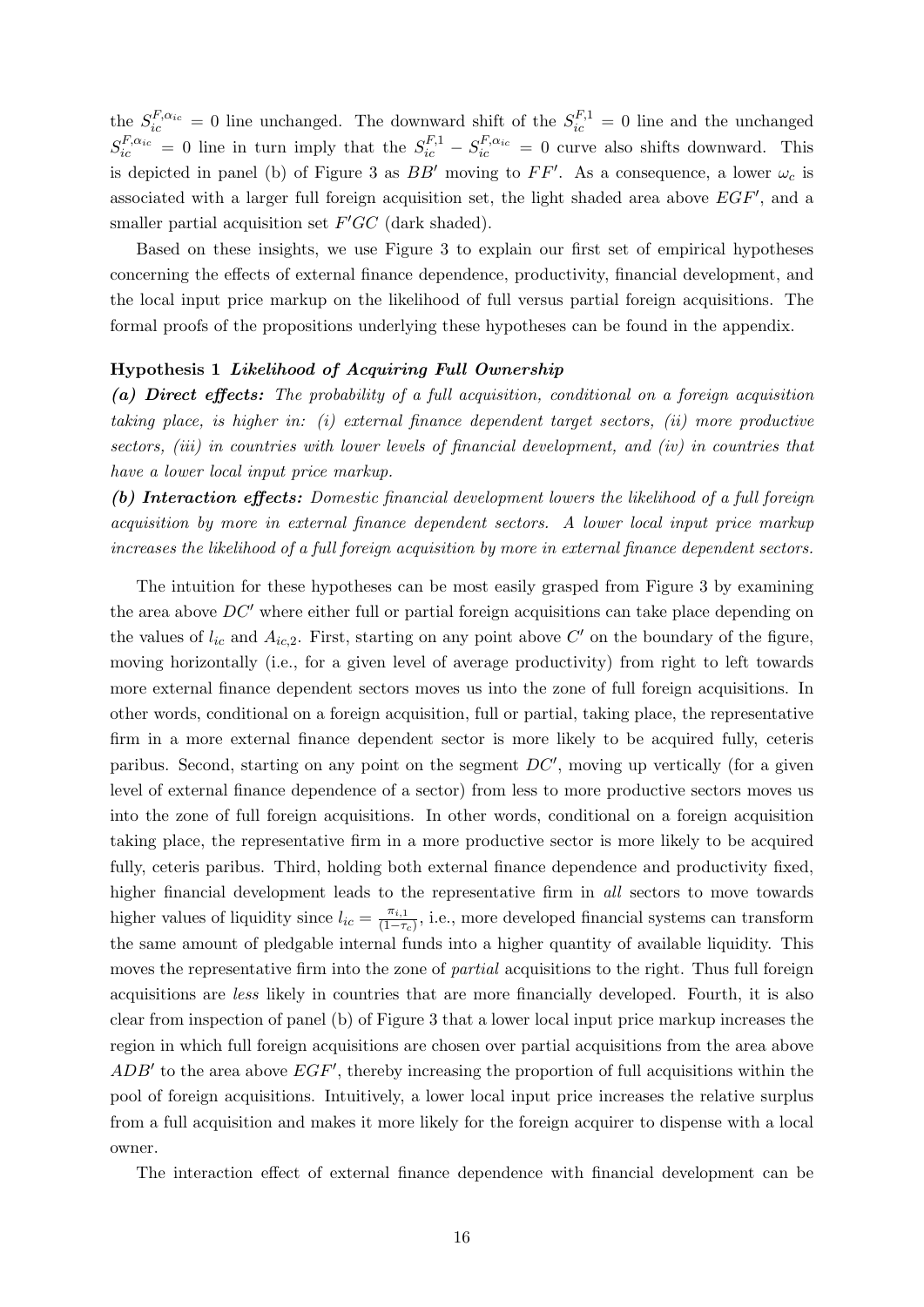understood as follows. Recall that  $l_{ic} = \frac{\pi_{i,1}}{(1-\tau_{i})}$  $\frac{\pi_{i,1}}{(1-\tau_c)}$ , where higher  $\tau_c$  implies higher financial development. Higher  $\tau_c$  relieves the credit constraints of domestic firms (increases  $l_{ic}$ ), thereby increasing the level of investment, since constrained firms invest  $l_{ic}$ . However the biggest marginal effects of the increase in investment on the value of the domestic firm are seen when investment is at a low level, i.e., in external finance dependent sectors. Intuitively, small improvements in financial development have large positive effects on the stand-alone value of the domestic firm (its outside option) in financially constrained sectors, lowering the likelihood of full foreign acquisitions by relatively more in those sectors. In turn, the interaction effects of external finance dependence with the local input price markup can be understood as follows. Panel (b) of Figure [3](#page-16-0) shows that, since a greater proportion of partial acquisitions take place at higher levels of  $l_{ic}$ , the effects of changes in  $\omega_c$  are focussed on the lower ranges of  $l_{ic}$  values, i.e., in more external finance dependent sectors.[16](#page-19-0)

Next, we outline the hypotheses regarding the determinants of the size of the stake acquired within the subset of partial foreign acquisitions.

#### Hypothesis 2 Size of Stakes in Partial Foreign Acquisitions

The size of stakes in partial foreign acquisitions is weakly higher in (i) external finance dependent and (ii) less productive target sectors, and in (iii) countries with lower financial development, and (iv) is not sensitive to the local input price markup.

In the appendix we show that the unconstrained problem (i.e., ignoring the domestic firm's participation constraint equation [3.6\)](#page-15-1) of the determination of an optimal partial foreign ownership share has an analytical solution, which is  $\alpha_{ic} = \frac{1-\beta_L}{1-\kappa}$ . In words, foreign ownership is negatively related to the factor elasticity (or share) of the local input in the production process as in [Asiedu and Esfahani \(2001\)](#page-38-3). Intuitively, the foreign acquirer takes a lower equity stake the more important the local input is in production, leaving a higher stake for the domestic owner. However, there arise two cases, one in which financial factors are important and one in which they are not, depending on whether or not the participation constraint binds. The first case occurs when the local input is of sufficient importance in the production process so that the equity share in profits that motivates the domestic firm to provide it optimally is also sufficient to satisfy her participation constraint. The resulting ownership structure in this case is dictated by the technological solution above and not dictated by financial considerations. Figure [3](#page-16-0) shows  $S_{ic}^{F,\alpha_{ic}} = 0$  for this case to simplify the graphical exposition of the model.

The second case occurs when the participation constraint binds. This may happen when the local input is of relatively low importance. In this case, the technological optimum shown above will dictate a low ownership share, and hence a low share of the surplus, for the domestic owner, which however may not be enough to satisfy her participation constraint. If it binds, the equity shares are dictated only by the domestic agent's participation constraint and is simply the solution that guarantees the domestic owner her reservation value (i.e., the solution to

<span id="page-19-0"></span><sup>&</sup>lt;sup>16</sup>The shift displayed in panel (b) of Figure [3](#page-16-0) is for a reduction of  $\omega_c$  to a value of 1, i.e., the foreign firm pays exactly the same price for the local input as the domestic firm. Yet, there remains an area  $GF'C'$  where partial acquisitions are still optimal. These partial acquisitions involve high-liquidity targets that are productive enough to be acquired, but not productive enough to justify buying out the domestic owner completely. This extreme case shows that partial acquisitions are not driven purely by the desire to have a local partner to mitigate the effects of the higher local input price, but by the interaction between technological and financial forces as well.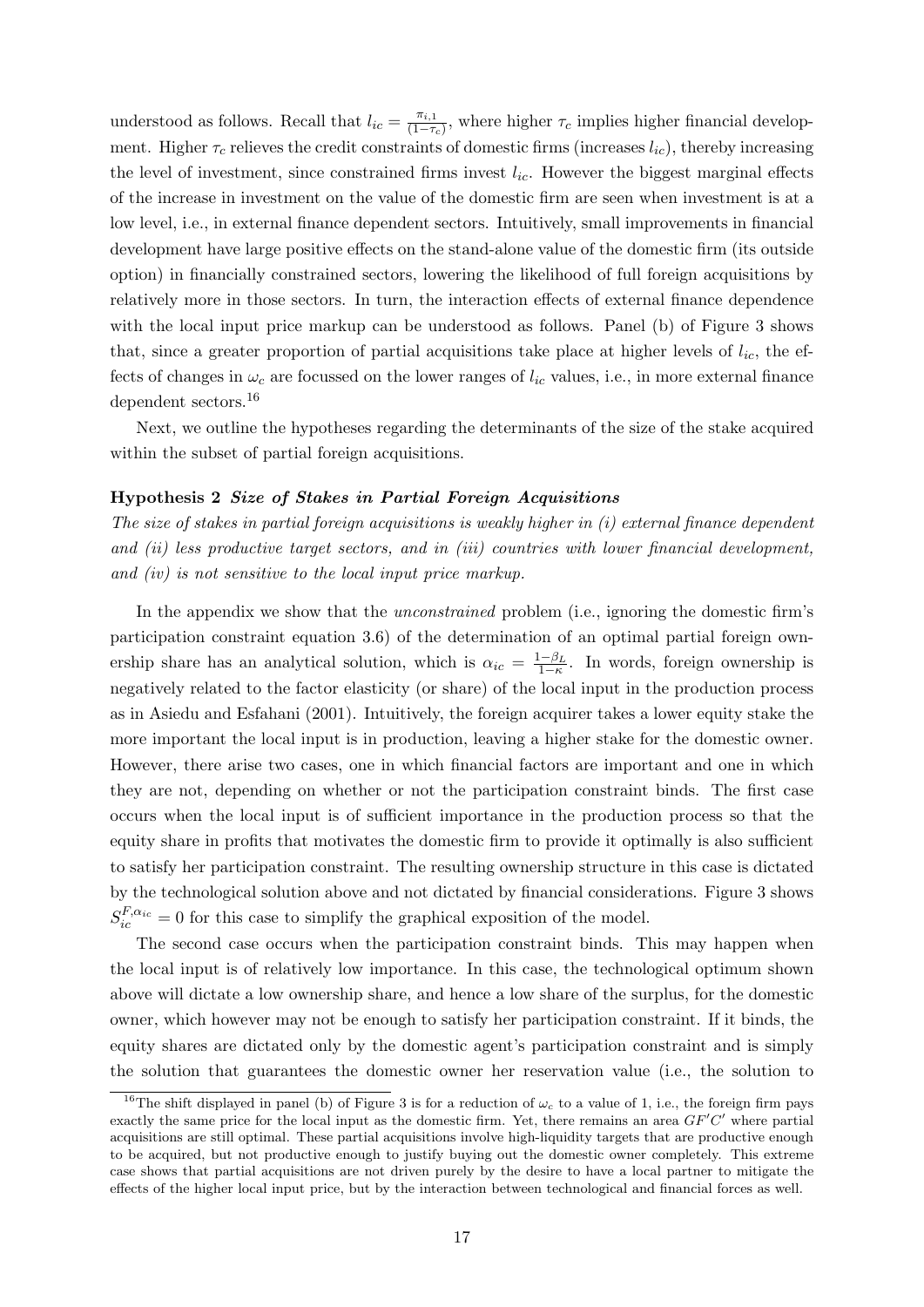$S_{ic}^{D,\alpha_{ic}}=0$ , see equation [3.6\)](#page-15-1). It is shown in the appendix that in this case the foreign ownership share depends negatively on liquidity, which in turn implies that higher foreign stakes are more likely in external finance dependent sectors and less financially developed countries.

Since the technological importance of the local input is likely to vary across sectors, the average estimated relationship between liquidity and the size of partial ownership stakes will be an average over sectors in which target liquidity is immaterial and for which it is not. Empirically, we therefore expect a weak positive relationship between the size of foreign stakes acquired in partial acquisitions, and the degree of external finance dependence of a sector (or a weak negative one with the financial development of a country).

The intuition behind the weak negative relationship between the size of partial stakes and the average productivity of a sector is as follows. In the first case above when the ownership shares are dictated by the input shares in the production process, the average productivity plays no role. In the second case, when the participation constraint binds, since more productive representative firms provide a higher outside option to the domestic owner, she requires more equity as compensation. Thus more productive sectors should see smaller partial foreign stakes. This result runs counter to the higher likelihood of full foreign acquisitions in more productive sectors.

Regarding the relationship between the local input price markup and the size of stakes, recall from the discussion of panel (b) of Figure [3](#page-16-0) that a change in  $\omega_c$  is not reflected in the  $S_{ic}^{F,\alpha_{ic}}=0$  curve. Intuitively, within the subset of foreign acquisitions where having partial domestic ownership is optimal and the price paid for the local input is always  $\omega_c$ , the size of the stake given to the domestic owner will not depend on the local input price at the margin.

In the discussions of all the hypotheses above, we conditioned the outcome variables on a foreign acquisition – full or partial – taking place. In other words, our model also has implications for the overall likelihood of foreign acquisitions. However, as explained at length in a later section, we only have an imperfect empirical proxy to pin down this likelihood, and hence consider the following hypotheses as interesting corollaries to our central results on the determinants of foreign ownership structure.

#### Hypothesis 3 Corollary on the Overall Likelihood of Foreign Acquisitions

(a) Direct effects: The probability of a foreign acquisition is higher in: (i) external finance dependent target sectors, (ii) more productive sectors, (iii) in countries with lower levels of financial development, and (iv) in countries that have a lower local input price markup.

(b) Interaction effects: Domestic financial development lowers the likelihood of a foreign acquisition by more in external finance dependent sectors. A lower local input price markup increases the likelihood of a foreign acquisition by more in external finance dependent sectors.

First, recall that the set of  $(l_{ic}, A_{i,2})$  values for which foreign acquisitions, either full or partial, are optimal is given in panel (a) of Figure [3](#page-16-0) by the region above  $ADC'$ . This is the union of the areas where full and partial acquisitions are individually optimal. This area can be expressed as a proportion of the total area within the entire range of  $l_{ic}$  and  $A_{i,2}$  values in Figure [3.](#page-16-0) It is easy to see that this proportion is weakly larger, i.e., foreign acquisitions overall are more likely, for external finance dependent sectors since the vertical distance above  $ADC<sup>o</sup>$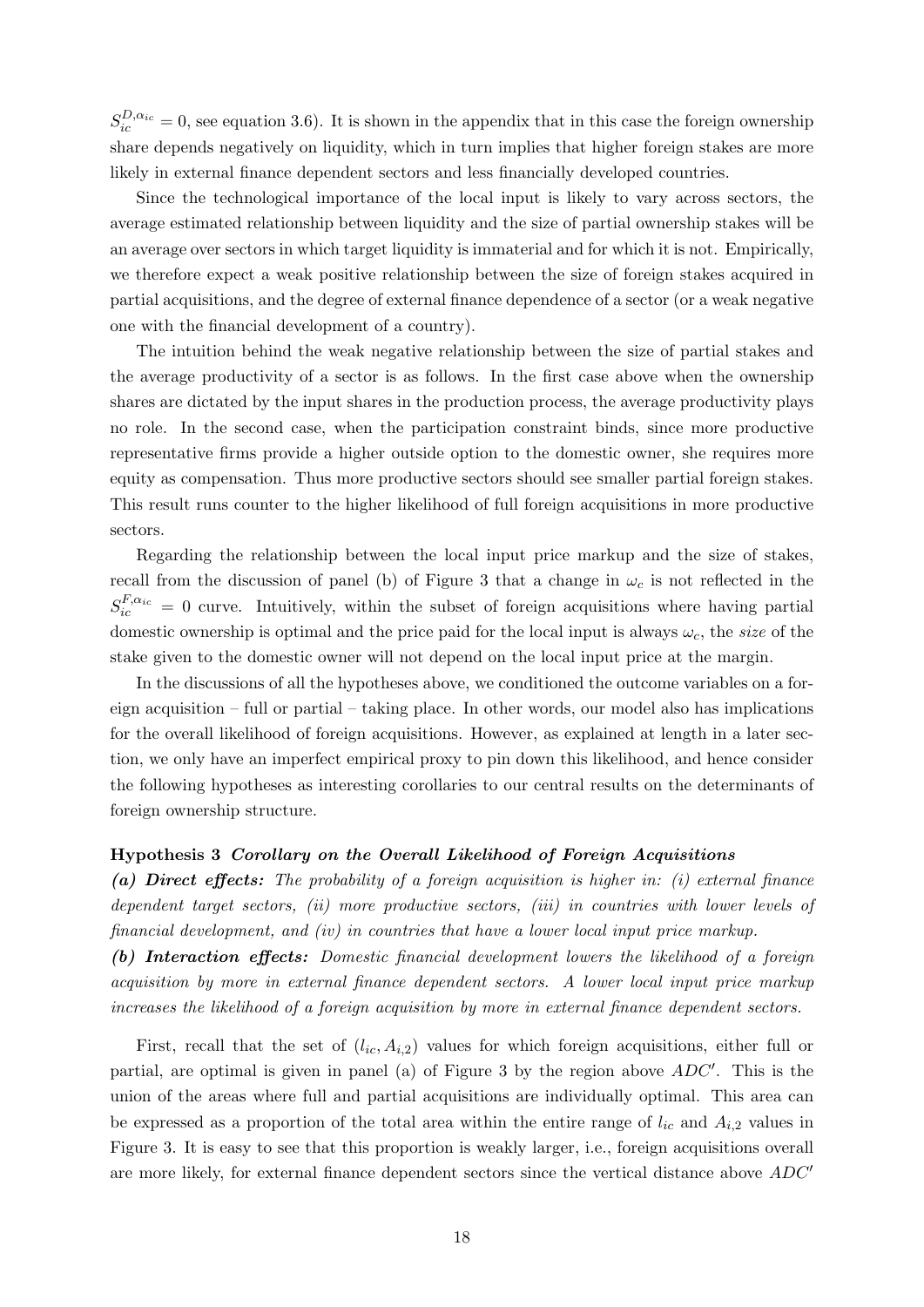is weakly higher for lower values of  $l_{ic}$ .<sup>[17](#page-21-1)</sup> Similarly, the horizontal distance to the left of  $ADC<sup>o</sup>$ is weakly higher for more productive sectors, i.e., foreign acquisitions overall are more likely in more productive sectors. It can be similarly reasoned that higher financial development leads to a lower likelihood of foreign acquisitions. As discussed earlier, a lower local input price markup increases the surplus from foreign acquisitions in the cases where full acquisitions are optimal, thereby increasing the region where foreign acquisitions are optimal by the area ADGE. This leads to a higher likelihood of foreign acquisitions. The reasoning for the sign of the interaction effects for the overall likelihood of foreign acquisitions is analogous to that for the probability of full foreign acquisitions, and is omitted for brevity.

# <span id="page-21-0"></span>4 Empirical methodology and main results

In this section, we present our econometric strategy for testing the hypotheses in section [3.2.](#page-15-2) We describe the empirical counterparts to the variables used in the model (section [4.1\)](#page-21-2), before discussing our main empirical specifications and the results (sections [4.4](#page-23-0) to [4.6\)](#page-29-0).

### <span id="page-21-2"></span>4.1 Main variables

For the empirical analysis, we need measures of the three main parameters of the model that affect the likelihood and size of foreign acquisitions – financial development ( $\tau_c$  in the model) and local input price markup ( $\omega_c$ ) at the country level and external finance dependence  $(\pi_{i,1})$ at the industry level.

Our measures of external finance dependence and financial development are standard.[18](#page-21-3) The external finance dependence variable is from [Rajan and Zingales \(1998\)](#page-40-2) and is defined as the ratio of capital expenditures minus cash flow from operations to capital expenditures. The ratio is calculated for each industry using U.S. data from the 1980s. Using this measure for a sample of emerging markets, as we do, assumes that it reflects intrinsic technological features of these industries that are pervasive across countries. Because U.S. financial markets are well developed, external finance dependence should reflect the demand for credit rather than its supply. The key premise is that the supply of credit in the United States is flat and that the data for equilibrium levels of capital expenditures are solely related to the demand for credit.

We measure financial development as the private credit-to-GDP ratio from the World Bank's Global Financial Development Database. Larger values of the variable indicate lower levels of credit constraints. As our model relates cross-country differences in financial development to foreign acquisitions, we use the average of the private credit-to-GDP ratio over the period for each country. We show that the results obtained using the time-varying version of this variable and those obtained using a pre-sample period measure are consistent with the baseline regressions.<sup>[19](#page-21-4)</sup>.

To measure the markup on the price of the domestic input empirically, we use several indices that measure corruption. In the baseline, we use the index of *control-of-corruption*, from

<span id="page-21-1"></span><sup>&</sup>lt;sup>17</sup>The qualifier *weakly* is due to the flat part  $(DC')$  of this set.

<span id="page-21-4"></span><span id="page-21-3"></span><sup>&</sup>lt;sup>18</sup>Section [2.1](#page-7-2) of the online appendix contains the sources and description of all the variables used in the paper.

 $19$ Apart from consistency with the model, the time-invariant version of the financial development variable is our preferred measure for several reasons. First, variation in the variable within countries over time may be driven by unobserved factors, which would create an endogeneity problem. Second, the other variables we use as regressors – external finance dependence and our proxy for the local input price – are time-invariant.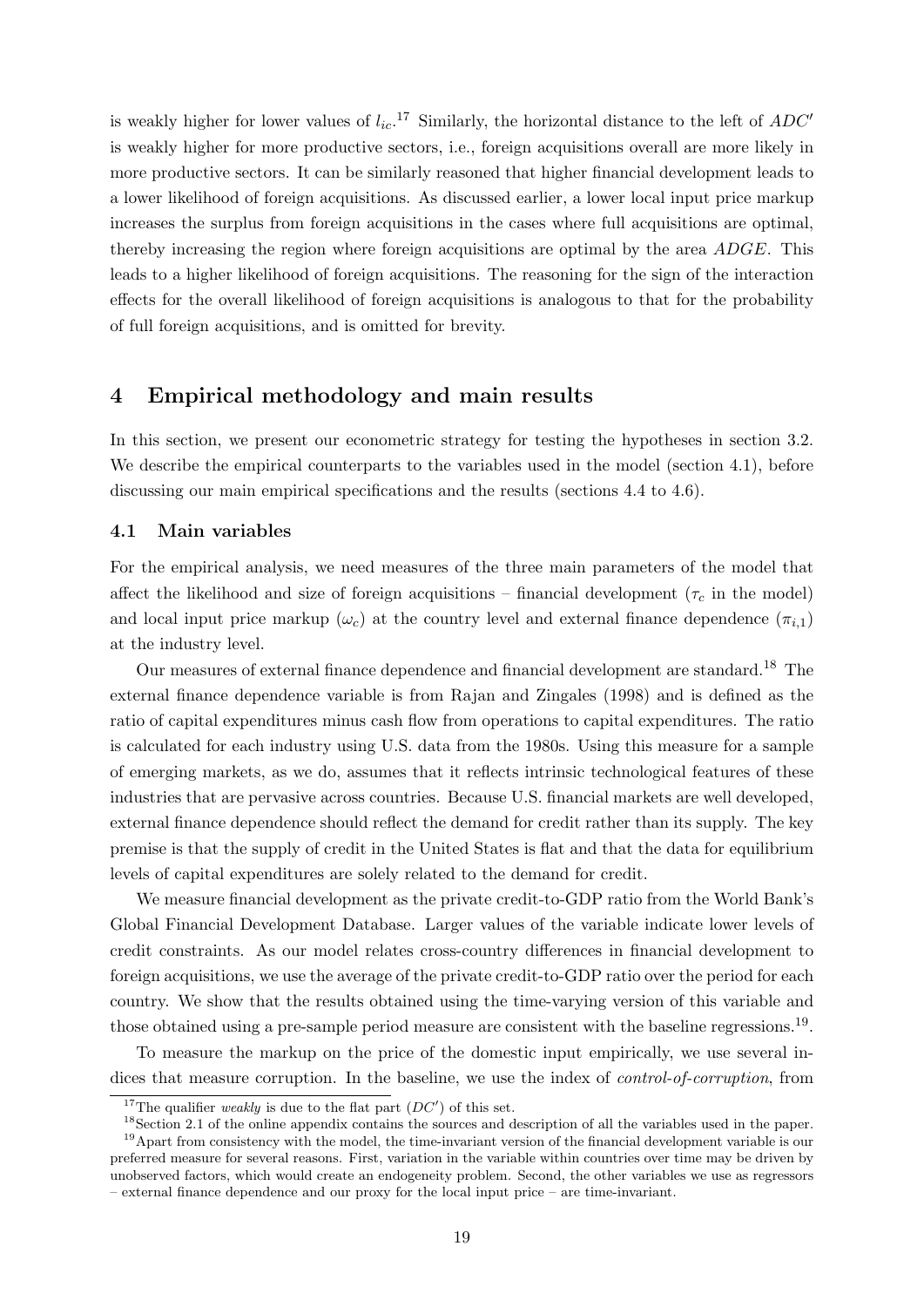the Worldwide Governance Indicators (WGI) dataset [\(Kaufmann et al., 2013\)](#page-39-12). This variables captures several dimensions of corruption that may affect the overall business environment. We postulate that lower levels of corruption – that is, higher values of the control-of-corruption index – are associated with greater transparency in the target country and with a comparative disadvantage of the foreign acquirer in procuring the local input. Put differently, higher levels of the anti-corruption index represent a lower markup on the local input price and make it cheaper for the foreign acquirer to procure the local input. Again, we use the country average over the period, because this variable exhibits little variation over time and because it contains many missing values. We also show specifications using alternative measures, such as an alternative anti-corruption measure from Transparency International; an indicator of the quality of government from the International Country Risk Guide; and a rule of law index from the WGI. The results obtained in the baseline specification are insensitive to changing the specific measure of corruption.

### <span id="page-22-2"></span>4.2 Additional variables

We add several controls to our dataset. First, the model assumes that we control for the productivity of the target country-industry. We add to our dataset the measure of industrylevel productivity relative to that of the United States from [Levchenko and Zhang \(2011\)](#page-40-10) for each of the countries in the sample. Second, we include in some of the specifications a set of lagged macroeconomic covariates that may be correlated with financial development and institutions and affect foreign acquisitions. In our baseline specifications, we control for real GDP and GDP per capita. In our robustness exercises, we include additional controls such as the change in the nominal exchange rate, the use of IMF credit and loans as a percentage of a country's quota, and the growth of real GDP. All variables relate to the target country.<sup>[20](#page-22-0)</sup> In the sensitivity analysis, we also use proxies for trade costs and industry characteristics (e.g., the capital-to-labor ratio and R&D intensity). These are detailed in the corresponding section, as well as in section [2.1](#page-7-2) of the online appendix.

### <span id="page-22-3"></span>4.3 Sample statistics

In the baseline analysis, we aggregate the data by target sector, target country and year and therefore use the share of foreign acquisitions, full acquisitions, and the average stake acquired as the dependent variables. We do so because the model has predictions about the effect of target countries' and sectors' characteristics on foreign acquisitions. Moreover, our dataset does not include transaction-level covariates other than the size and type of acquisitions. In the empirical robustness exercises, we will show that the results are similar when the regression model is estimated at the transaction-level.

Table [2](#page-23-1) contains statistics about the final sample.<sup>[21](#page-22-1)</sup> The average level of the ratio of private credit to GDP is equal to 0.68, with the lower ratio being observed in Peru (0.17) and the

<span id="page-22-0"></span><sup>&</sup>lt;sup>20</sup>The data are from the Penn World Tables, the IMF's *International Financial Statistics*, Taiwan's National Statistical Office, and the Central Bank of the Republic of China. We exclude the real interest rate because of data availability. Annual and quarterly real interest rate data are unavailable for several countries in the early years of the sample period.

<span id="page-22-1"></span><sup>&</sup>lt;sup>21</sup>Table A.5 in the online appendix provides equivalent statistics at the transaction level.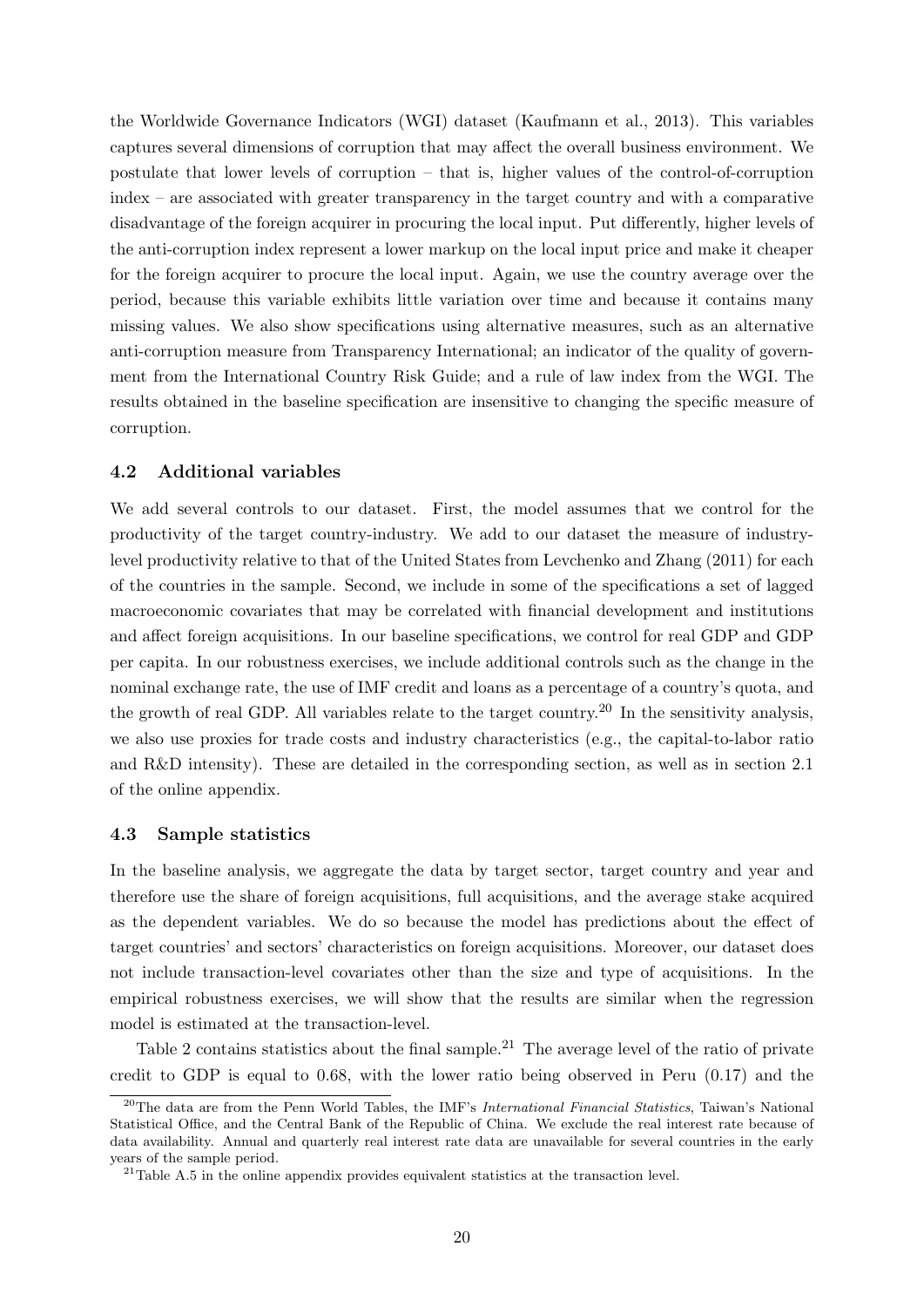| Table 2: Final sample statistics |  |
|----------------------------------|--|
|----------------------------------|--|

<span id="page-23-1"></span>

|                                                   | Obs. | Mean  | S.D. | Q1      | Median  | Q3    |
|---------------------------------------------------|------|-------|------|---------|---------|-------|
|                                                   |      |       |      |         |         |       |
| Share foreign acquisitions                        | 2429 | 0.45  | 0.40 | 0.00    | 0.43    | 1.00  |
| Share full acquisitions (all)                     | 2429 | 0.39  | 0.38 | 0.00    | 0.33    | 0.67  |
| Share full acquisitions (foreign)                 | 1673 | 0.38  | 0.41 | 0.00    | 0.25    | 0.80  |
| Average fraction acquired (all)                   | 2429 | 0.62  | 0.28 | 0.42    | 0.61    | 0.85  |
| Average fraction acquired (foreign)               | 1673 | 0.61  | 0.30 | 0.38    | 0.60    | 0.95  |
| Average fraction acquired (foreign. partial acq.) | 1271 | 0.38  | 0.21 | 0.23    | 0.38    | 0.51  |
| External finance dependence                       | 2429 | 0.28  | 0.23 | 0.15    | 0.21    | 0.45  |
| Private credit / GDP                              | 2429 | 0.68  | 0.37 | 0.33    | 0.68    | 1.10  |
| Anti-corruption index                             | 2429 | 0.15  | 0.80 | $-0.39$ | $-0.20$ | 0.39  |
| GDP per capita                                    | 2429 | 11569 | 9845 | 5233    | 8922    | 12995 |
| Real GDP growth                                   | 2240 | 5.89  | 7.14 | 2.35    | 6.50    | 9.69  |
| Technology relative to US                         | 2207 | 0.06  | 0.15 | 0.00    | 0.01    | 0.06  |

Source: Authors' computation from Thompson's International Mergers and Acquisitions database, World Bank, IMF and Rajan and Zingales (1998). Variables relative to foreign acquisition are average computed Thompson's International Mergers and Acquisitions database, by target country, target industry and year. Anti-corruption index comes from the World Bank Governance Indicators and is a measure of perceptions of corruption. Technology relative to the US is from [Levchenko and](#page-40-10) [Zhang \(2011\)](#page-40-10).

highest in South Africa (1.11). The control-of-corruption data display important cross-country heterogeneity, with the worst-rated country being Indonesia (with an index of -0.8) and the bestrated Chile (with an index of 1.4) and Singapore (2.26). Finally, the countries in the sample experienced strong positive growth on average over our time period.

We next turn to our empirical methodology to test hypotheses 1 to 3.

### <span id="page-23-0"></span>4.4 Testing hypothesis 1: the share of full foreign acquisitions

Hypothesis 1 states that among foreign acquisitions, the share of full acquisitions is larger in target sectors more dependent upon external finance, in less financially developed target countries, and in target countries with a low local input price markup (hypothesis 1.a). In addition, the effects of a low local input price and financial development are exacerbated in financially dependent sectors (hypothesis 1.b).

**Hypothesis 1.a.** Let us define  $S_{ict}^F$  as the share of full acquisitions in all foreign acquisitions taking place in target industry i, target country c during year  $t^{22}$  $t^{22}$  $t^{22}$ . The direct effect of external finance dependence is tested using the specification:

<span id="page-23-3"></span>
$$
S_{ict}^{F} = \alpha_1 \mathbf{E} \mathbf{F}_i + \boldsymbol{\mu_{ct}} + \delta A_{ic} + \epsilon_{ict}
$$
\n
$$
\tag{4.1}
$$

where  $EF_i$  represents the industry-specific measure of external finance dependence from [Rajan](#page-40-2) [and Zingales \(1998\)](#page-40-2). Our model predicts that the estimates of  $\alpha_1$  should be positive. Full foreign acquisitions are more likely in sectors that are more dependent upon external finance. Because the model predicts that full acquisitions take place in more productive industries, we

<span id="page-23-2"></span> $^{22}$ A full acquisition is defined as a 100% acquisition, as before. In our robustness analysis, we examine alternative thresholds for defining a full acquisition.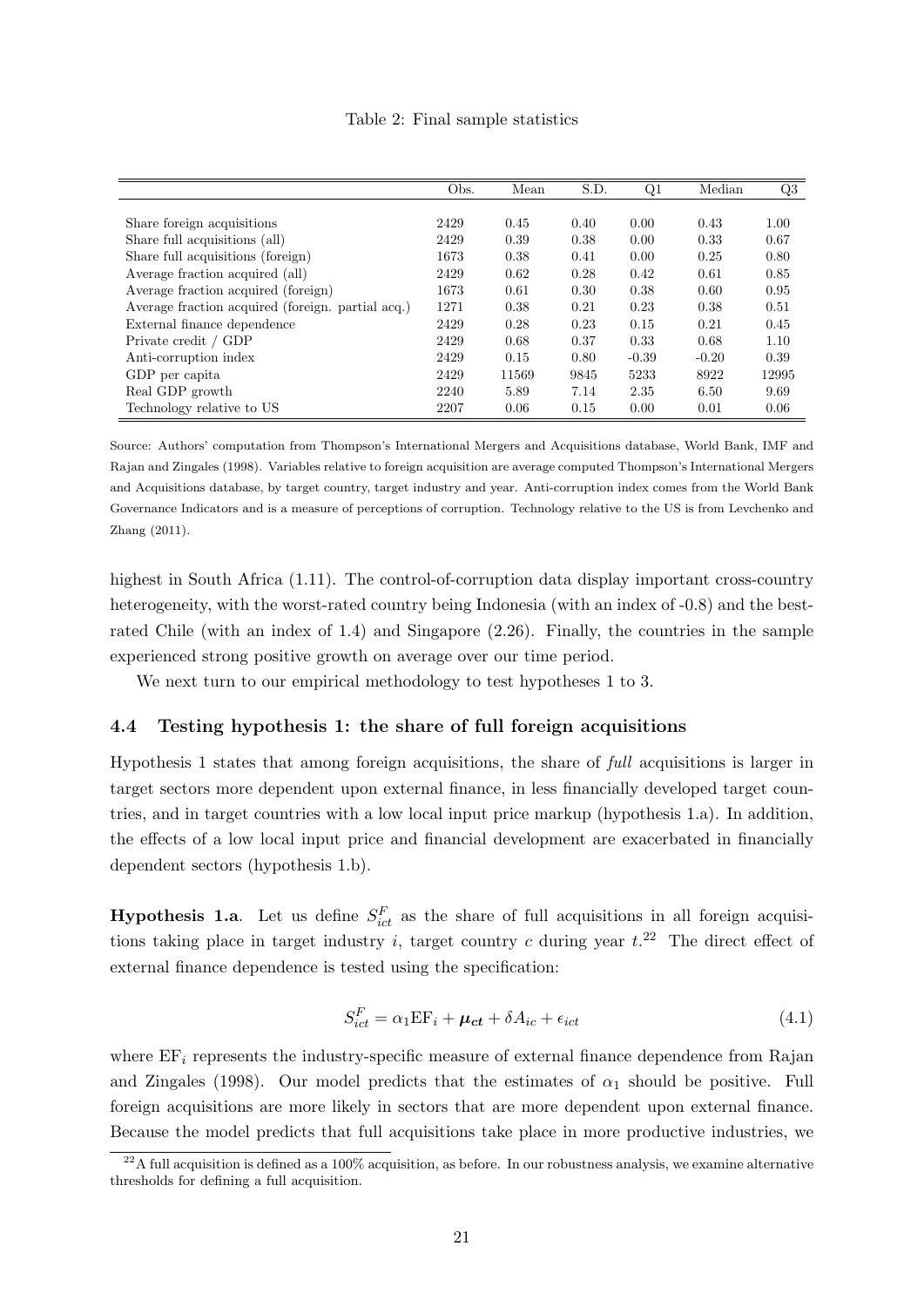control for technology using the measure of industry-level productivity relative to that of the United States from [Levchenko and Zhang \(2011\)](#page-40-10) for each of the countries in the sample. We also include a full set of target country  $\times$  year ( $\mu_{ct}$ ) fixed effects. The fixed effects are intended to account for cyclical macroeconomic conditions that may affect the foreign acquisitions, such as macroeconomic fundamentals, financial crises (e.g., the 1997-98 Asian financial crisis), or slowly evolving country characteristics such as barriers to FDI, financial development, or the quality of institutions. We therefore identify the effect of external finance dependence within country-year, across industries.

We estimate equation  $(4.1)$  and the rest of our specifications using a linear probability model, which handles better multiple fixed effects and interaction terms. We show later that our results are robust to the use of the nonlinear fractional logit estimator. The standard errors in these and the other regressions discussed in this section are clustered at the target country×industry level. The online appendix reports the results using alternative levels of clustering.

The effect of country-specific characteristics is estimated using the specification:

<span id="page-24-0"></span>
$$
S_{ict}^{F} = \alpha_2 FD_c + \alpha_3 Markup_c + \rho_i + \delta A_{ic} + \nu_t + C_{ct}'\gamma + \epsilon_{ict}
$$
\n(4.2)

where  $FD_c$  and  $Markup_c$  are the measures of the level of financial development and the markup over the local input price, the average levels of the ratio of private credit-to-GDP and the controlof-corruption index. We control for target sector  $(\rho_i)$  and year  $(\nu_t)$  fixed effects as well as for a set of lagged macroeconomic covariates (real GDP and GDP per capita) that may correlate with FD<sub>c</sub> and Markup<sub>c</sub> and affect foreign acquisitions ( $\mathbf{C'_{ct}}$ ). The model predicts that  $\alpha_2 < 0$ and  $\alpha_3 > 0$ . Full foreign acquisitions are more likely in countries with low levels of financial development and low markups over local input prices.

Columns (1) to (3) of Table [3](#page-25-0) present the results. Column (1) shows the results of the estimation of equation  $(4.1)$  and columns  $(2)$  and  $(3)$  the results obtained for equation  $(4.2)$ . In these regressions, we consider only foreign acquisitions and define full acquisitions as all acquisitions where the foreign acquirer purchases  $100\%$  of the target.

The estimated coefficients associated with dependence on external finance reported in the first column of the table provide evidence in favor of the model's predictions. The share of full acquisitions in foreign acquisitions is positively related to dependence on external finance, and the estimate is statistically significant at the 1% level. Targets located in industries that have a greater reliance on external finance are more likely to be acquired by foreign firms, and the effect is quantitatively meaningful. The share of foreign acquisitions is predicted to be 0.27 larger for the sector with the highest level of external finance dependence (professional and scientific equipment) compared with the sector that has the lowest level dependence on external finance (tobacco).

Columns (2) and (3) present the results on the role of cross-country differences in the level of financial development and institutional quality as drivers of full foreign acquisitions. Comparing column (2) with column (3) shows that the estimated coefficient associated with the average level of financial development becomes larger and more significant when we include the control-ofcorruption index as a separate regressor. This difference points to the importance of considering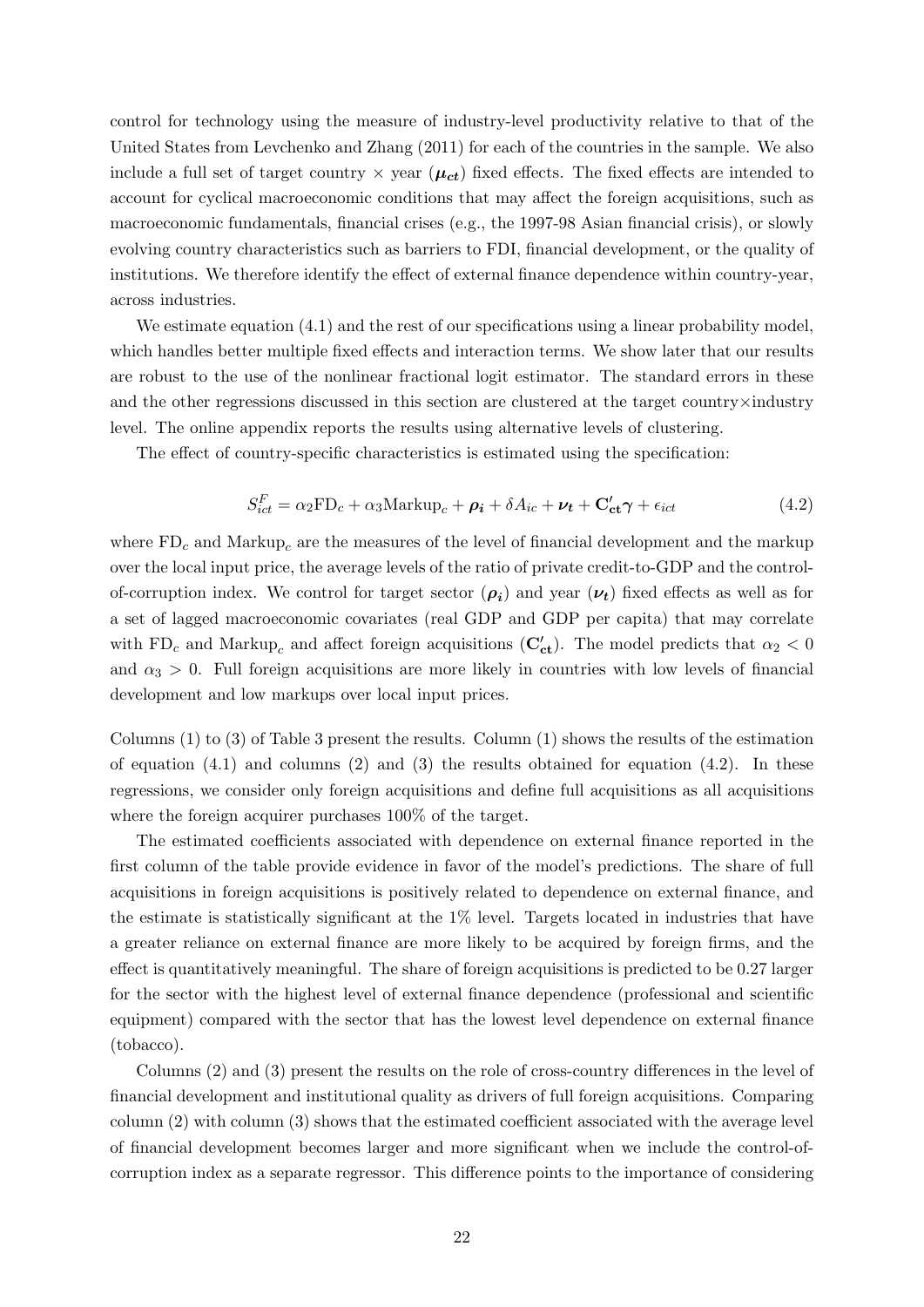<span id="page-25-0"></span>

| Dep. var.<br>Test of                                                                                              | (1)                                                 | (2)                                      | (3)                                      | (4)<br>Share full foreign acquisitions<br>Hypothesis $1.a \rightarrow \text{Hypothesis } 1.b$ | (5)                                     |
|-------------------------------------------------------------------------------------------------------------------|-----------------------------------------------------|------------------------------------------|------------------------------------------|-----------------------------------------------------------------------------------------------|-----------------------------------------|
| External finance dependence                                                                                       | $0.197^{a}$<br>(0.065)                              |                                          |                                          |                                                                                               |                                         |
| Average financial development                                                                                     |                                                     | $-0.098^b$<br>(0.041)                    | $-0.143^a$<br>(0.043)                    |                                                                                               |                                         |
| Control of corruption index                                                                                       |                                                     |                                          | $0.094^b$<br>(0.044)                     |                                                                                               |                                         |
| External dep. $\times$ average fin. dev.                                                                          |                                                     |                                          |                                          | $-0.192$<br>(0.155)                                                                           | $-0.431^a$<br>(0.141)                   |
| External dep. $\times$ control of corruption                                                                      |                                                     |                                          |                                          |                                                                                               | $0.471^a$<br>(0.096)                    |
| Tech. relative to US                                                                                              | 0.125<br>(0.095)                                    | 0.067<br>(0.088)                         | 0.038<br>(0.083)                         | 0.051<br>(0.111)                                                                              | 0.106<br>(0.112)                        |
| Observations<br>$R^2$<br>Macroeconomic Controls<br>Year FE<br>Target sector FE<br>Target country $\times$ Year FE | 1529<br>0.291<br>No<br>Yes<br>N <sub>o</sub><br>Yes | 1529<br>0.113<br>Yes<br>Yes<br>Yes<br>No | 1529<br>0.119<br>Yes<br>Yes<br>Yes<br>No | 1529<br>0.318<br>N <sub>o</sub><br>N <sub>0</sub><br>Yes<br>Yes                               | 1529<br>0.329<br>No<br>No<br>Yes<br>Yes |

Table 3: Determinants of full foreign acquisitions: baseline results

both of these country characteristics simultaneously. In column (3), the estimated coefficient associated with financial development is negative – that is, higher levels of financial development are correlated with smaller shares of full acquisitions – and the coefficient is statistically significant at the 1% level. This finding matches what the model predicts. What's more, the positive coefficient estimate associated with the corruption index is also consistent with what the model predicts. Full acquisitions occur more in countries with low markups over local input prices (i.e., low levels of corruption). Conditional on a foreign acquisition taking place, the probability that the target is fully acquired is 0.21 percentage points lower in the country with the lowest anti-corruption index (Indonesia) than in the least corrupt country (Chile) of the sample. In comparison, the difference in probability between the top and the bottom countries in terms of financial development (South Africa, for which the ratio is slightly above 1, and Peru, for which the ratio is only 0.17) is around 0.14. These results help to explain why full acquisitions are seldom observed in countries that feature both developed financial markets and institutions of limited quality. In our sample, Thailand is such a country, and the share of full acquisitions in foreign transactions is one of the lowest of the sample, at 0.19.

Finally, the technology variable exhibits a positive sign in columns (1) to (3) as expected, but its coefficient is not statistically significant at conventional levels. These regressions include

Notes: <sup>c</sup> significant at 10%; <sup>b</sup> significant at 5%; <sup>a</sup> significant at 1%. OLS estimations. Standard errors clustered by target country  $\times$  target industry. Estimations at the target country × target industry × year. These estimations are restricted to the sample of foreign acquisitions.<br>Compared to the baseline results, the sample has been aggregated by target count level of external finance dependence of the target sector from [Rajan and Zingales](#page-40-2) [\(1998\)](#page-40-2). Financial development is the average ratio of private<br>credit over GDP over the period of the target country from the World Bank GFDD Technology relative to the US is from [Levchenko and Zhang](#page-40-10) [\(2011\)](#page-40-10).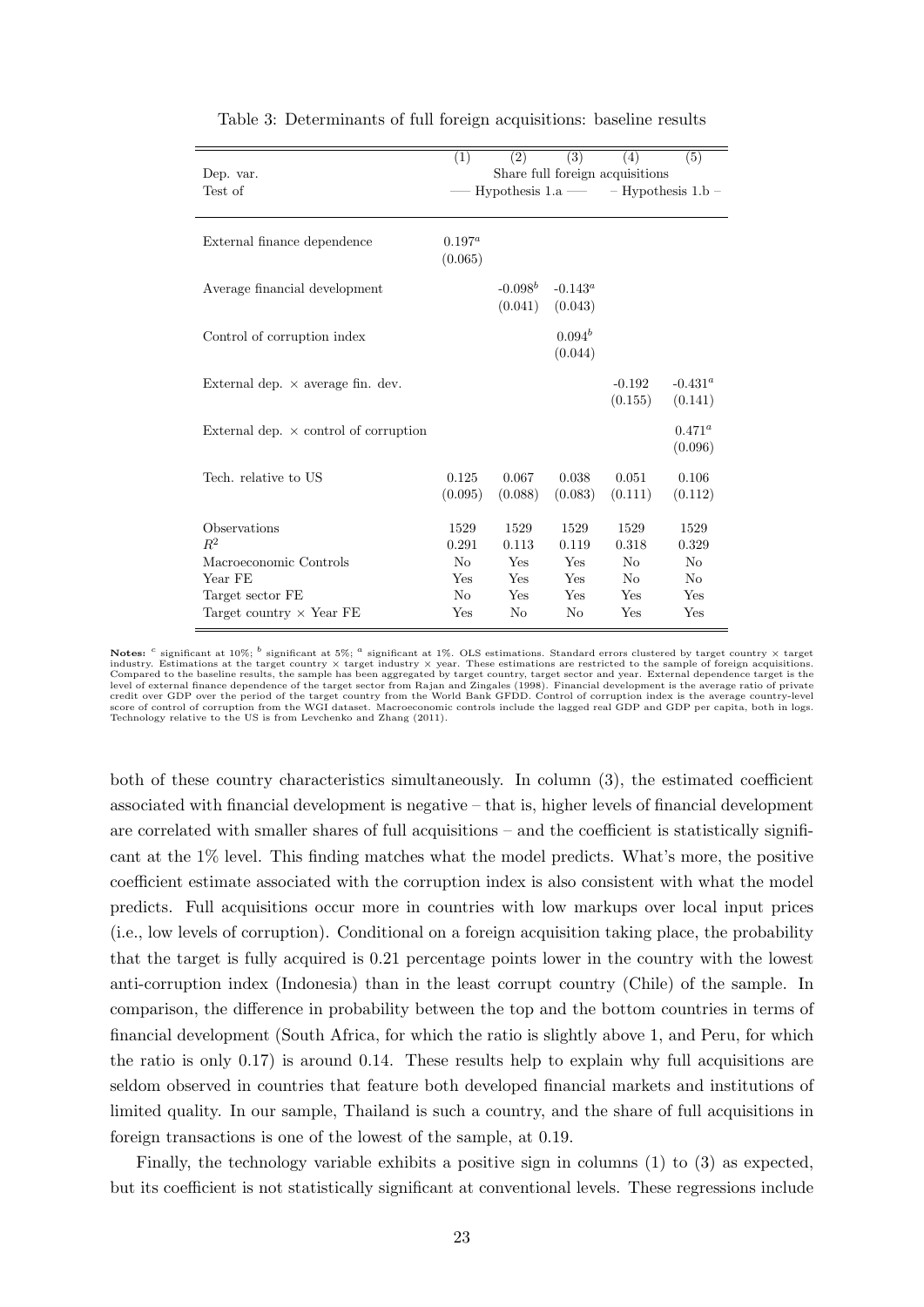either country  $\times$  year fixed effects (col. 1) or controls for GDP and GDP per capita, both of which have estimated coefficients that are positive and highly significant. Most of the variation in the [Levchenko and Zhang \(2011\)](#page-40-10) measure is observed across countries and is correlated with GDP and GDP per capita, so that removing these variables from the regression restores the significance of the technology measure.

Hypothesis 1.b. We now study whether the effect of financial development and markup over local input price on full foreign acquisitions are magnified in sectors with high external finance dependence. To do so, we include interaction terms in equation [\(4.1\)](#page-23-3):

<span id="page-26-0"></span>
$$
S_{ict}^{F} = \beta \mathbf{E} \mathbf{F}_{i} \times \mathbf{F} \mathbf{D}_{c} + \gamma \mathbf{E} \mathbf{F}_{i} \times \text{Markup}_{c} + \boldsymbol{\mu_{ct}} + \boldsymbol{\rho_{i}} + \epsilon_{ict}
$$
\n(4.3)

The model predicts that  $\beta < 0$  and  $\gamma > 0$ . Foreign acquisitions are less likely in financially developed countries and in countries with high levels of corruption, especially in financially dependent sectors. We include country  $\times$  year  $(\mu_{ct})$  and sector  $(\rho_i)$  fixed effects, which implies that only the coefficients on the interaction terms can be identified, as in [Rajan and Zingales](#page-40-2) [\(1998\)](#page-40-2). This specification is the cleanest one as it controls for unobserved country or sector characteristics that affect foreign M&A. In the online appendix, we report results of specifications that do not include sector fixed effects in order to estimate the average effect of external finance dependence.

The results are shown in columns (4) and (5) of Table [3.](#page-25-0) Once again, it is important to control for the quality of institutions to obtain coefficient estimates on the interaction terms that are consistent with the model. Although the estimated coefficient on the interaction term  $EF_i \times FD_c$  in column (4) has the negative sign that the model predicts, it is not statistically significant at conventional levels. However, when the interaction term  $\text{EF}_{i} \times \text{Markup}_{c}$  is included in the regression, the estimated coefficient associated with the interaction of dependence on external finance and financial development almost doubles in economic significance and becomes statistically significant at conventional levels. In addition, the positive coefficient estimate associated with the interaction term between dependence on external finance and institutional quality shows that higher quality institutions mitigate the negative effect of being more reliant on external sources of finance for investment.

Figure [4](#page-27-0) depicts these results graphically. We estimate a specification akin to column (5) of Table [3](#page-25-0) but without sector fixed effects. This specification enables us to estimate the average effect of external finance dependence. In Figure [4.](#page-27-0)a, we plot the estimated effect of external finance dependence, as a function of financial development, and holding the corruption index constant at its median value. While external dependence has a strong effect in financially underdeveloped countries, the estimates become statistically insignificant when the ratio of private credit over GDP exceeds 0.7. In the same vein, Figure [4.](#page-27-0)b shows that external finance matters roughly three times more in countries with the highest levels of control-of-corruption than in more corrupt countries.

Another way to gauge the quantitative implications of our results is shown in Figure [5.](#page-27-1) Here we plot the predicted change in the share of full acquisition that would occur if all countries moved to the top level of financial development (Panel a) or corruption (Panel b) observed in our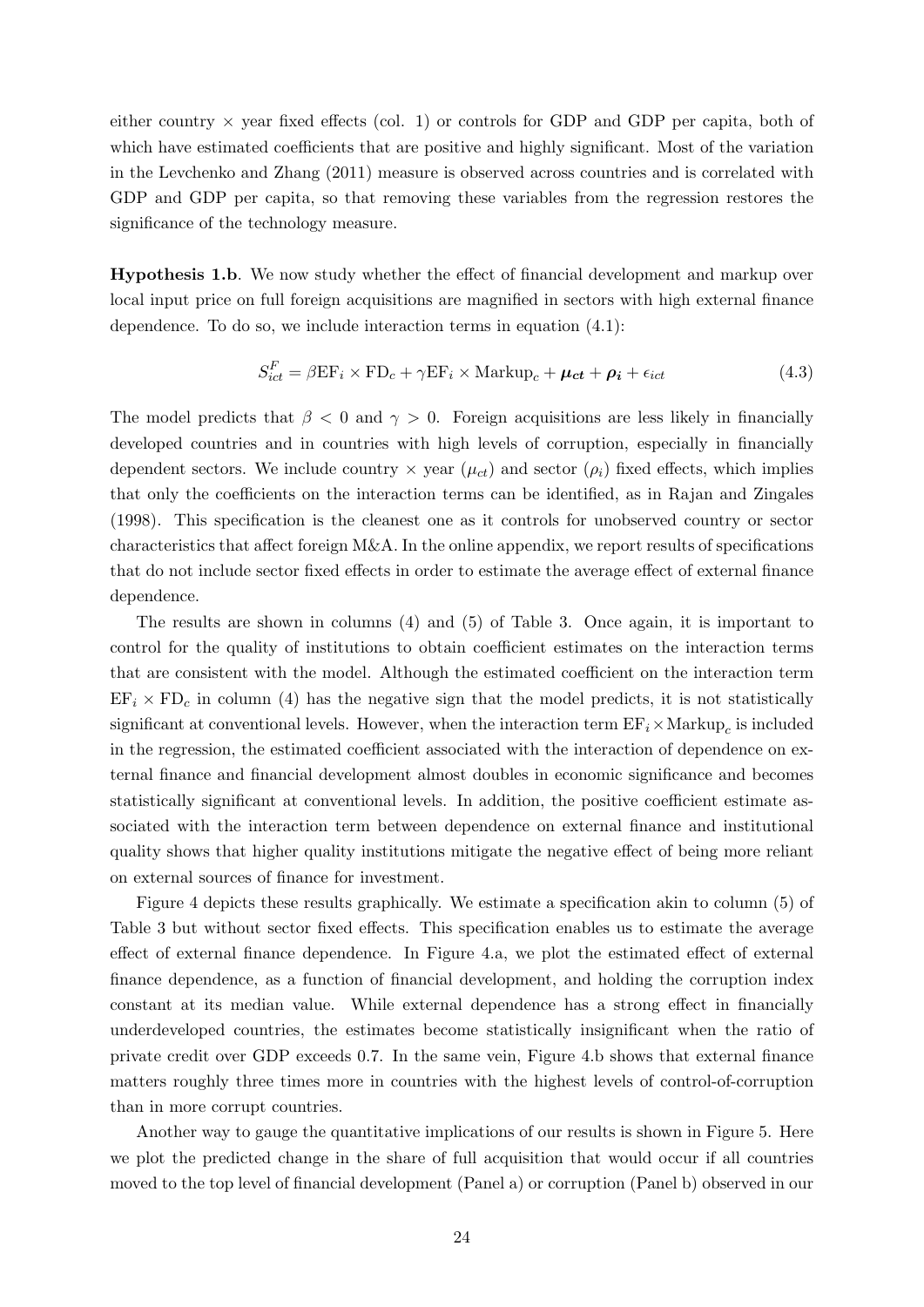<span id="page-27-0"></span>

#### Figure 4: Effect of external dependence on full acquisitions

Note: These figures represent the effect of external finance dependence on the share of full foreign acquisitions, for different levels of financial development and control-of-corruption. Figure (a) assumes a median level of level of corruption; Figure (b) assumes a median level of financial<br>development. The estimated effects are obtained from a specification similar included to allow the effect of external finance dependence to be identified. Grey area represent 90% confidence bands.

sample. The results are expressed in percentage changes. A country like China, for instance, would experience a doubling in the share of full acquisitions if it were to reach the level of control-of-corruption of Chile.

Figure 5: Counterfactuals

<span id="page-27-1"></span>

Note: These figures represent the effect of increases in financial development and control-of-corruption on the share of full foreign acquisitions. Figure (a) compares the predicted share of full foreign acquisitions if all countries had the highest value of financial development in the sample (South Africa, 1.04); Figure (b) compares the predicted share of full fore to be identified. We first predict the share of full acquisitions with the actual value of financial development/control-of-corruption; then with the counterfactual value; then we average over the period by country and compute the change in the predicted share.

### <span id="page-27-2"></span>4.5 Testing hypothesis 2: the size of partial foreign acquisitions

Hypothesis 2 predicts that among partial foreign acquisitions, the average share acquired is not sensitive to local input price markup, and weakly affected by external finance dependence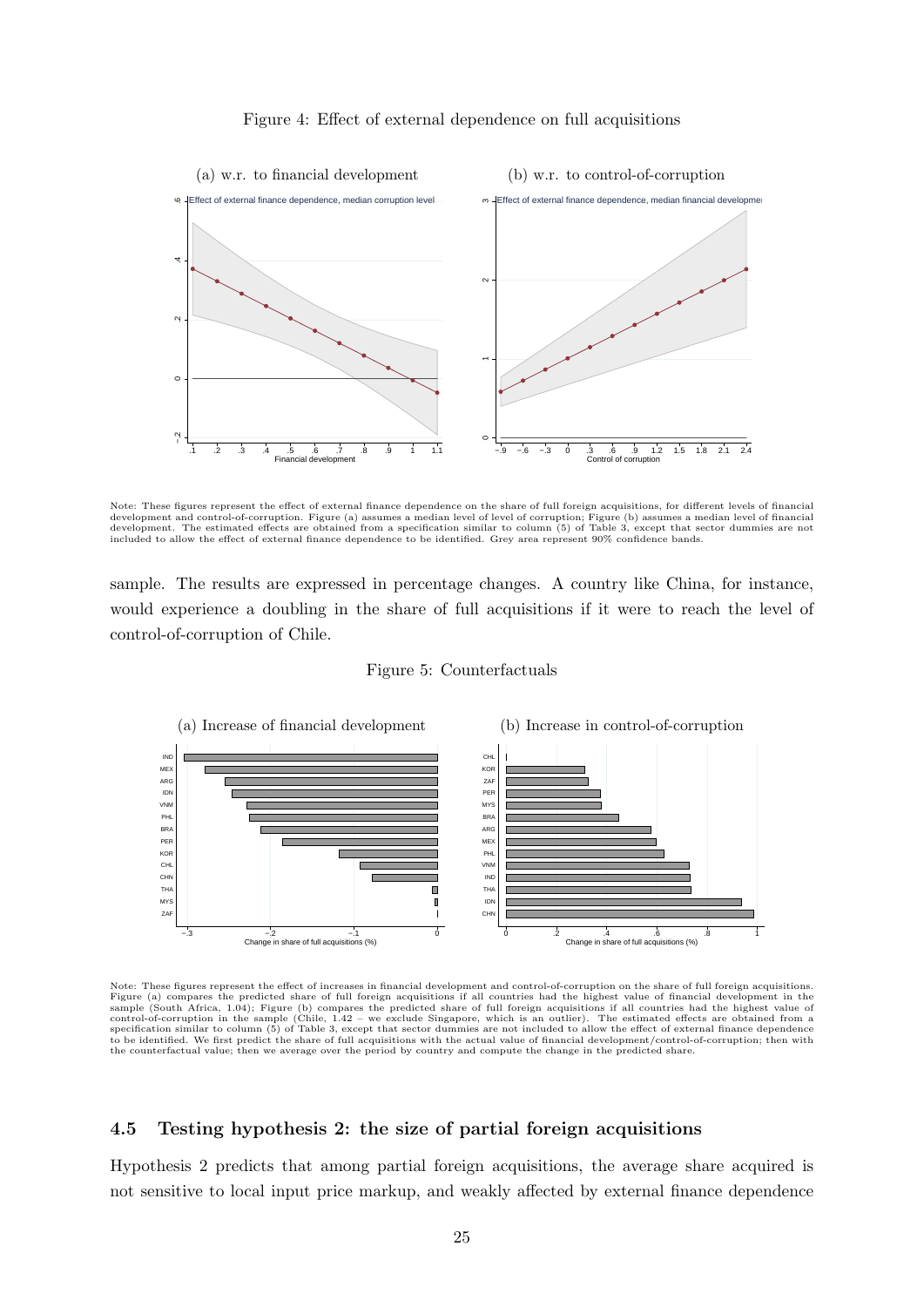and financial development. To test these predictions, we confine the analysis to partial foreign acquisitions, i.e., transactions for which the share acquired by foreign investors is strictly larger than 0 and less than 1. We replace the dependent variable in equations  $(4.1)$ ,  $(4.2)$  and  $(4.3)$ with  $S_{ict}^P$ , the average share acquired.

Table [4](#page-28-0) shows the results obtained when projecting the size of the stake acquired on the financial factors and institutional quality index suggested by the model. The structure is the same as in Table [4:](#page-28-0) We first consider the effect of external finance dependence in column (1), before analyzing the effect of country characteristics – financial development and corruption – in columns (2) and (3). Columns (4) and (5) look at the interaction between external finance dependence and country characteristics, controlling for sector and country unobservables.

| Dep. var.<br>Test of                         | (1)                    | (2)                         | (3)<br>$-$ Hypothesis 2 $-$ | (4)<br>Size of foreign stake (only partial acquisitions) | (5)                 |
|----------------------------------------------|------------------------|-----------------------------|-----------------------------|----------------------------------------------------------|---------------------|
| External finance dependence                  | $0.049^{c}$<br>(0.028) |                             |                             |                                                          |                     |
| Average financial development                |                        | $-0.053^{\circ}$<br>(0.018) | $-0.039^{c}$<br>(0.021)     |                                                          |                     |
| Control of corruption index                  |                        |                             | $-0.033c$<br>(0.019)        |                                                          |                     |
| External dep. $\times$ average fin. dev.     |                        |                             |                             | 0.014<br>(0.076)                                         | 0.030<br>(0.077)    |
| External dep. $\times$ control of corruption |                        |                             |                             |                                                          | $-0.038$<br>(0.065) |
| Tech. relative to US                         | $-0.054$<br>(0.078)    | 0.022<br>(0.053)            | 0.036<br>(0.054)            | $-0.035$<br>(0.085)                                      | $-0.039$<br>(0.086) |
| Observations<br>$\mathbb{R}^2$               | 1163<br>0.257          | 1163<br>0.099               | 1163<br>0.102               | 1163<br>0.308                                            | 1163<br>0.309       |
| Macroeconomic Controls                       | No                     | Yes                         | <b>Yes</b>                  | N <sub>0</sub>                                           | N <sub>0</sub>      |
| Year FE                                      | Yes                    | Yes                         | Yes                         | N <sub>0</sub>                                           | N <sub>0</sub>      |
| Target sector FE                             | N <sub>0</sub>         | Yes                         | Yes                         | Yes                                                      | Yes                 |
| Target country $\times$ Year FE              | Yes                    | No                          | No                          | Yes                                                      | Yes                 |

<span id="page-28-0"></span>Table 4: Determinants of the size of partial foreign stake: baseline results

External financial dependence and financial development display the expected signs, but they are generally statistically significant at the 10% level only (columns (1) and (3)). The interaction between financial development and external finance dependence turns out insignificant, as do the corruption index and its interaction with external finance dependence. Taken together, these results match the model's predictions. It predicts that the markup over the local input price should have no effect – hence control-of-corruption and its interaction with external finance

Notes: <sup>c</sup> significant at 10%; <sup>b</sup> significant at 5%; <sup>a</sup> significant at 1%. OLS estimations. Standard errors clustered by target country  $\times$  target industry. Estimations at the target country × target industry × year. These estimations are restricted to the sample of foreign acquisitions.<br>Compared to the baseline results, the sample has been aggregated by target count credit over GDP over the period of the target country from the World Bank GFDD. Control of corruption index is the average country-level<br>score of control of corruption from the WGI dataset. Macroeconomic controls include t Technology relative to the US is from [Levchenko and Zhang](#page-40-10) [\(2011\)](#page-40-10).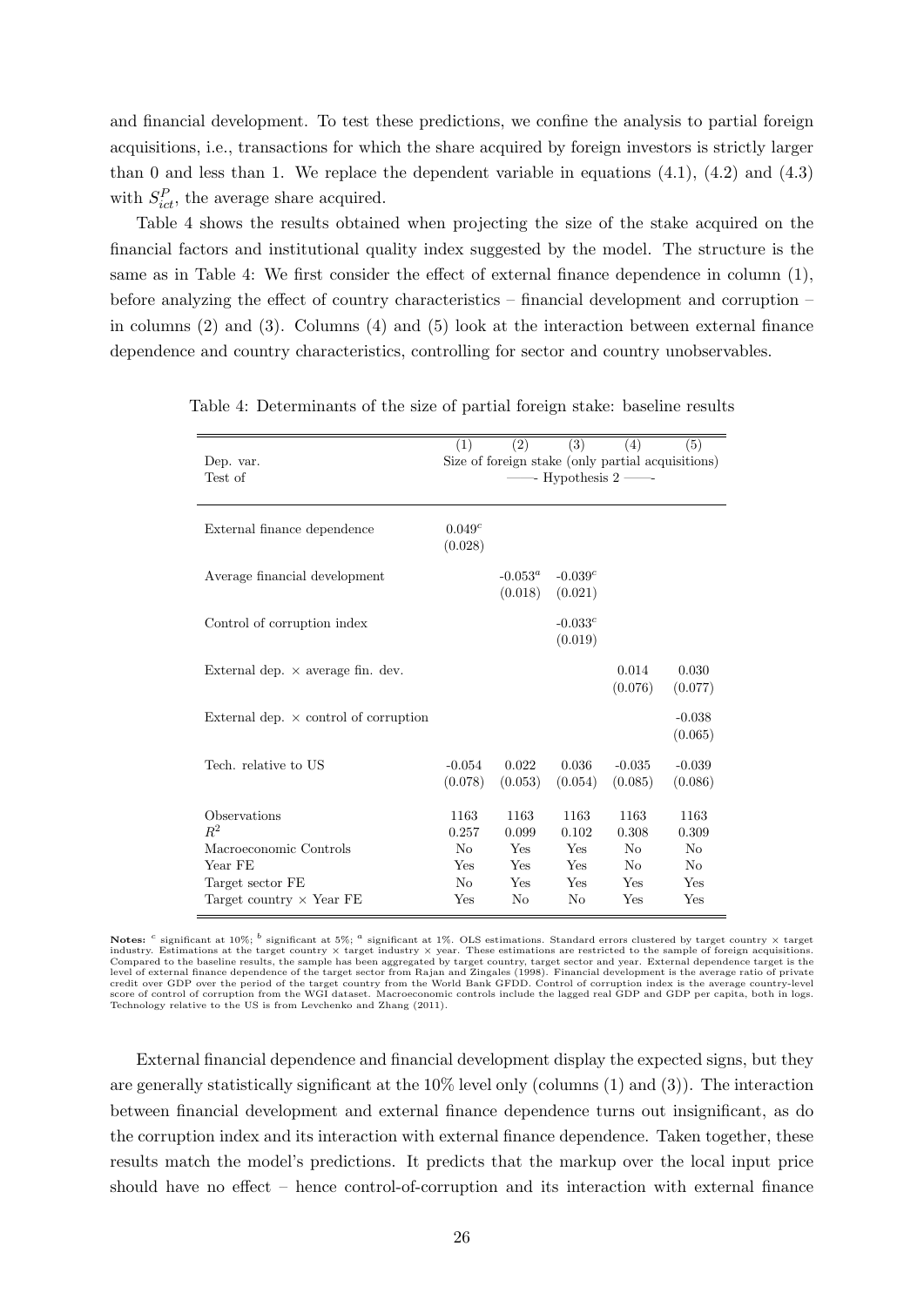dependence should have insignificant coefficients. The model also predicts that financial factors should have an effect only in some sectors, depending on the technological importance of the local input. On average, the effect of such factors on partial acquisitions should therefore be weaker than for full acquisitions, which is what table [4](#page-28-0) suggests.

### <span id="page-29-0"></span>4.6 Testing hypothesis 3: the share of foreign acquisitions

The last testable hypothesis of the model relates the probability of foreign acquisitions to financial factors, local input prices, and the interaction between the two variables. More precisely, (a) foreign acquisitions are predicted to occur more in external finance dependent sectors, in countries with lower levels of financial development, and in countries that have a lower local input price markup; and (b) both the effects of domestic financial development and local input prices are magnified in more external finance dependent sectors. These predictions are a direct consequence of the effect of financial factors and local input prices on full and partial acquisitions.

To test these predictions, we consider the both domestic and foreign acquisitions and use as a dependent variable in equations [\(4.1\)](#page-23-3), [\(4.2\)](#page-24-0) and [\(4.3\)](#page-26-0) the share of foreign acquisitions among all acquisitions taking place in a given country, sector, and year. We would ideally like to use the ratio of the number of foreign acquisitions over the total number firms that can be acquired, but we do not have time-varying information on the number of firms by market and sector. This is a limitation of the exercise presented in this section, and the main reason why we restrict our attention to hypotheses 1 and 2 in the robustness exercises. They can be more cleanly tested.

Table [5](#page-30-1) presents the results. As before, we sequentially consider external finance dependence (col.  $(1)$ ), country-specific factors (cols.  $(2)$  and  $(3)$ ) and their interaction (cols.  $(4)$  and  $(5)$ ). The estimated coefficients associated with dependence on external finance reported in the first column of the table provide evidence supporting the model's predictions. The coefficient is precisely estimated and statistically significant at the 1% level. The effect is quantitatively similar to the one found in Table [3.](#page-25-0) Moving from the bottom to the top external finance dependent sector raises the share of foreign acquisitions by 0.24. In conjunction with the results for the sample of partial and full acquisitions reported in Table [3](#page-25-0) and [4,](#page-28-0) this evidence underscores the economic importance of dependence on external finance as a determinant of foreign acquisitions.

Columns (2) and (3) report the results of the regressions that relate the share of foreign acquisitions to cross-sectional differences in the average levels of financial development and the control-of-corruption index. The probability of a foreign acquisition is negatively related to crosscountry differences in financial development, and the coefficient estimates in both regressions are statistically significant at the 1% level. Foreign acquisitions are less likely in countries with more developed financial sectors. Compared to the least financially developed country (Peru), the share of foreign acquisitions is predicted to be 0.27 lower for targets located in the most financially developed countries (South Africa). By contrast, in column (3) the coefficient on the control-of-corruption index is positive but statistically insignificant. Finally, the results shown in columns (4) to (5) are also more supportive of the role of financial factors than corruption.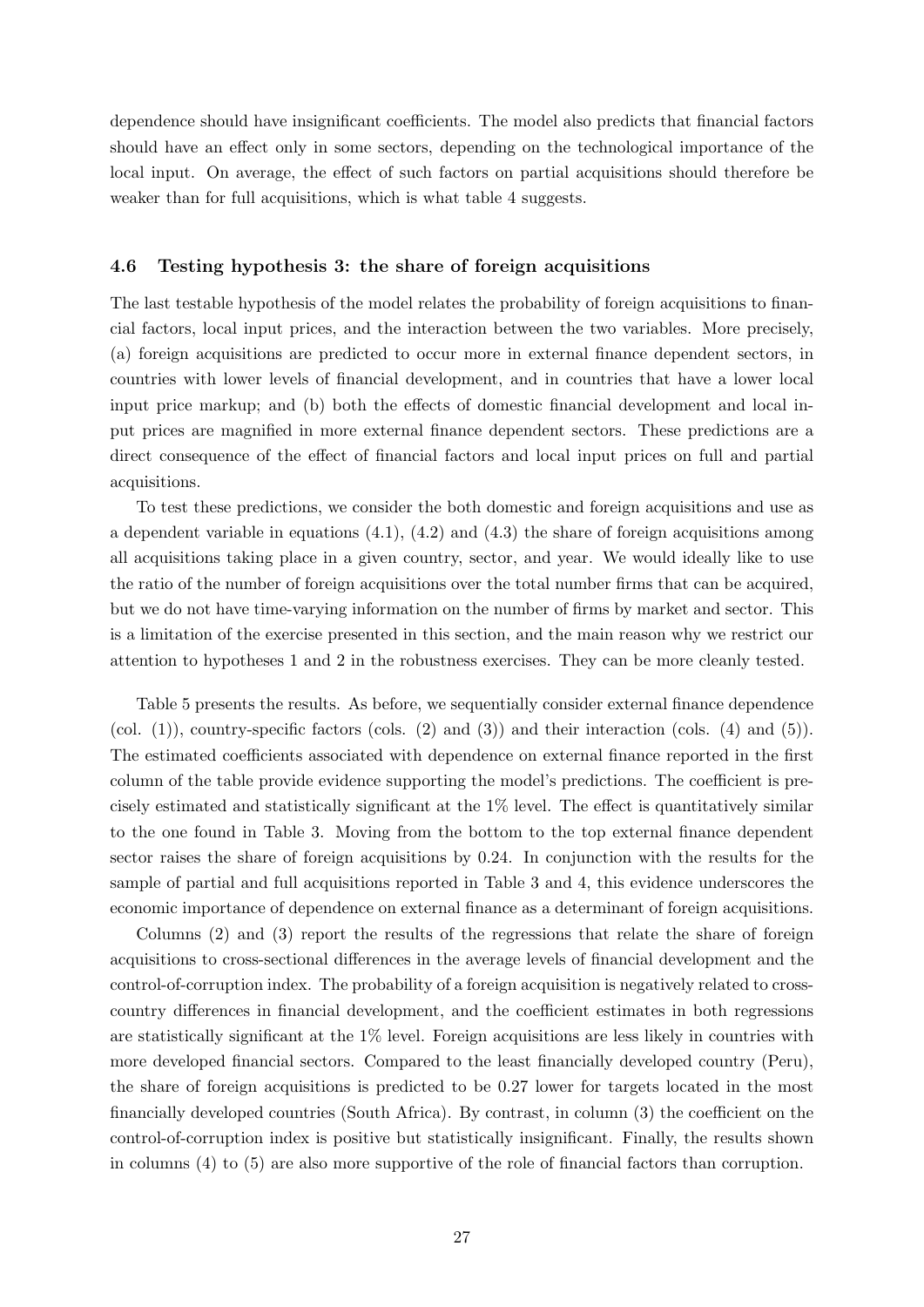| Dep. var.<br>Test of                                  | (1)                    | $\left( 2\right)$     | (3)                   | (4)<br>Share foreign acquisitions in all acquisitions | (5)<br>— Hypothesis 3.a — - Hypothesis 3.b - |
|-------------------------------------------------------|------------------------|-----------------------|-----------------------|-------------------------------------------------------|----------------------------------------------|
| External finance dependence                           | $0.170^{a}$<br>(0.038) |                       |                       |                                                       |                                              |
| Average financial development                         |                        | $-0.292^a$<br>(0.029) | $-0.281^a$<br>(0.037) |                                                       |                                              |
| Control of corruption                                 |                        |                       | $-0.024$<br>(0.043)   |                                                       |                                              |
| External dep. $\times$ average fin. dev.              |                        |                       |                       | $-0.190^c$<br>(0.102)                                 | $-0.185^{c}$<br>(0.112)                      |
| External dep. $\times$ control of corruption          |                        |                       |                       |                                                       | $-0.007$<br>(0.082)                          |
| Tech. relative to US                                  | $-0.028$<br>(0.066)    | $-0.086$<br>(0.073)   | $-0.077$<br>(0.074)   | 0.026<br>(0.065)                                      | 0.025<br>(0.066)                             |
| Observations<br>$R^2$                                 | 2207<br>0.338          | 2207<br>0.142         | 2207<br>0.142         | 2207<br>0.357                                         | 2207<br>0.357                                |
| Macroeconomic Controls<br>Year FE<br>Target sector FE | No<br>Yes<br>No        | Yes<br>Yes<br>Yes     | Yes<br>Yes<br>Yes     | N <sub>o</sub><br>No<br>Yes                           | No<br>No<br>Yes                              |
| Target country $\times$ Year FE                       | Yes                    | No                    | No                    | Yes                                                   | Yes                                          |

<span id="page-30-1"></span>Table 5: Determinants of overall foreign acquisitions: baseline results

The evidence presented in this subsection favors the substantive predictions of hypothesis 3 regarding the relationship between the probability of a foreign acquisition, the target's dependence on external finance, the country's level of financial dependence, and the interaction between these two financial factors. It is less supportive of the prediction that the probability of a foreign acquisition is positively associated with strong institutions, which make procuring the local input less costly for the foreign acquirer. A conclusion that can be drawn from these results is that, since local input prices have a different effect on partial and full acquisitions, pooling all types of transactions together is problematic as it masks these different dynamics. An important caveat to these results is that we do not have the perfect data at hand to study the determinants of the overall probability of foreign acquisitions.

### <span id="page-30-0"></span>5 Additional results and sensitivity analysis

In this section we test the sensitivity of our empirical tests of hypotheses 1 and 2 to several modifications of the baseline regression model. Most of the tables are relegated to section [4](#page-21-0) of the online appendix, where we provide further discussion.

Notes:  $c$  significant at 10%;  $b$  significant at 5%;  $a$  significant at 1%. OLS estimations. Standard errors clustered by target country  $\times$  target industry. Estimations at the target country × target industry × year. External dependence target is the level of external financial dependence<br>of the target sector from [Rajan and Zingales](#page-40-2) [\(1998\)](#page-40-2). Financial development is t the target country from the World Bank GFDD. Control of corruption index is the average country-level score of control of corruption from<br>the WGI dataset. Macroeconomic Controls include the lagged real GDP and GDP per capi Macroeconomic Controls include the lagged real GDP and GDP per capita, both in logs. Technology relative to the US is from [Levchenko and Zhang](#page-40-10) [\(2011\)](#page-40-10).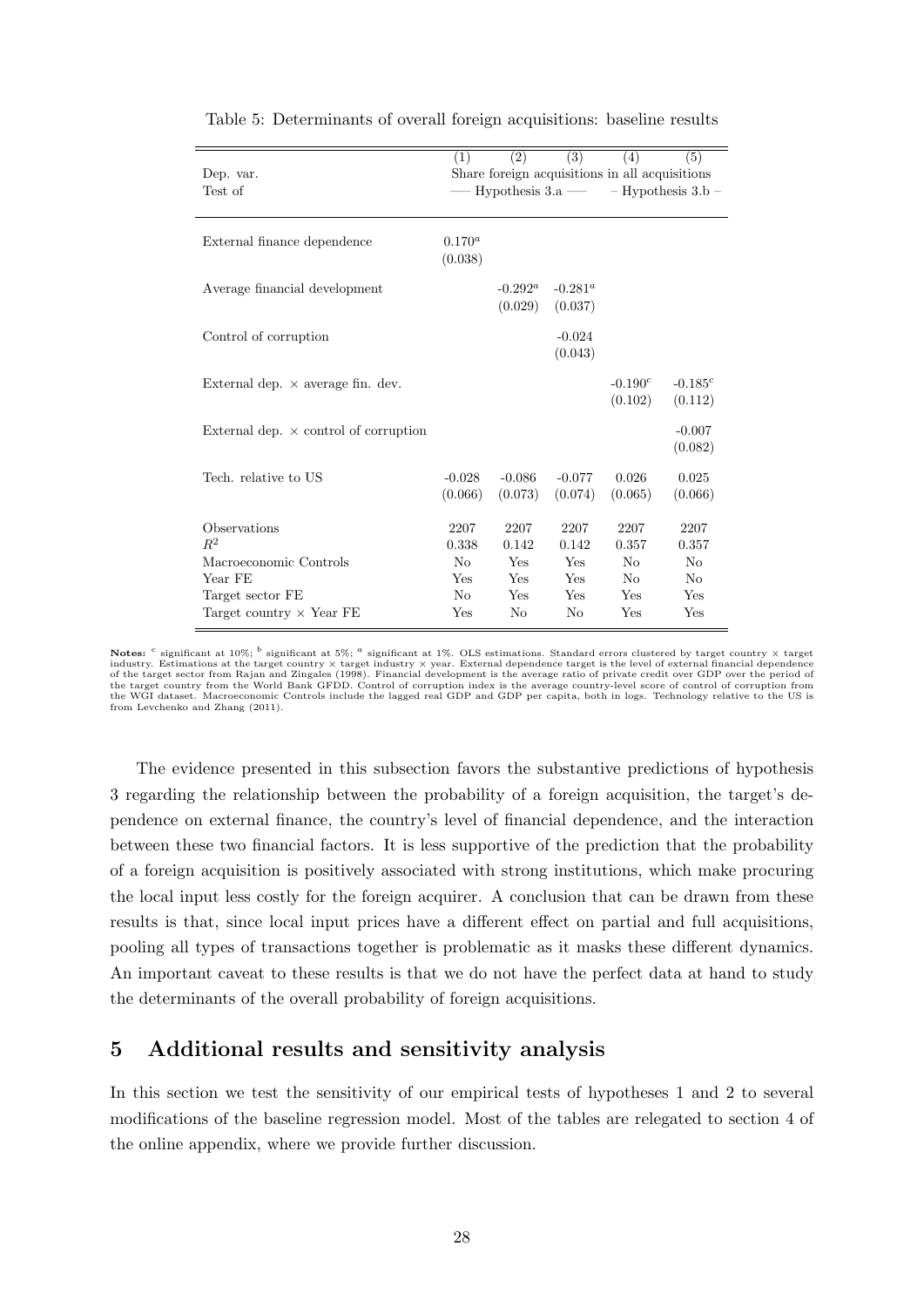### 5.1 Transaction-level estimates

Our baseline data is at the transaction level, however we do not have transaction-level information other than the type and size of acquisitions and therefore cannot include control variables at the level of individual transactions. For this reason, we aggregated the data for the baseline specification at the target sector-country-year level. Our results are, however, robust to using the transaction-level data. In this case, the dependent variable for the counterpart of hypothesis 1 becomes a dummy that takes the value 1 if the foreign acquirer purchases 100% of its target, 0 otherwise. Similarly, the dependent variable for hypothesis 2 is the size of the stake acquired, conditional on the share being strictly larger than 0 and lower than 1 and on the acquisitions being made by a foreign firm. Descriptive statistics about this sample are presented in Table A.5 and the regression results are shown in Tables A.6 and A.7. The results are similar to those obtained using the aggregated data.

### 5.2 Full acquisition threshold

We have assumed thus far that an acquisition was a "full" one when the share acquired was 100%. In the model, a full acquisition is essentially the purchase of rights to produce using the technology of the domestic firm. In practice, the threshold at which this occurs may be lower than 100%. This issue is an important one for results on the markup over the local input price (i.e., the control-of-corruption index), which is predicted to affect only the likelihood of full foreign acquisitions.

### Figure 6: Full-acquisitions threshold

<span id="page-31-0"></span>

Note: These figures plot the effect of financial development and of the anti-corruption index on the probability of full acquisitions. The threshold for full acquisitions varies along the horizontal axis. Estimations are akin to column (3) of Table [3,](#page-25-0) except that the share of full<br>acquisitions (dependent variable) is computed according to the corresponding th

We replicate the baseline regressions of Table [3,](#page-25-0) column (3) using different thresholds for full acquisitions. The results are depicted in Figure [6.](#page-31-0) Panel (a) shows the coefficients and confidence bands obtained for the financial development variable, as a function of the threshold; panel (b) plots the same information for the control-of-corruption variable. Each coefficient is obtained from a separate regression, where the dependent variable is the share of full acquisitions computed according to the corresponding threshold, which varies between 50 and 100%. The effect of financial development does not vary with the chosen threshold. This finding was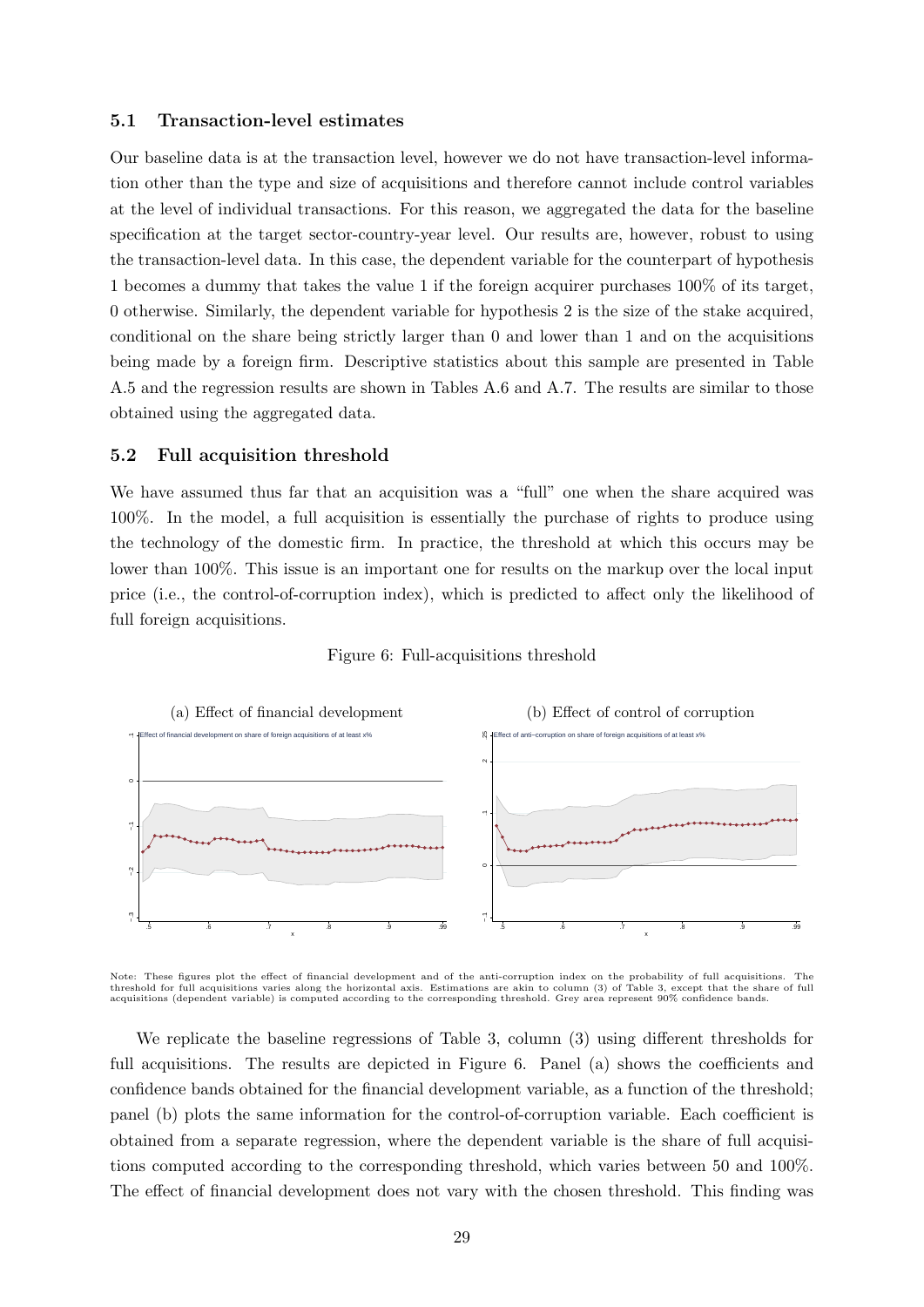expected because financial development is also predicted to affect the share acquired. On the other hand, only large thresholds lead to significant estimates in the case of the control of corruption variable. Put differently, the corruption level affects the share of full acquisitions only when a full acquisitions is defined as a purchase of 75% or more of the target.

### 5.3 Omitted variables and alternative theories of FDI

Causal identification in our baseline estimations might be undermined by the existence of omitted variables: factors affecting the size of foreign acquisitions and correlated with external dependence, financial development, or institutions.

Although the model omits other possible determinants of the ownership structure of inward FDI to emerging markets, theories of FDI have proposed alternative explanations for crossborder capital flows. While they are not necessarily directly related to foreign M&A or the size of the stake acquired, they may still affect our estimates to some extent. The baseline regressions control for country-industry productivity and GDP per capita and thus already account for the "cream-skimming" hypothesis — namely, that foreign acquirers generally purchase more productive firms (see [Razin and Sadka, 2007,](#page-40-11) for a theoretical model).

An alternative explanation that we do not account for in the baseline regressions is the proximity-concentration theory of horizontal FDI (see [Krugman, 1983,](#page-40-12) among others), which predicts that FDI is more likely in industries associated with higher variable trade costs (see [Brainard, 1997\)](#page-38-12) and located close to demand. When trade costs are higher, foreign firms optimally choose to circumvent them in order to take advantage of economies of scale. To control for these types of costs, we use data on average applied tariffs at the target country and two-digit SIC industry level. These data are obtained from the World Bank's World Integrated Trade So*lution* database.<sup>[23](#page-32-0)</sup> We also include a measure of market potential, at the country and industry level, from [Mayer \(2008\)](#page-40-13).

A second set of theories explains vertical FDI based on locational advantages in emerging markets caused by lower factor prices (see [Markusen, 1984;](#page-40-14) [Helpman and Krugman, 1985,](#page-39-13) among others). To control for this type of locational advantage, we include a measure of labor intensity in the target sector, the capital-labor ratio at the industry level (Antràs,  $2003$ ).

A third explanation is given by the incomplete-contracting, property-rights theory of the boundaries of multinational corporations. Antràs (2003) shows that a model of international trade with incomplete contracts and a preference for variety explains that, across industries, the share of intrafirm imports in total U.S. imports is higher for more capital-intensive exporting industries. The model pins down the boundaries of the international firm and suggests that FDI is more likely in capital-intensive industries. In addition to the capital-labor ratio at the industry level, Antràs (2003) uses as a control variable the research and development  $(R&D)$ expenditures as a fraction of sales. This is especially important in the context of our model as this sector characteristic may be correlated with dependence on external finance. It is possible, for example, that dependence on external finance proxies for technologically advanced industries in which developed market firms might have an advantage.

<span id="page-32-0"></span><sup>&</sup>lt;sup>23</sup>The data are available at the following web address:  $\frac{http://wits.worldbank.org/}{http://wits.worldbank.org/}.$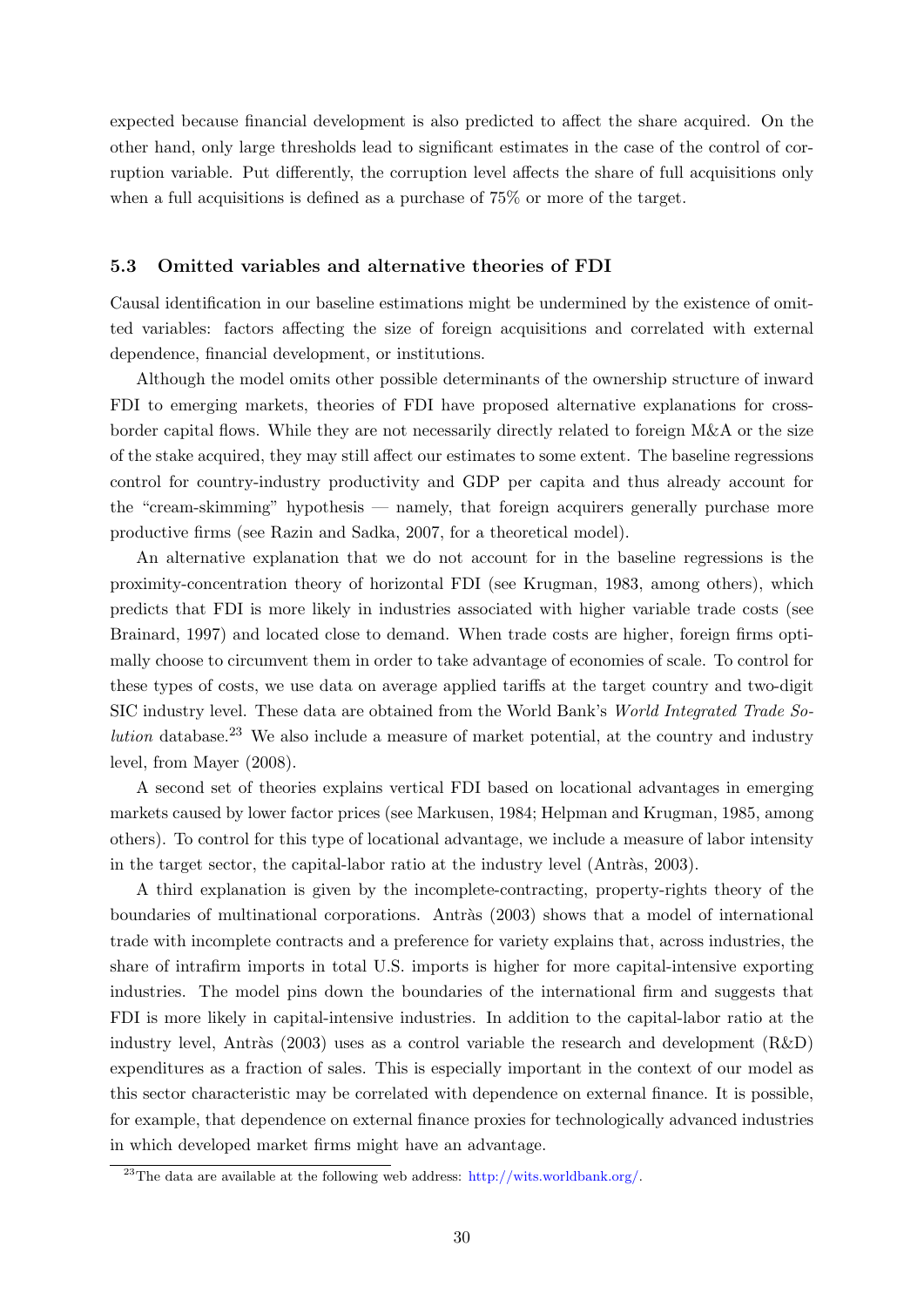Finally, as Asia comprises a large part of our sample, it is also possible that the probability of a foreign acquisition depends on whether the industry supplies intermediate goods to firms based in developed markets, as many Asian companies do. To control for this possibility, we use the measure of upstreamness of industries computed by [Chor et al. \(2012\)](#page-38-13) as an additional covariate.[24](#page-33-0)

<span id="page-33-1"></span>

|                                             | (1)                    | $\overline{(2)}$      | $\overline{(3)}$       | (4)                    | (5)                     | (6)                   |  |
|---------------------------------------------|------------------------|-----------------------|------------------------|------------------------|-------------------------|-----------------------|--|
| Dep. var.                                   | Full acq.              |                       |                        | Frac. acq. (partial)   |                         |                       |  |
| External Finance Dependence                 | $0.210^{b}$<br>(0.095) |                       |                        | 0.013<br>(0.043)       |                         |                       |  |
| Average financial development               |                        | $-0.145^a$<br>(0.043) | $-0.200^a$<br>(0.044)  |                        | $-0.043^b$<br>(0.021)   | $-0.051^b$<br>(0.022) |  |
| Control of corruption index                 |                        | $0.093^b$<br>(0.047)  | $0.113^{b}$<br>(0.047) |                        | $-0.032^{c}$<br>(0.019) | $-0.032$<br>(0.021)   |  |
| K/L                                         | $-0.053$<br>(0.036)    |                       |                        | $-0.004$<br>(0.024)    |                         |                       |  |
| R&D/Sales                                   | $-1.906$<br>(1.497)    |                       |                        | 0.526<br>(0.821)       |                         |                       |  |
| Upstreamness                                | 0.030<br>(0.030)       |                       |                        | $0.035^{c}$<br>(0.019) |                         |                       |  |
| $ln(tariff+1)$                              | $-0.040$<br>(0.040)    | $-0.052$<br>(0.041)   | $-0.058$<br>(0.044)    | $-0.020$<br>(0.022)    | $-0.042^b$<br>(0.018)   | $-0.051^b$<br>(0.020) |  |
| In market potential                         | $0.025^b$<br>(0.010)   | $-0.048^a$<br>(0.018) | 0.023<br>(0.024)       | $-0.001$<br>(0.007)    | $-0.029^a$<br>(0.008)   | $-0.027^b$<br>(0.013) |  |
| Tech. relative to the U.S.                  | 0.127<br>(0.102)       | 0.037<br>(0.088)      | 0.140<br>(0.140)       | $-0.003$<br>(0.083)    | 0.009<br>(0.057)        | $-0.004$<br>(0.068)   |  |
| Observations<br>$R^2$                       | 1379<br>0.322          | 1515<br>0.126         | 1401<br>0.152          | 1039<br>0.300          | 1149<br>0.116           | 1058<br>0.121         |  |
| Macro Controls<br>Macro Controls (extended) | N <sub>o</sub><br>No   | Yes<br>No             | Yes<br>Yes             | N <sub>o</sub><br>No   | Yes<br>N <sub>o</sub>   | Yes<br>Yes            |  |
| Sector FE                                   | N <sub>o</sub>         | Yes                   | Yes                    | No                     | Yes                     | Yes                   |  |
| Year FE                                     | N <sub>o</sub>         | Yes                   | Yes                    | No                     | Yes                     | Yes                   |  |
| Target country $\times$ Year FE             | Yes                    | No                    | No                     | Yes                    | No                      | No                    |  |

Table 6: Robustness: omitted variables and alternative theories

Notes: <sup>c</sup> significant at 10%; <sup>b</sup> significant at 5%; <sup>a</sup> significant at 1%. OLS estimations. Standard errors clustered by target country  $\times$  target industry. Estimations at the target country  $\times$  target industry  $\times$  year. The dependent variable is: in column (1) and (2), the share of full acquisitions among foreign acquisitions; in column (3) and (4), the average f the target sector from [Rajan and Zingales](#page-40-2) [\(1998\)](#page-40-2). Macro controls include the lagged real GDP and GDP per capita, both in logs. Extended<br>macro controls include the change in the nominal exchange rate, the use of IMF credit growth of real GDP. Technology relative to the US is from [Levchenko and Zhang](#page-40-10) [\(2011\)](#page-40-10).

<span id="page-33-0"></span><sup>&</sup>lt;sup>24</sup>In addition to these explanations, there are theories of horizontal FDI with firm heterogeneity that relate the distribution of industry productivity in the source country to the decision to locate production abroad (see [Helpman et al., 2004;](#page-39-14) [Nocke and Yeaple, 2007,](#page-40-6) [2008\)](#page-40-7). Such explanations rely on the stylized fact that larger firms tend to be more productive and, hence, export more. FDI is therefore more likely in sectors with less productivity dispersion across firms. But the principal focus of our analysis is the characteristics of target firms in emerging markets that make them more likely to be acquired by a foreign firm. In that respect, the dispersion of productivity in the source country is not relevant to the central point of this paper. For this reason, we do not examine the determinants suggested by this type of explanation in the empirical exercise.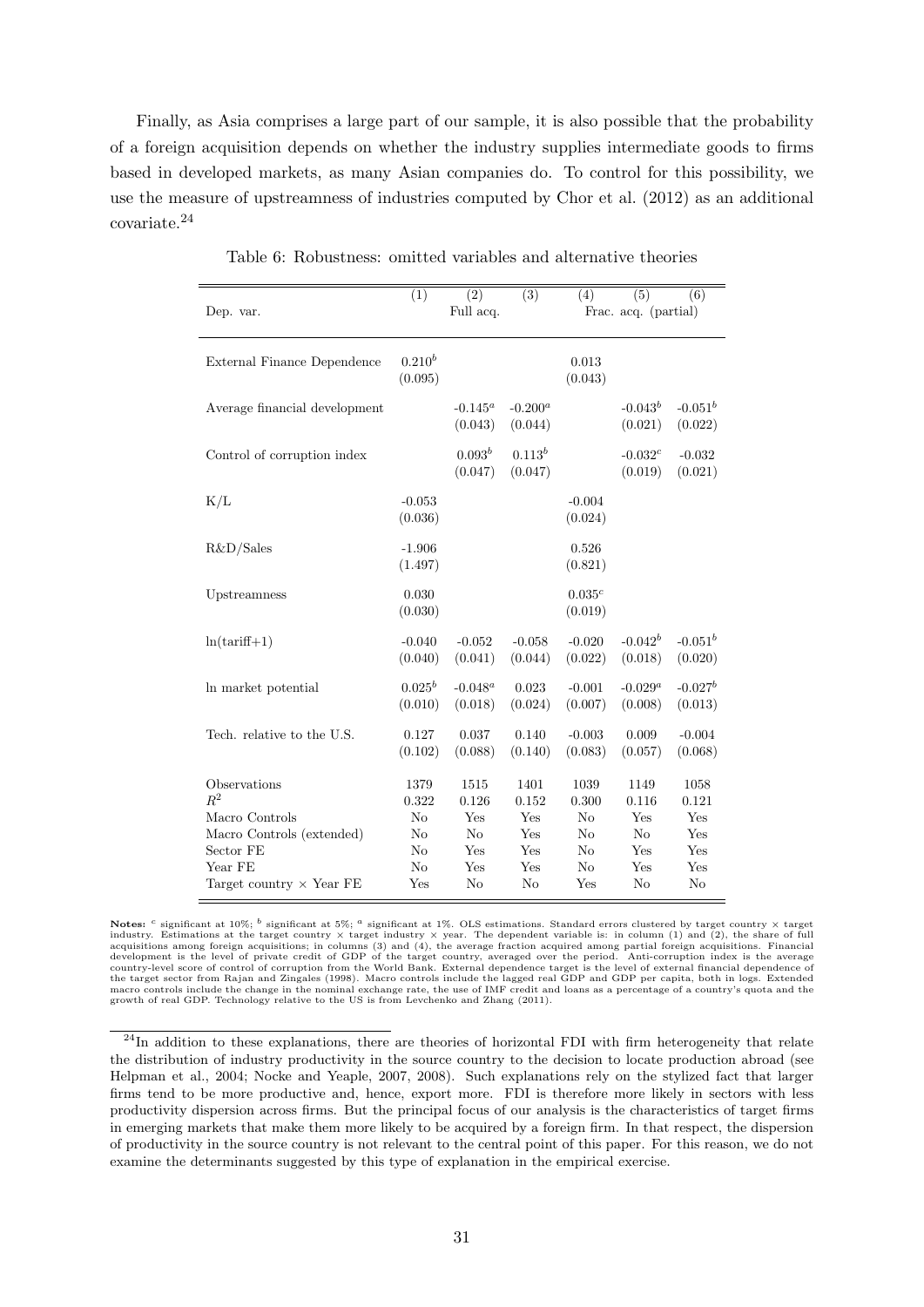The results are summarized in Table [6.](#page-33-1) We consider sequentially the share of full acquisitions (col. 1-3) and the size of partial acquisitions (col. 4-6). Columns (1) and (3) estimate the effect of external finance dependence. Given that we control for country fixed effects in these estimations, omitted variables must be sector or sector-country specific. Accordingly, we include as additional controls the capital-to-labor ratio of the target industry; the ratio of R&D expenditures over sales; a measure of upstreamness from [Chor et al. \(2012\)](#page-38-13); measures of tariff and market potential; and the measure of technology included in the baseline regressions. The first two variables are sector-specific, and the last three vary by target country and sector. Despite the inclusion of all these variables and the limited degrees of freedom – the external finance dependence variable has only twenty observations – our results remain quite stable. External dependence remains a statistically significant predictor of full foreign acquisitions, and the effect is reinforced quantitatively. In the case of partial foreign acquisitions, the magnitude of the coefficient on external finance dependence decreases slightly, and the estimate becomes substantially more imprecise, and therefore insignificant. In columns (2) and (5), we consider country-specific variables, financial development and the control-of-corruption index. As before, we include tariffs, market potential, and our technology variable. In columns (3) and (6) we also include several additional macroeconomic aggregates at the country level, which capture short-term factors affecting FDI, such as aggregate liquidity (see [Aguiar and Gopinath, 2005;](#page-37-0) [Alquist et al.,](#page-37-2) [2016\)](#page-37-2), business cycle variations [\(Erel et al., 2012\)](#page-39-4) or exchange rate changes [\(Froot, 1991\)](#page-39-15). The results are reinforced compared to our baseline. Financial development affects the share of full acquisitions, but also (at the  $5\%$  confidence level) the size of foreign stakes. Control-ofcorruption only affects full acquisitions. Overall, these results confirm the conclusions from the baseline regressions: Financial factors affect both full and partial acquisitions, although the effect is limited in the latter case. On the other hand, institutions only affect the share of full acquisitions.

### 5.4 Econometric issues

Specification. The baseline regressions in sections [4.4](#page-23-0) and [4.5](#page-27-2) show our preferred specifications. When the variable of interest is sector-specific, we control for country  $\times$  year fixed effects; when it is country-specific, we include sector dummies. When focusing on interaction terms, both dimensions of fixed effects are included and the non-interacted variables are omitted. In section [4.2](#page-22-2) of the online appendix, we present additional, less demanding specifications in which some dimensions of fixed effects are omitted. The results reported there are similar to those obtained in our baseline specifications.

Clustering. In section [4.3](#page-22-3) of the online appendix, we use alternative clustering strategies. We either allow the error term to be correlated within target industry or by target country  $\times$  year. The overall picture is unaffected. Clustering at the industry level results in only 20 clusters. Simulations conducted by [Cameron and Miller \(forthcoming\)](#page-38-14) suggest that, in general, more clusters is better than fewer clusters to obtain appropriately sized tests.

Estimation. All of the results presented thus far assume that the empirical relationships gener-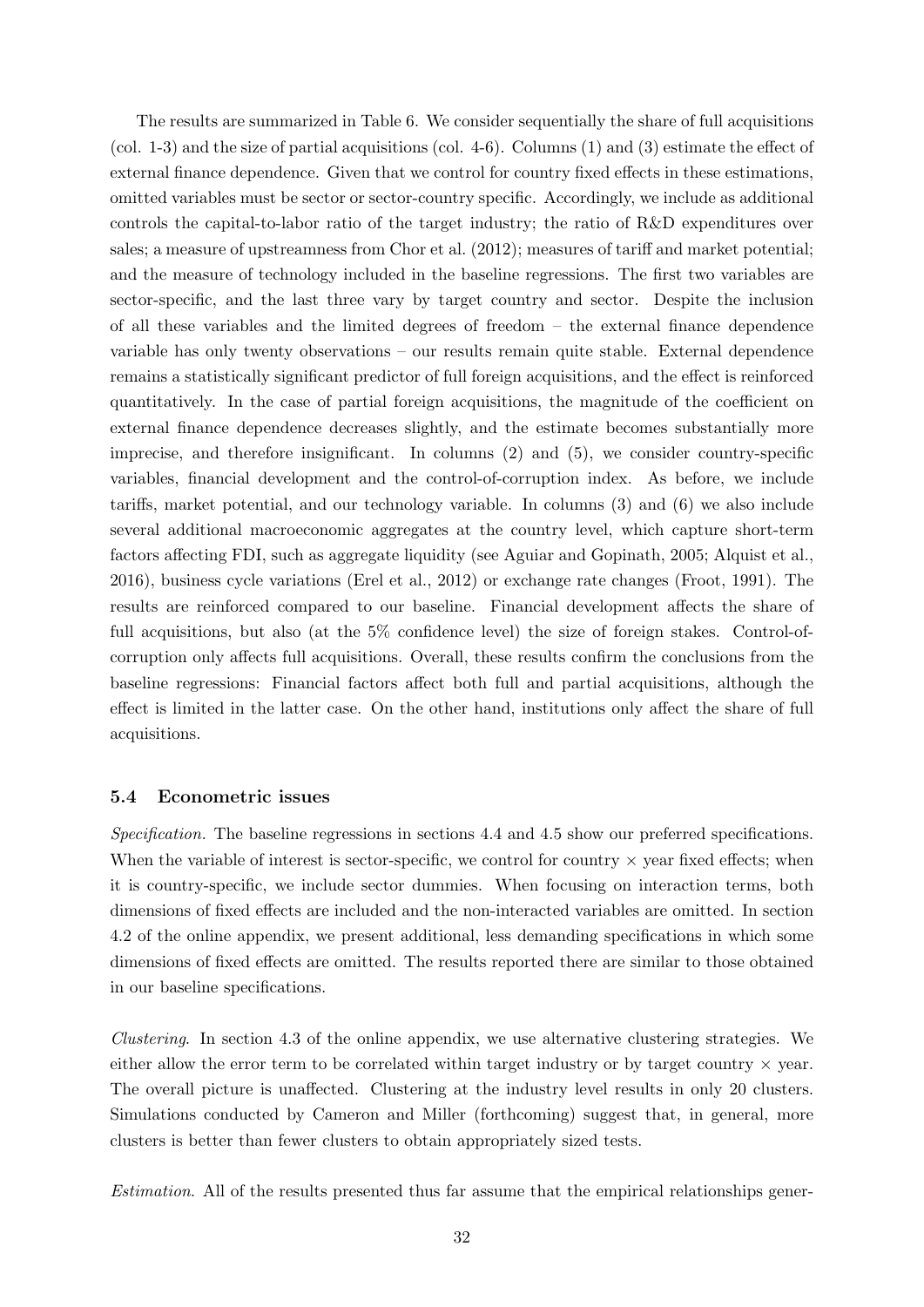ated by the mechanisms outlined in the model were linear, which is a strong assumption given that the relationships we estimate contain censored dependent variables. To verify that the empirical results are robust to this choice, we re-estimate the regressions predicting the share of full foreign acquisitions and the ownership stake regressions using fractional logit models. The estimates are provided in section [4.4](#page-23-0) of the online appendix. They show that the main conclusions remain unchanged when we use these alternative non-linear estimates.

#### 5.5 Measurement issues

In the online appendix sections [4.5,](#page-27-2) [4.6](#page-29-0) and 4.7 we perform three additional robustness exercises. First, in section [4.5](#page-27-2) we use either a time-varying measure rather than the country average or a time-invariant pre-period measure (i.e., the average private credit to GDP ratio over the 1985-1989 period, the five years before the start of our sample period). In section [4.6](#page-29-0) of the online appendix, we use alternative indicators of institutions and corruption (section [4.6,](#page-29-0) Table A.15): an alternative anti-corruption measure from Transparency International, an indicator of the quality of government from the International Country Risk Guide (2013), and an index of business freedom from the World Bank's Doing Business study. We focus on the results for full acquisitions because that sample is the one for which our model predicts an effect of the markup over the local input price.

Second, in section 4.7, we assess the robustness of the cross-effect of external finance dependence and financial development. We estimate the effect of external finance dependence on subsamples defined according to the level of financial development of the origin and target countries. In Table A.16, we show that the effect of external finance dependence is only significant when the level of financial development of the target country is lower than that of the acquirer country, which is the case we consider in the model. In Table A.17, we show that the effect of external finance dependence is significantly stronger in the least financially developed countries of the sample, using either the sample median or first quartile as cutoffs.

# <span id="page-35-0"></span>6 Conclusion

In this paper, we examine the choice of ownership structure in brownfield FDI projects. The analysis is motivated by the heterogeneity in such structures across manufacturing industries in emerging market economies, which we document using a large dataset of cross-border M&A transactions. While most recent research on FDI has focused on finance, local institutions, and technology separately, we use a model to show how these three factors act together in determining the degree of foreign ownership. In our model, a foreign acquirer can ease a target firm's credit constraint in a financially underdeveloped country, but due to weak institutions faces a comparative disadvantage in providing local inputs for production. As a result, a trade-off emerges between acquiring greater ownership and incentivizing local input provision by domestic equity holders. We show that the amount of foreign ownership that resolves this trade-off emerges as the solution of an optimal contracting problem between foreign and domestic agents. Hence, the ownership structure chosen in cross-border acquisitions balances the benefits and costs to foreign firms of operating in countries with low financial development and weak institutions.

The model delivers predictions regarding how the level of foreign ownership in firms should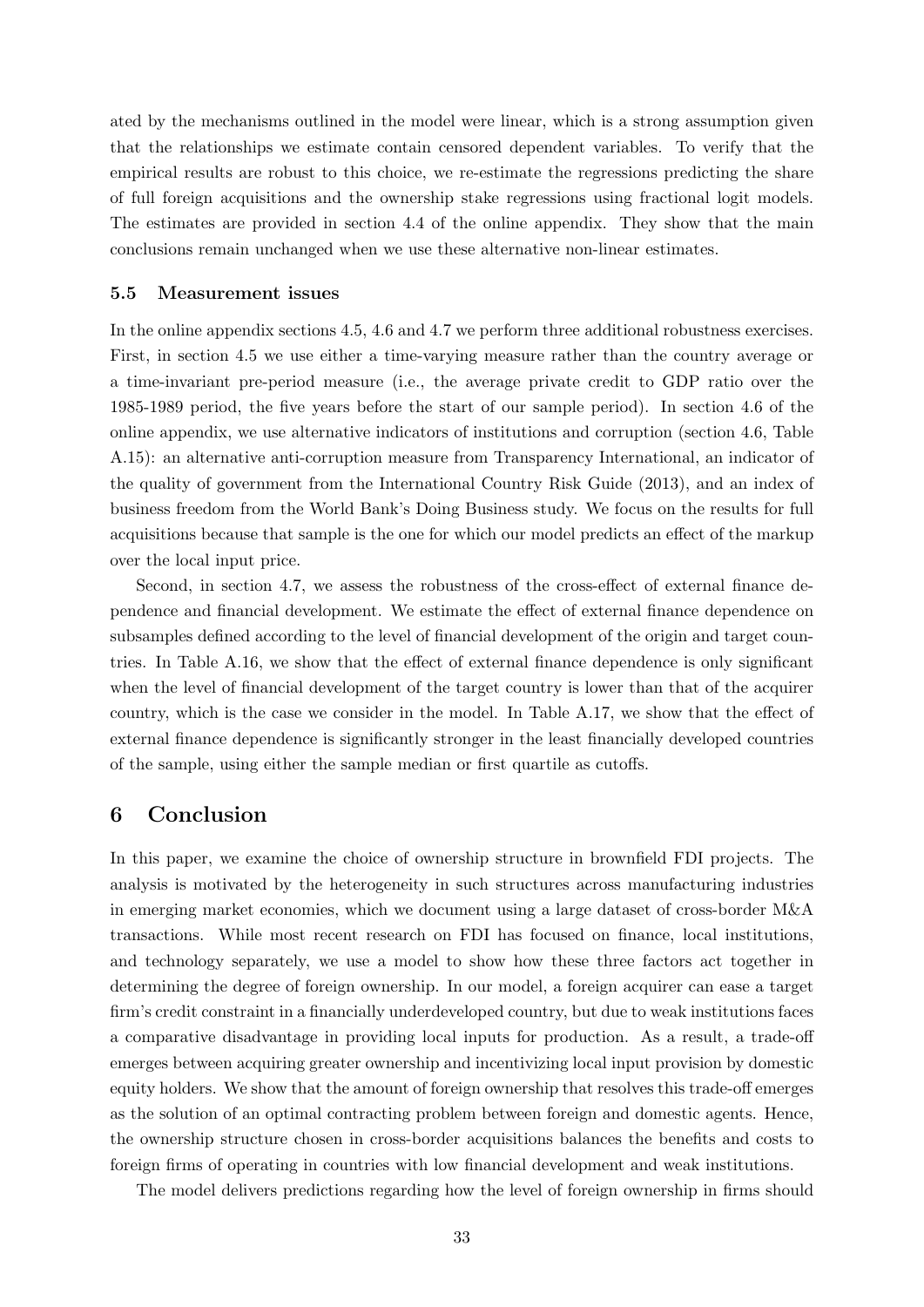vary with external finance dependence, financial development, and institutional quality, which we test using our dataset of M&As supplemented with country- and sector-level data. We find evidence consistent with the key predictions of the model. All else equal, a firm that is more reliant on external finance, that is based in a country with a low level of financial development, or located in a country with better institutions is more likely to be fully acquired by a foreign firm. The amount of foreign ownership within the subset of partial acquisitions is insensitive to institutional factors and weakly dependent on financial factors, a finding that is also consistent with the model. In addition, we validate the model's predictions regarding the relationship between these financial and institutional factors and the likelihood of brownfield FDI across sectors and countries. External finance dependence is found to accentuate the effects of financial underdevelopment and higher institutional quality. The conclusions of the empirical analysis are broadly robust to several sensitivity analyses such as testing the model's predictions using transaction-level data; considering different ownership thresholds beyond which the foreign firm faces an operational disadvantage; controlling for other variables suggested by existing theories of FDI and ownership structure; and alternative measures of financial development and institutions. Taken together, this evidence shows that the simultaneous interaction of financial, institutional, and technological factors plays an important role in determining the pattern of foreign ownership when FDI flows from the North to the South.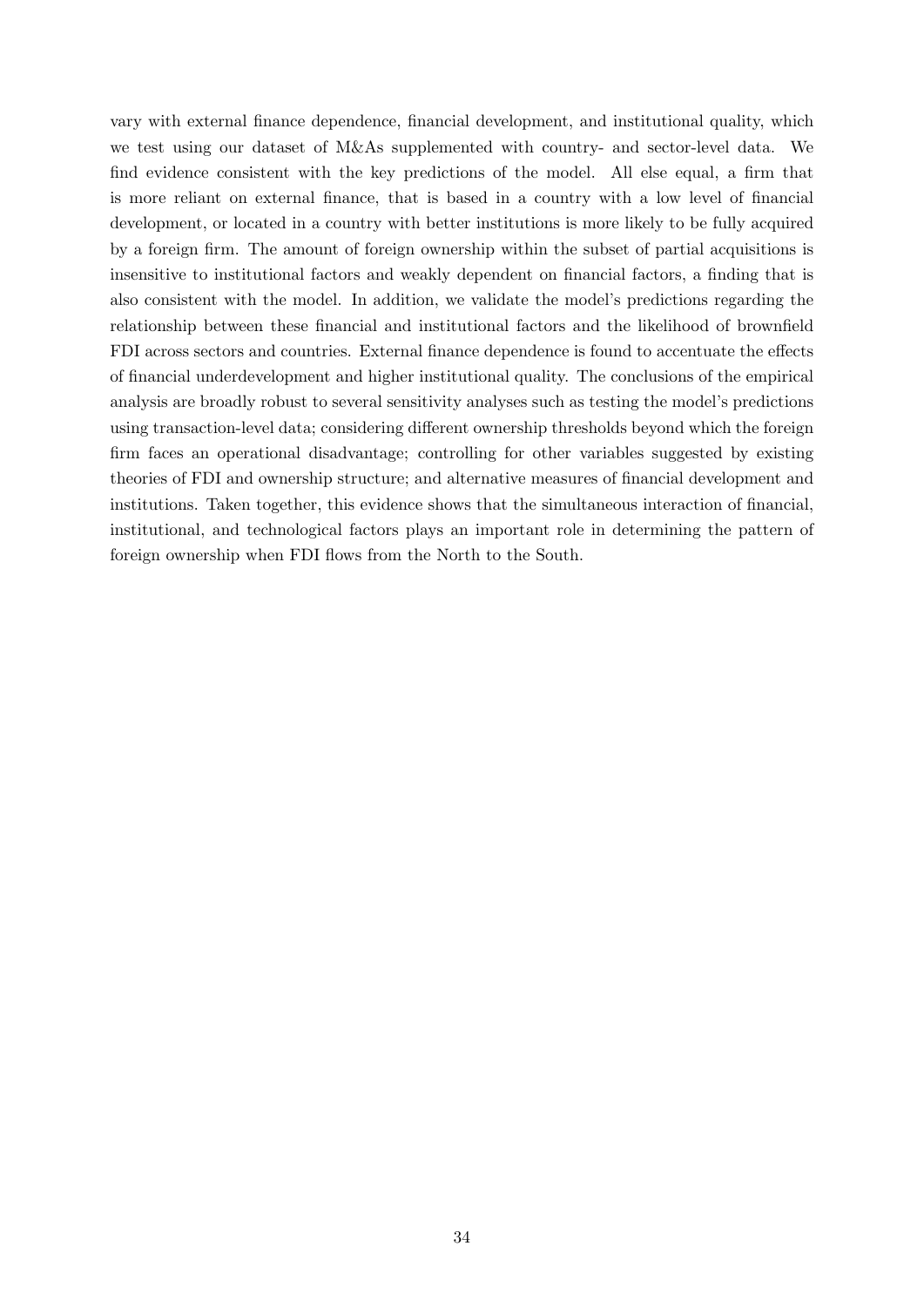### 7 Acknowledgements

We thank Carlo Altomonte, Richard Baldwin, Eric Bond, Anusha Chari (discussant), Nicolas Coeurdacier, Kerem Coșar, Wei Cui, Ron Davies, Giovanni Facchini, Rex Ghosh, Mathias Hoffmann, Nobu Kiyotaki, Ayhan Kose, Črt Kostevc (discussant), Damien Neven, Ugo Panizza, Priya Ranjan, Assaf Razin, Cédric Tille, Farid Toubal, Lore Vandewalle, Vikrant Vig, Jiafu Wang, and Stephen Yeaple for valuable comments and suggestions; seminar participants at the World Bank, University of Navarra, University of Namur, University of Zurich, IHEID, and the Geneva Trade and Development Workshop; and conference participants at the Sardinia Empirical Trade Conference,  $3^{rd}$  InsTED Workshop, 13th NIPFP-DEA Research Meeting, the 2015 European Economics Association, Society for the Advancement of Economic Theory, Society of Economic Dynamics, and Midwest Trade and Theory Meetings. We also thank Andrei Levchenko and Jing Zhang for sharing their cross-country sectoral productivity estimates. Michael Jenuwine, Alexandre Lauwers, Christian Proebsting, Dmitri Tchebotarev, and Jingjing Xia provided excellent research assistance at different points on this project. Nicolas Berman thanks the A∗Midex for financial support (grant ANR-11-IDEX-0001-02 funded by the French government "Investissement d'Avenir" program). Rahul Mukherjee acknowledges the support of the Swiss National Science Foundation (Research Grant No. 172690).

# References

- <span id="page-37-1"></span>V.V. Acharya, H. Shin, and T. Yorulmazer. Fire-sale FDI. Korean Economic Review, 27(2): 163–202, 2011.
- <span id="page-37-0"></span>M. Aguiar and G. Gopinath. Fire-Sale Foreign Direct Investment and Liquidity Crises. Review of Economics and Statistics, 87:439–452, 2005.
- <span id="page-37-6"></span>Laura Alfaro, Paola Conconi, Harald Fadinger, and Andrew F Newman. Do prices determine vertical integration? The Review of Economic Studies, 83(3):855–888, 2016.
- <span id="page-37-7"></span>Laura Alfaro, Pol Antràs, Davin Chor, and Paola Conconi. Internalizing global value chains: A firm-level analysis. Journal of Political Economy, forthcoming.
- <span id="page-37-3"></span>Azizjon Alimov and Micah S Officer. Intellectual property rights and cross-border mergers and acquisitions. Journal of Corporate Finance, 2017.
- <span id="page-37-2"></span>Ron Alquist, Rahul Mukherjee, and Linda Tesar. Fire Sale FDI or Business as Usual? Journal of International Economics, 98:93–113, 2016.
- <span id="page-37-8"></span>Pol Antràs. Firms, Contracts, And Trade Structure. The Quarterly Journal of Economics, 118 (4):1375–1418, 2003.
- <span id="page-37-5"></span>Pol Antràs and Davin Chor. Organizing the global value chain. *Econometrica*,  $81(6):2127-2204$ , 2013.
- <span id="page-37-4"></span>Pol Antràs and Stephen Yeaple. Multinational firms and the structure of international trade. Handbook of International Economics, 4:55, 2014.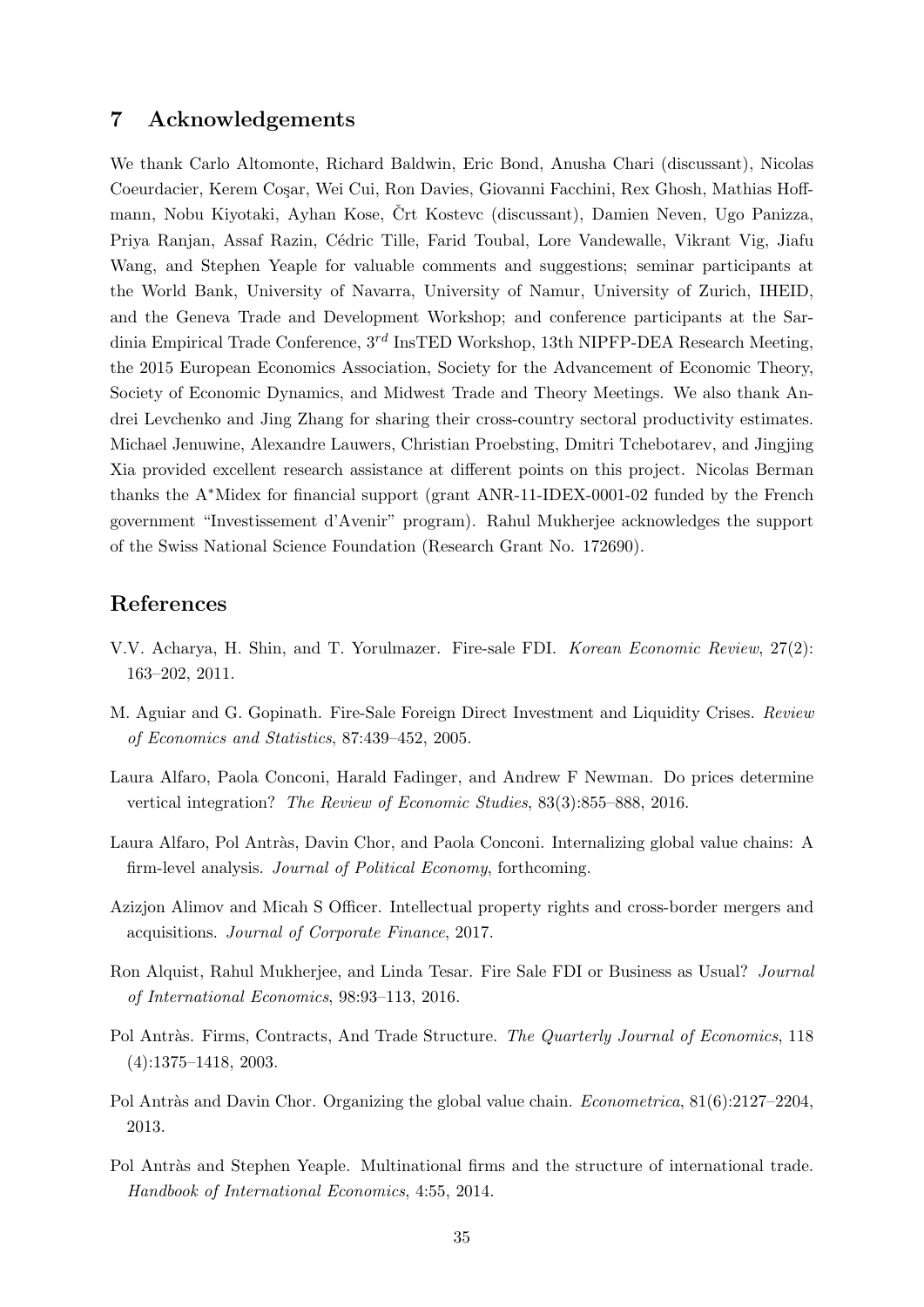- <span id="page-38-5"></span>Pol Antràs, Mihir Desai, and C Fritz Foley. Multinational Firms, FDI Flows and Imperfect Capital Markets. Quarterly Journal of Economics, 124(3), 2009.
- <span id="page-38-10"></span>Jens Matthias Arnold and Beata S Javorcik. Gifted Kids or Pushy Parents? Foreign Direct Investment and Plant Productivity in Indonesia. Journal of International Economics, 79(1): 42–53, 2009.
- <span id="page-38-3"></span>Elizabeth Asiedu and Hadi Salehi Esfahani. Ownership Structure in Foreign Direct Investment Projects. Review of Economics and Statistics, 83(4):647–662, 2001.
- <span id="page-38-6"></span>Cagatay Bircan. Ownership structure and productivity of multinationals. Working Papers 203, EBRD, August 2017.
- <span id="page-38-9"></span>Garrick Blalock and Paul J Gertler. Welfare Gains from Foreign Direct Investment Through Technology Transfer to Local Suppliers. Journal of International Economics, 74(2):402–421, 2008.
- <span id="page-38-4"></span>Stefano Bolatto, Alireza Naghavi, Gianmarco IP Ottaviano, and Katja Zajc. Intangible assets and the organization of global supply chains. University of Bologna Working Paper, (1105), 2017.
- <span id="page-38-8"></span>H. Bollaert and M. Delanghe. Securities Data Company and Zephyr, data sources for M&A research. Journal of Corporate Finance, 33:85–100, 2015.
- <span id="page-38-12"></span>S Lael Brainard. An Empirical Assessment of the Proximity-Concentration Trade-Off Between Multinational Sales and Trade. American Economic Review, 87(4):520–544, 1997.
- <span id="page-38-11"></span>Arturo Bris and Christos Cabolis. The value of investor protection: Firm evidence from crossborder mergers. Review of Financial Studies, 21(2):605–648, 2008.
- <span id="page-38-2"></span>P. Bustos. FDI as a Source of Finance in Imperfect Capital Markets: Firm-Level Evidence from Argentina. mimeo, 2007.
- <span id="page-38-14"></span>A. C. Cameron and D. L. Miller. A Practioner's Guide to Cluster-Robust Inference. Journal of Human Resources, forthcoming.
- <span id="page-38-0"></span>A. Chari, P. P. Ouimet, and L. L. Tesar. The Value of Control in Emerging Markets. Review of Financial Studies, 23(4), 2010.
- <span id="page-38-7"></span>Pradeep K Chhibber and Sumit K Majumdar. Foreign ownership and profitability: Property rights, control, and the performance of firms in Indian industry. The Journal of Law and Economics, 42(1):209–238, 1999.
- <span id="page-38-13"></span>Han Ping Chor, Luke Davin, Pol Antras, Thibault Fally, and Russell Hillbery. Measuring the Upstreamness of Production and Trade Flows. American Economic Review Papers and Proceedings, 102(3):412–416, 2012.
- <span id="page-38-1"></span>Ronald Davies, Rodolphe Desbordes, and Anna Ray. Greenfield versus mergers and acquisitions fdi: Same wine, different bottles? Canadian Journal of Economics, forthcoming.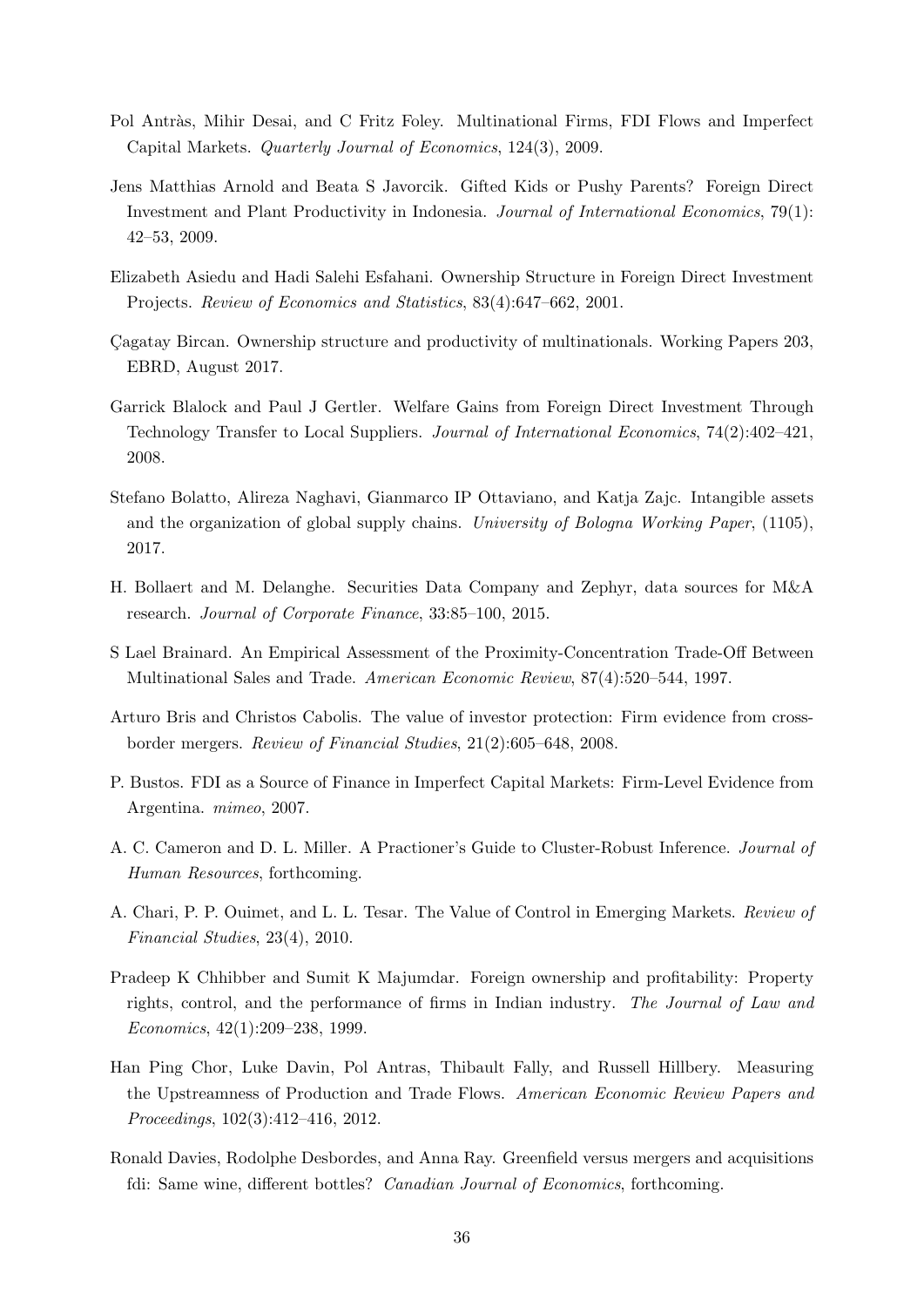- <span id="page-39-1"></span>Rodolphe Desbordes and Shang-Jin Wei. The effects of financial development on foreign direct investment. Journal of Development Economics, 127:153–168, 2017.
- <span id="page-39-0"></span>Julian Di Giovanni. What Drives Capital Flows? The Case of Cross-Border M&A Activity and Financial Deepening. Journal of International Economics, 65(1):127–149, 2005.
- <span id="page-39-4"></span>I. Erel, R. C. Liao, and M. S. Weisbach. Determinants of Cross-Border Mergers and Acquisitions. Journal of Finance, 67(3), 2012.
- <span id="page-39-2"></span>Isil Erel, Yeejin Jang, and Michael S Weisbach. Do Acquisitions Relieve Target Firms Financial Constraints? The Journal of Finance, 2014.
- <span id="page-39-7"></span>Mukesh Eswaran and Ashok Kotwal. A Theory of Contractual Structure in Agriculture. American Economic Review, 75, 1985.
- <span id="page-39-5"></span>Laurent Frésard, Ulrich Hege, and Gordon Phillips. Extending industry specialization through cross-border acquisitions. The Review of Financial Studies, 30(5):1539–1582, 2017.
- <span id="page-39-15"></span>Kenneth A Froot. Exchange Rates and Foreign Direct Investment: An Imperfect Capital Markets Approach. The Quarterly Journal of Economics, 1991.
- <span id="page-39-8"></span>David Greenaway, Alessandra Guariglia, and Zhihong Yu. The more the better? foreign ownership and corporate performance in china. The European Journal of Finance, 20(7-9):681–702, 2014.
- International Country Risk Guide. Icrg indicator of quality of government. dataset [\(url\)](http://www.prsgroup.com/ICRG.aspx), 2013.
- <span id="page-39-10"></span>Tomáš Havránek and Zuzana Iršová. Estimating vertical spillovers from fdi: Why results vary and what the true effect is. Journal of International Economics, 85(2):234–244, 2011.
- <span id="page-39-11"></span>Tomáš Havránek and Zuzana Iršová. Determinants of horizontal spillovers from fdi: Evidence from a large meta-analysis. World Development, 42:1–15, 2013.
- <span id="page-39-13"></span>Elhanan Helpman and Paul Krugman. Market Structure and Foreign Trade, 1985.
- <span id="page-39-14"></span>Elhanan Helpman, Marc J Melitz, and Stephen R Yeaple. Export Versus FDI with Heterogeneous Firms. American Economic Review, 94(1):300–316, 2004.
- <span id="page-39-3"></span>Beata S. Javorcik and Shang-Jin Wei. Corruption and Cross-Border Investment in Emerging Markets: Firm-Level Evidence. Journal of International Money and Finance, 28(4):605–624, 2009.
- <span id="page-39-9"></span>Beata Smarzynska Javorcik and Mariana Spatareanu. To share or not to share: Does local participation matter for spillovers from foreign direct investment? Journal of development Economics, 85(1):194–217, 2008.
- <span id="page-39-12"></span>Daniel Kaufmann, Aart Kraay, and Massimo Mastruzzi. Worldwide governance indicators. dataset [\(url\)](www.govindicators.org), 2013.
- <span id="page-39-6"></span>Iris Kesternich and Monika Schnitzer. Who is Afraid of Political Risk? Multinational Firms and Their Choice of Capital Structure. Journal of International Economics, 82(2):208–218, 2010.